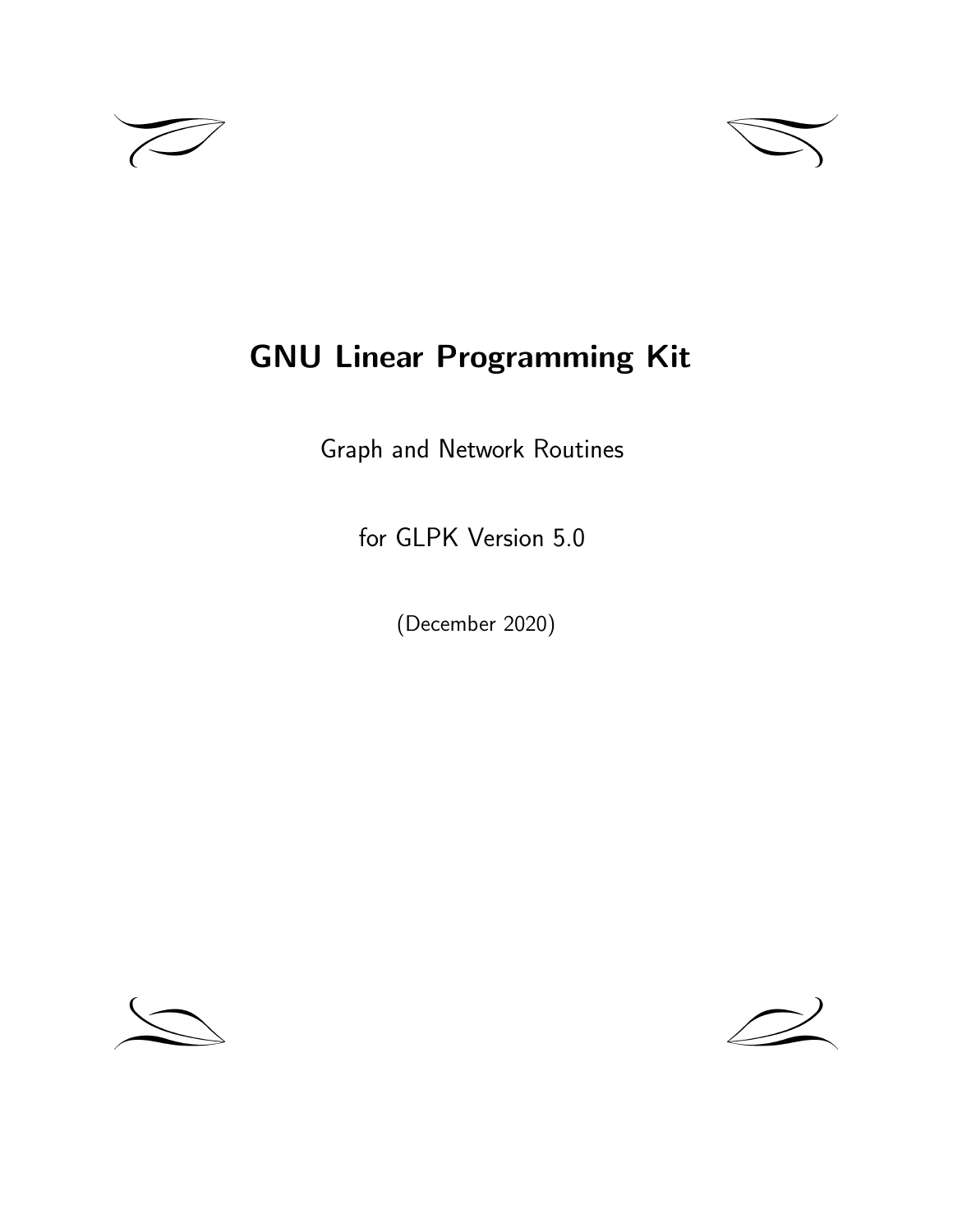The GLPK package is part of the GNU Project released under the aegis of GNU.

Copyright  $\odot$  2007-2020 Free Software Foundation, Inc.

Author: Andrew Makhorin *⟨*mao@gnu.org*⟩*.

Permission is granted to copy, distribute and/or modify this document under the terms of the GNU Free Documentation License, Version 1.3 or any later version published by the Free Software Foundation.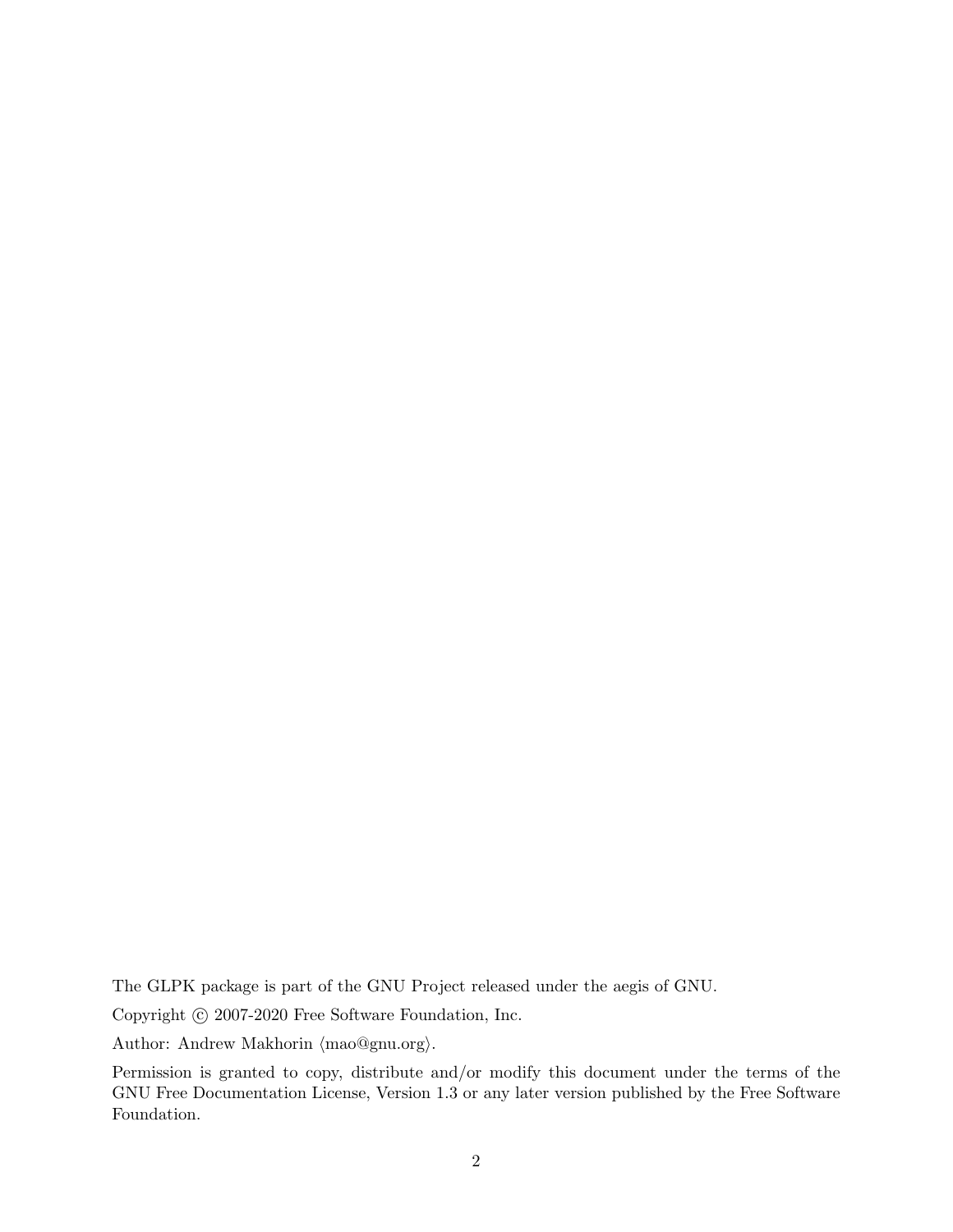# **Contents**

|                |     |       | 1 Basic Graph API Routines                                                                                | $\mathbf{5}$     |
|----------------|-----|-------|-----------------------------------------------------------------------------------------------------------|------------------|
|                | 1.1 |       |                                                                                                           | $\overline{5}$   |
|                |     | 1.1.1 | Structure glp_graph $\ldots \ldots \ldots \ldots \ldots \ldots \ldots \ldots \ldots \ldots \ldots \ldots$ | $5\overline{)}$  |
|                |     | 1.1.2 |                                                                                                           | $\boldsymbol{6}$ |
|                |     | 1.1.3 |                                                                                                           | $\boldsymbol{6}$ |
|                | 1.2 |       |                                                                                                           | 8                |
|                |     | 1.2.1 |                                                                                                           | 8                |
|                |     | 1.2.2 | glp_set_graph_name $-$ assign (change) graph name $\ldots \ldots \ldots \ldots \ldots$                    | 8                |
|                |     | 1.2.3 | glp_add_vertices — add new vertices to graph $\dots \dots \dots \dots \dots \dots$                        | 8                |
|                |     | 1.2.4 | glp_set_vertex_name $-$ assign (change) vertex name $\dots \dots \dots \dots \dots$                       | 9                |
|                |     | 1.2.5 | glp_add_arc $-$ add new arc to graph $\ldots \ldots \ldots \ldots \ldots \ldots \ldots \ldots$            | 9                |
|                |     | 1.2.6 | $glp$ -del-vertices — delete vertices from graph $\ldots \ldots \ldots \ldots \ldots \ldots$              | 9                |
|                |     | 1.2.7 |                                                                                                           | 9                |
|                |     | 1.2.8 |                                                                                                           | <b>10</b>        |
|                |     | 1.2.9 |                                                                                                           | 10               |
|                | 1.3 |       |                                                                                                           | 11               |
|                |     | 1.3.1 |                                                                                                           | 11               |
|                |     | 1.3.2 | glp_find_vertex — find vertex by its name $\ldots \ldots \ldots \ldots \ldots \ldots \ldots$              | 11               |
|                |     | 1.3.3 | glp_delete_v_index — delete vertex name index $\ldots \ldots \ldots \ldots \ldots \ldots$                 | 11               |
|                | 1.4 |       |                                                                                                           | 12               |
|                |     | 1.4.1 | glp_read_graph — read graph from text file $\dots \dots \dots \dots \dots \dots \dots$                    | 12               |
|                |     | 1.4.2 | glp_write_graph — write graph to text file $\ldots \ldots \ldots \ldots \ldots \ldots$                    | 12               |
|                |     | 1.4.3 | $glp_{\text{read-ccdata}}$ — read graph from text file in DIMACS clique/coloring                          |                  |
|                |     |       |                                                                                                           | <sup>12</sup>    |
|                |     | 1.4.4 | $g$ lp_write_ccdata — write graph to text file in DIMACS clique/coloring                                  |                  |
|                |     |       |                                                                                                           | 15               |
|                | 1.5 |       |                                                                                                           | 16               |
|                |     | 1.5.1 | $g$ lp_weak_comp — find all weakly connected components of graph $\dots \dots$                            | 16               |
|                |     | 1.5.2 | glp_strong_comp — find all strongly connected components of graph $\dots$ .                               | <b>16</b>        |
|                |     | 1.5.3 | $g$ lp_top_sort — topological sorting of acyclic digraph $\dots \dots \dots \dots$                        | 18               |
| $\overline{2}$ |     |       | Network optimization API routines                                                                         | 20               |
|                | 2.1 |       |                                                                                                           | <b>20</b>        |
|                |     | 2.1.1 |                                                                                                           | 20               |
|                |     | 2.1.2 | glp_read_mincost — read minimum cost flow problem data in DIMACS                                          |                  |
|                |     |       |                                                                                                           | 21               |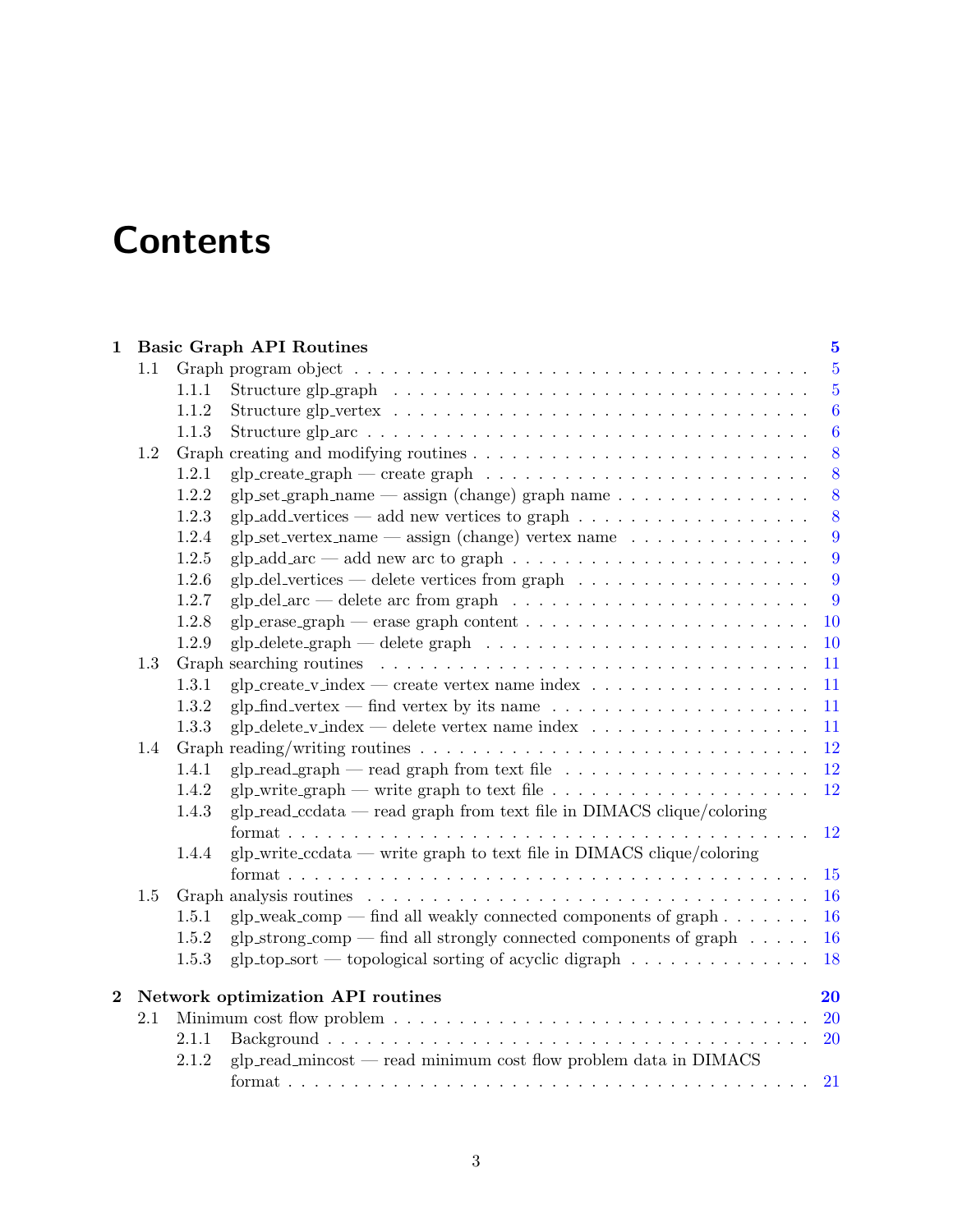|         | 2.1.3 | $g$ lp_write_mincost — write minimum cost flow problem data in DIMACS                      |    |
|---------|-------|--------------------------------------------------------------------------------------------|----|
|         |       |                                                                                            | 24 |
|         | 2.1.4 | glp_mincost_lp — convert minimum cost flow problem to LP $\ldots \ldots \ldots$            | 24 |
|         | 2.1.5 | $g$ lp_mincost_okalg — solve minimum cost flow problem with out-of-kilter                  |    |
|         |       |                                                                                            | 26 |
|         | 2.1.6 | glp_mincost_relax4 $-$ solve minimum cost flow problem with relaxation                     |    |
|         |       |                                                                                            | 29 |
|         | 2.1.7 | glp_netgen — Klingman's network problem generator $\dots \dots \dots \dots$                | 31 |
|         | 2.1.8 | glp_netgen_prob — Klingman's standard network problem instance $\ldots \ldots$             | 33 |
|         | 2.1.9 | glp_gridgen — grid-like network problem generator $\ldots \ldots \ldots \ldots \ldots$     | 34 |
| $2.2\,$ |       |                                                                                            | 36 |
|         | 2.2.1 |                                                                                            | 36 |
|         | 2.2.2 | $glp\_read\_maxflow$ — read maximum flow problem data in DIMACS                            |    |
|         |       |                                                                                            | 37 |
|         | 2.2.3 | $g$ lp_write_maxflow — write maximum flow problem data in DIMACS                           |    |
|         |       |                                                                                            | 39 |
|         | 2.2.4 | glp_maxflow_lp — convert maximum flow problem to $LP \ldots \ldots \ldots$                 | 40 |
|         | 2.2.5 | $g$ lp_maxflow_ffalg — solve maximum flow problem with Ford-Fulkerson                      |    |
|         |       |                                                                                            | 41 |
|         | 2.2.6 | glp_rmfgen — Goldfarb's maximum flow problem generator $\dots \dots \dots$                 | 43 |
| 2.3     |       |                                                                                            | 45 |
|         | 2.3.1 |                                                                                            | 45 |
|         | 2.3.2 | glp_read_asnprob — read assignment problem data in DIMACS format                           | 47 |
|         | 2.3.3 | $g$ lp_write_asnprob — write assignment problem data in DIMACS format                      | 49 |
|         | 2.3.4 | $glp\_check\_asnprob$ — check correctness of assignment problem data $\ldots \ldots$       | 50 |
|         | 2.3.5 | glp_asnprob_lp — convert assignment problem to LP                                          | 50 |
|         | 2.3.6 | $g$ lp_asnprob_okalg — solve assignment problem with out-of-kilter                         |    |
|         |       |                                                                                            | 53 |
|         | 2.3.7 | glp_asnprob_hall — find bipartite matching of maximum cardinality $\dots$ .                | 55 |
| 2.4     |       |                                                                                            | 58 |
|         | 2.4.1 |                                                                                            | 58 |
|         | 2.4.2 | $glp_cpp$ — solve critical path problem $\ldots \ldots \ldots \ldots \ldots \ldots \ldots$ | 59 |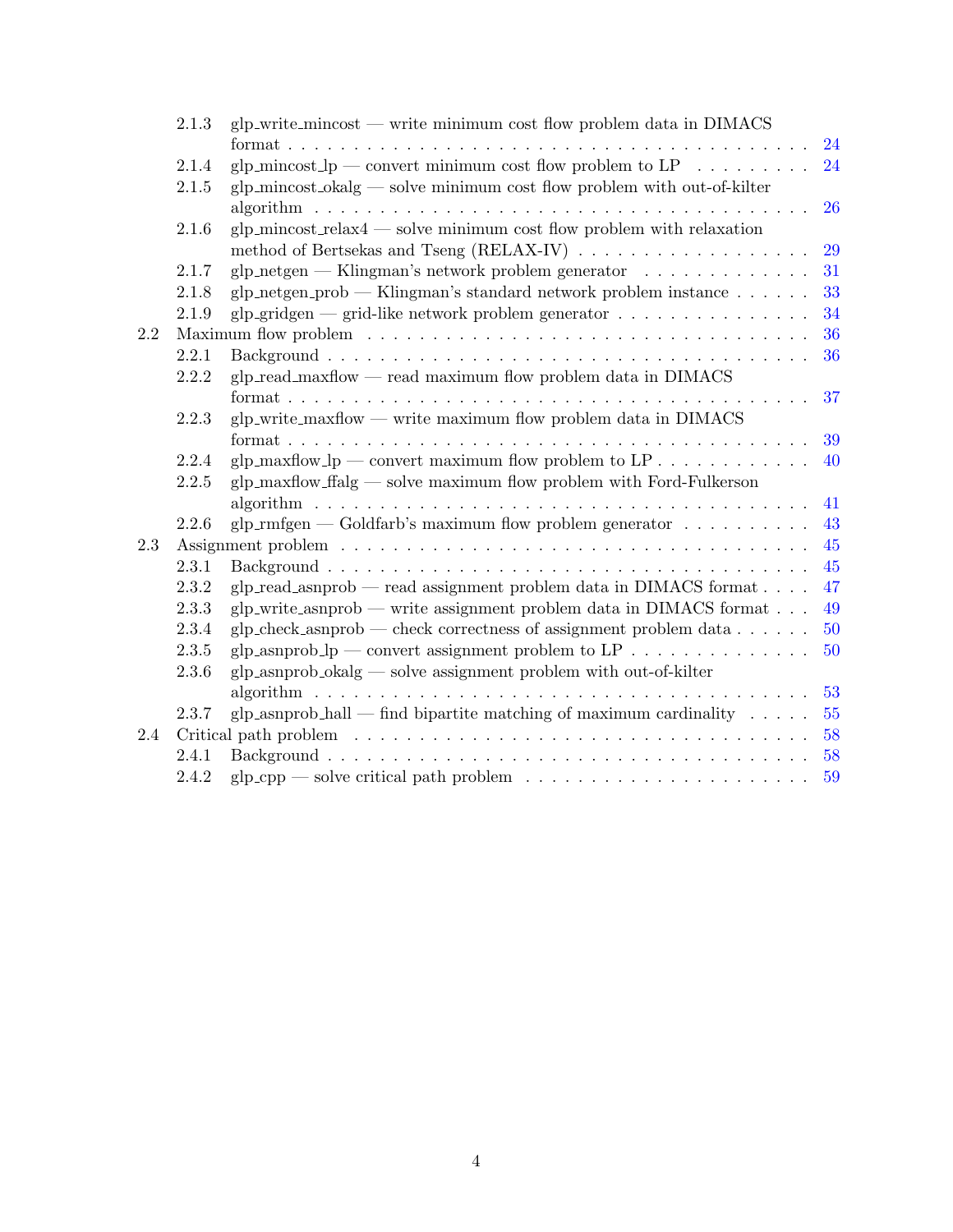# <span id="page-4-0"></span>**Chapter 1**

# **Basic Graph API Routines**

# <span id="page-4-1"></span>**1.1 Graph program object**

In GLPK the base program object used to represent graphs and networks is a directed graph (digraph).

Formally, *digraph* (or simply, *graph*) is a pair  $G = (V, A)$ , where V is a set of *vertices*, and A is a set  $arcs$ <sup>[1](#page-4-3)</sup>. Each arc  $a \in A$  is an ordered pair of vertices  $a = (x, y)$ , where  $x \in V$  is called *tail vertex* of arc *a*, and  $y \in V$  is called its *head vertex*.

Representation of a graph in the program includes three structs defined by typedef in the header glpk.h:

- glp\_graph, which represents the graph in a whole,
- glp\_vertex, which represents a vertex of the graph, and
- glp\_arc, which represents an arc of the graph.

All these three structs are "semi-opaque", i.e. the application program can directly access their fields through pointers, however, changing the fields directly is not allowed — all changes should be performed only with appropriate GLPK API routines.

## <span id="page-4-2"></span>**1.1.1 Structure glp graph**

The struct glp\_graph has the following fields available to the application program.

char \*name;

Symbolic name assigned to the graph. It is a pointer to a null terminated character string of length from 1 to 255 characters. If no name is assigned to the graph, this field contains NULL.

int nv;

The number of vertices in the graph,  $nv \geq 0$ .

int na;

The number of arcs in the graph,  $na \geq 0$ .

<span id="page-4-3"></span><sup>1</sup>*A* may be a multiset.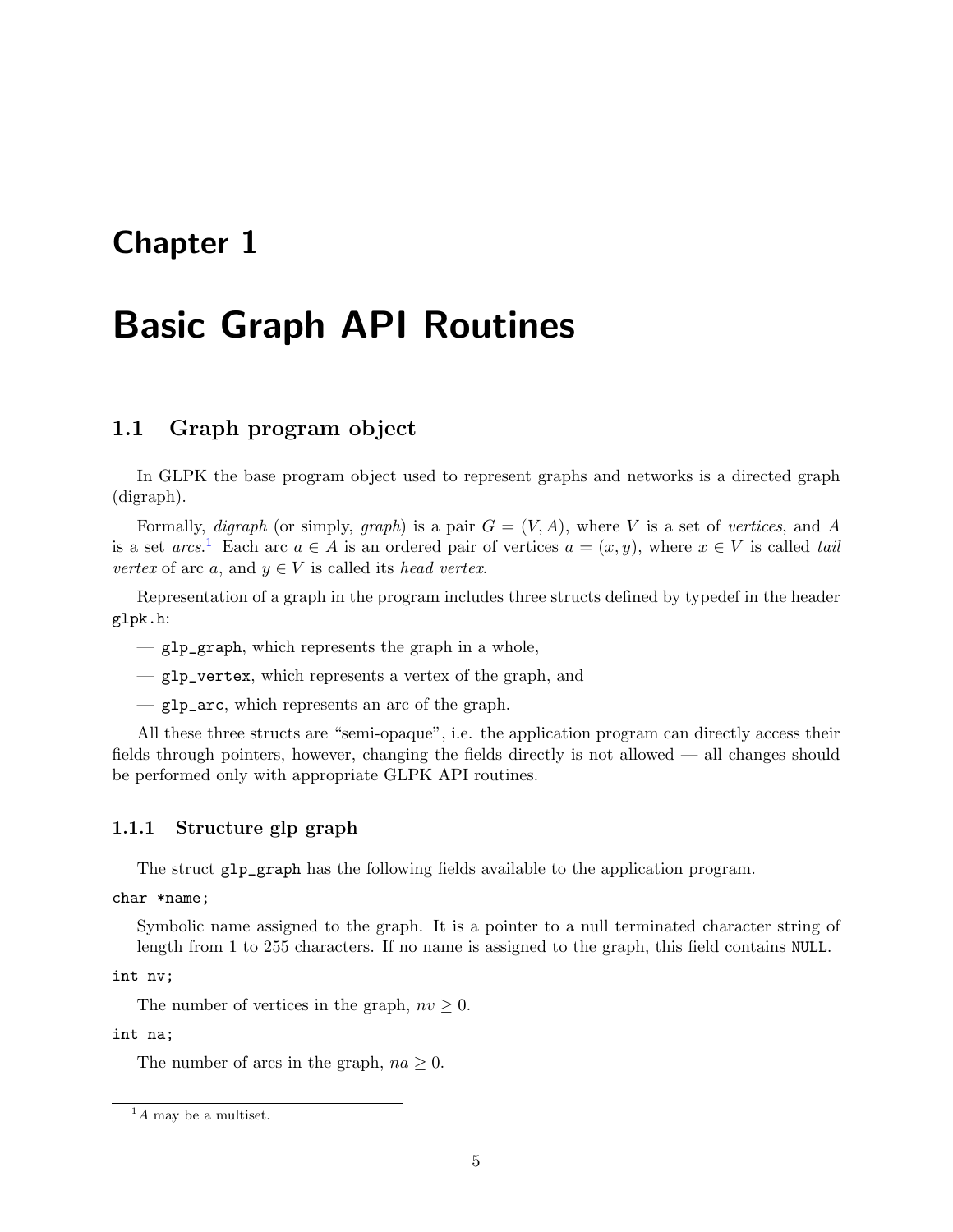#### glp\_vertex \*\*v;

Pointer to an array containing the list of vertices. Element  $v[0]$  is not used. Element  $v[i]$ ,  $1 \leq i \leq nv$ , is a pointer to *i*-th vertex of the graph. Note that on adding new vertices to the graph the field  $v$  may be altered due to reallocation. However, pointers  $v[i]$  are not changed while corresponding vertices exist in the graph.

#### int v\_size;

Size of vertex data blocks, in bytes,  $0 \le v\_size \le 256$ . (See also the field data in the struct glp\_vertex.)

#### int a\_size;

Size of arc data blocks, in bytes,  $0 \leq v\_size \leq 256$ . (See also the field data in the struct glp\_arc.)

## <span id="page-5-0"></span>**1.1.2 Structure glp vertex**

The struct glp\_vertex has the following fields available to the application program.

int i;

Ordinal number of the vertex,  $1 \leq i \leq nv$ . Note that element  $v[i]$  in the struct  $g1p\_graph$ points to the vertex, whose ordinal number is *i*.

#### char \*name;

Symbolic name assigned to the vertex. It is a pointer to a null terminated character string of length from 1 to 255 characters. If no name is assigned to the vertex, this field contains NULL.

#### void \*data;

Pointer to a data block associated with the vertex. This data block is automatically allocated on creating a new vertex and freed on deleting the vertex. If  $v\_size = 0$ , the block is not allocated, and this field contains NULL.

#### void \*temp;

Working pointer, which may be used freely for any purposes. The application program can change this field directly.

#### glp\_arc \*in;

Pointer to the (unordered) list of incoming arcs. If the vertex has no incoming arcs, this field contains NULL.

#### glp\_arc \*out;

Pointer to the (unordered) list of outgoing arcs. If the vertex has no outgoing arcs, this field contains NULL.

### <span id="page-5-1"></span>**1.1.3 Structure glp arc**

The struct glp\_arc has the following fields available to the application program.

#### glp\_vertex \*tail;

Pointer to a vertex, which is tail endpoint of the arc.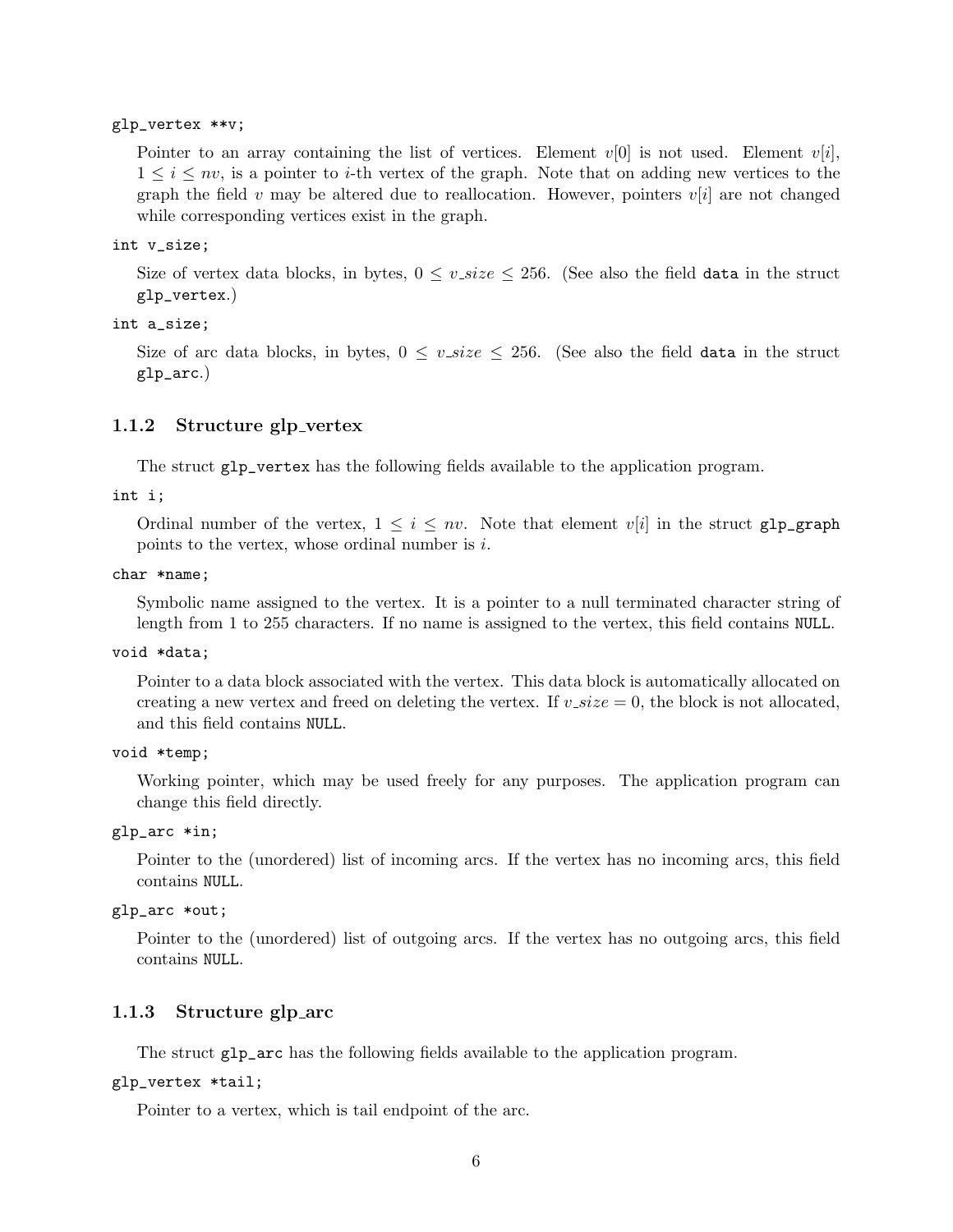## glp\_vertex \*head;

Pointer to a vertex, which is head endpoint of the arc.

## void \*data;

Pointer to a data block associated with the arc. This data block is automatically allocated on creating a new arc and freed on deleting the arc. If  $v\_size = 0$ , the block is not allocated, and this field contains NULL.

## void \*temp;

Working pointer, which may be used freely for any purposes. The application program can change this field directly.

## glp\_arc \*t\_next;

Pointer to another arc, which has the same tail endpoint as this one. NULL in this field indicates the end of the list of outgoing arcs.

#### glp\_arc \*h\_next;

Pointer to another arc, which has the same head endpoint as this one. NULL in this field indicates the end of the list of incoming arcs.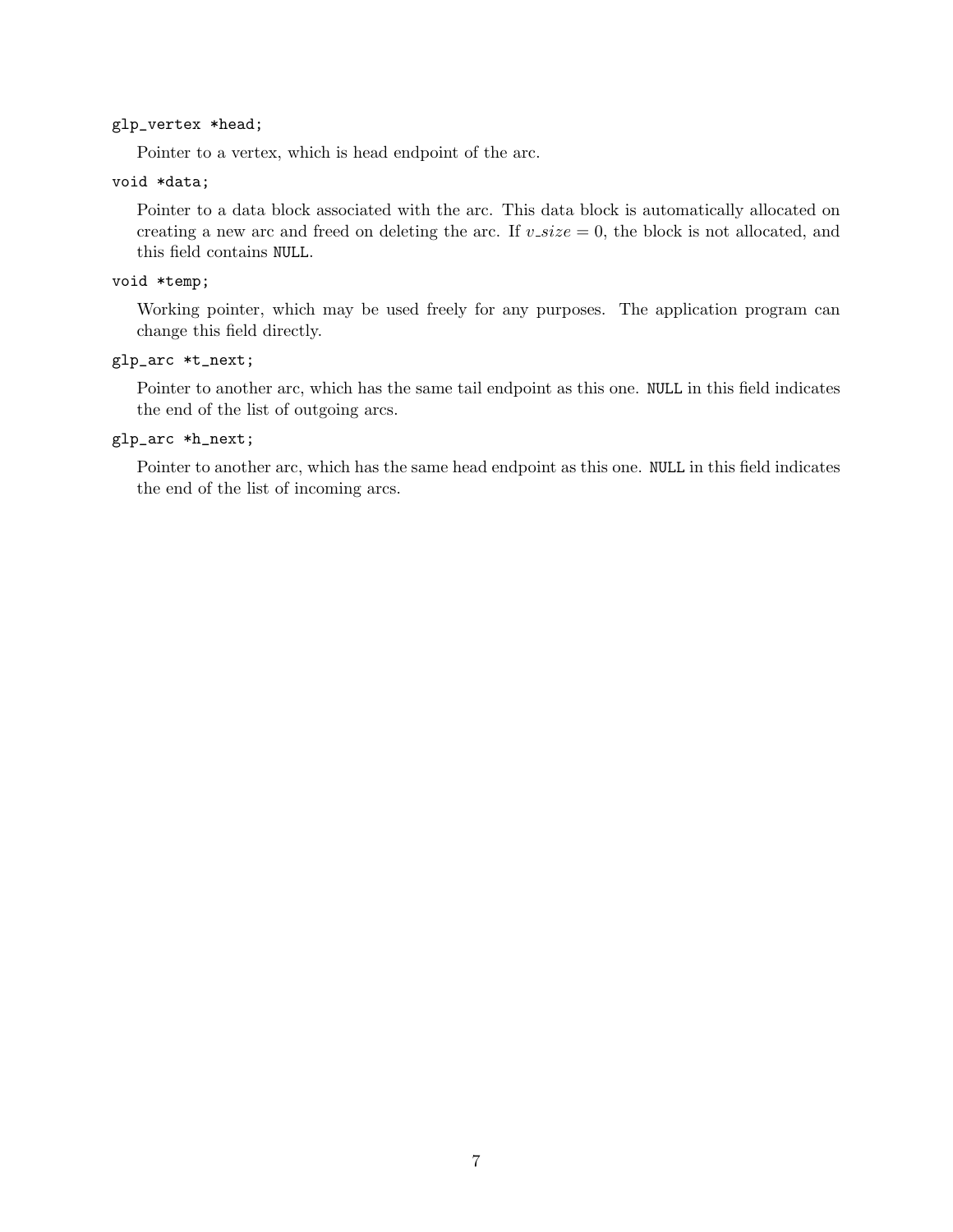# <span id="page-7-0"></span>**1.2 Graph creating and modifying routines**

## <span id="page-7-1"></span>**1.2.1 glp create graph — create graph**

## **Synopsis**

```
glp_graph *glp_create_graph(int v_size, int a_size);
```
## **Description**

The routine glp\_create\_graph creates a new graph, which initially is empty, i.e. has no vertices and arcs.

The parameter **v\_size** specifies the size of vertex data blocks, in bytes,  $0 \le v\_size \le 256$ .

The parameter  $a$  size specifies the size of arc data blocks, in bytes,  $0 \le a$  *size*  $\le 256$ .

#### **Returns**

The routine returns a pointer to the graph object created.

## <span id="page-7-2"></span>**1.2.2 glp set graph name — assign (change) graph name**

#### **Synopsis**

void glp\_set\_graph\_name(glp\_graph \*G, const char \*name);

## **Description**

The routine glp\_set\_graph\_name assigns a symbolic name specified by the character string name (1 to 255 chars) to the graph.

If the parameter name is NULL or an empty string, the routine erases the existing symbolic name of the graph.

## <span id="page-7-3"></span>**1.2.3 glp add vertices — add new vertices to graph**

## **Synopsis**

```
int glp_add_vertices(glp_graph *G, int nadd);
```
## **Description**

The routine glp\_add\_vertices adds nadd vertices to the specified graph. New vertices are always added to the end of the vertex list, so ordinal numbers of existing vertices remain unchanged. Note that this operation may change the field  $v$  in the struct  $g1p_{\text{graph}}$  (pointer to the vertex array) due to reallocation.

Being added each new vertex is isolated, i.e. has no incident arcs.

If the size of vertex data blocks specified on creating the graph is non-zero, the routine also allocates a memory block of that size for each new vertex added, fills it by binary zeros, and stores a pointer to it in the field data of the struct glp\_vertex. Otherwise, if the block size is zero, the field data is set to NULL.

## **Returns**

The routine glp\_add\_vertices returns the ordinal number of the first new vertex added to the graph.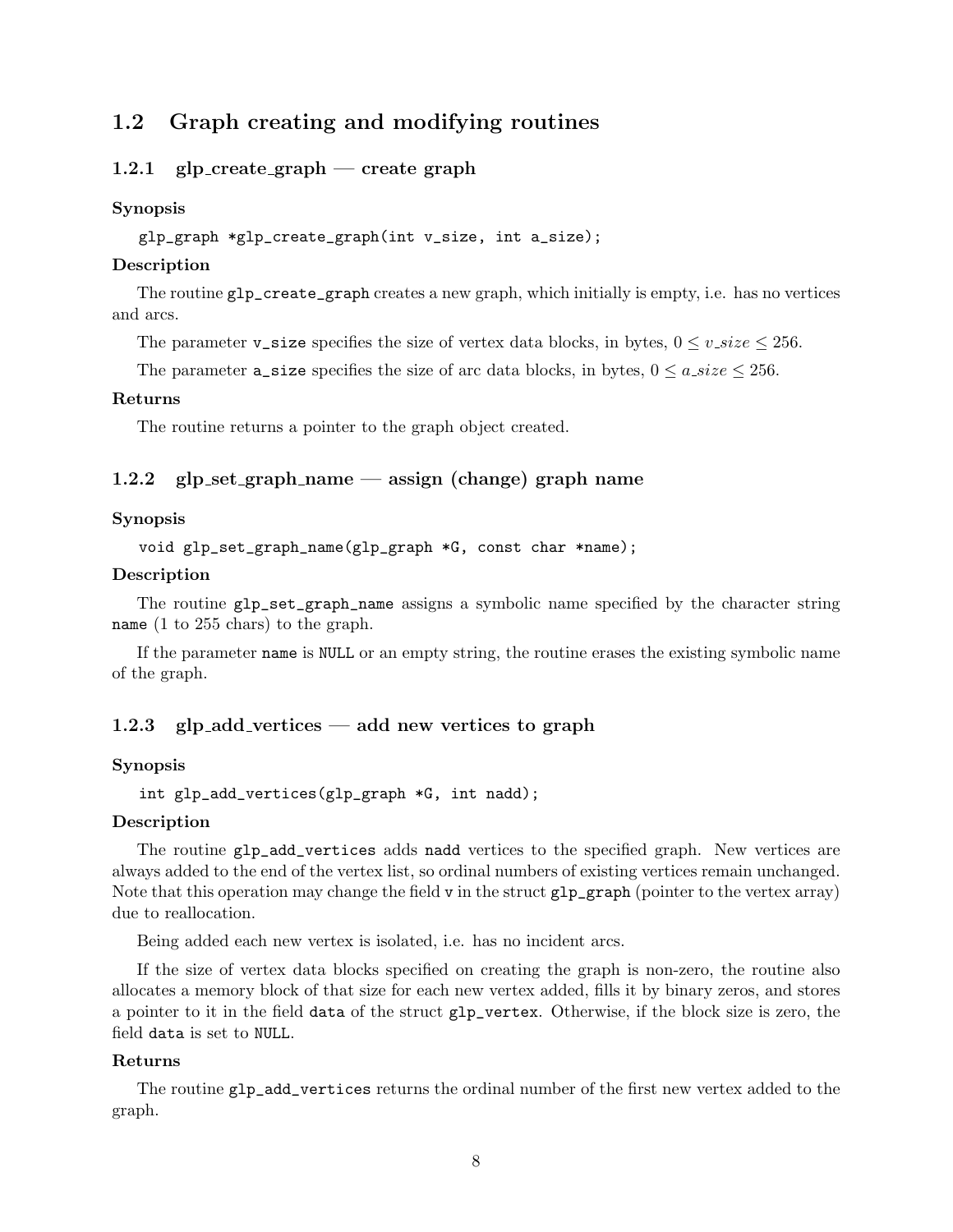## <span id="page-8-0"></span>**1.2.4 glp set vertex name — assign (change) vertex name**

#### **Synopsis**

```
void glp_set_vertex_name(glp_graph *G, int i, const char *name);
```
#### **Description**

The routine glp\_set\_vertex\_name assigns a given symbolic name (1 up to 255 characters) to i-th vertex of the specified graph.

If the parameter name is NULL or empty string, the routine erases an existing name of i-th vertex.

#### <span id="page-8-1"></span>**1.2.5 glp add arc — add new arc to graph**

#### **Synopsis**

```
glp_arc *glp_add_arc(glp_graph *G, int i, int j);
```
#### **Description**

The routine glp\_add\_arc adds one new arc to the specified graph.

The parameters i and j specify the ordinal numbers of, resp., tail and head endpoints (vertices) of the arc. Note that self-loops and multiple arcs are allowed.

If the size of arc data blocks specified on creating the graph is non-zero, the routine also allocates a memory block of that size, fills it by binary zeros, and stores a pointer to it in the field data of the struct glp\_arc. Otherwise, if the block size is zero, the field data is set to NULL.

#### <span id="page-8-2"></span>**1.2.6 glp del vertices — delete vertices from graph**

#### **Synopsis**

void glp\_del\_vertices(glp\_graph \*G, int ndel, const int num[]);

#### **Description**

The routine glp\_del\_vertices deletes vertices along with all incident arcs from the specified graph. Ordinal numbers of vertices to be deleted should be placed in locations  $num[1], \ldots$ , num[ndel], ndel *>* 0.

Note that deleting vertices involves changing ordinal numbers of other vertices remaining in the graph. New ordinal numbers of the remaining vertices are assigned under the assumption that the original order of vertices is not changed.

## <span id="page-8-3"></span>**1.2.7 glp del arc — delete arc from graph**

#### **Synopsis**

void glp\_del\_arc(glp\_graph \*G, glp\_arc \*a);

#### **Description**

The routine glp\_del\_arc deletes an arc from the specified graph. The arc to be deleted must exist.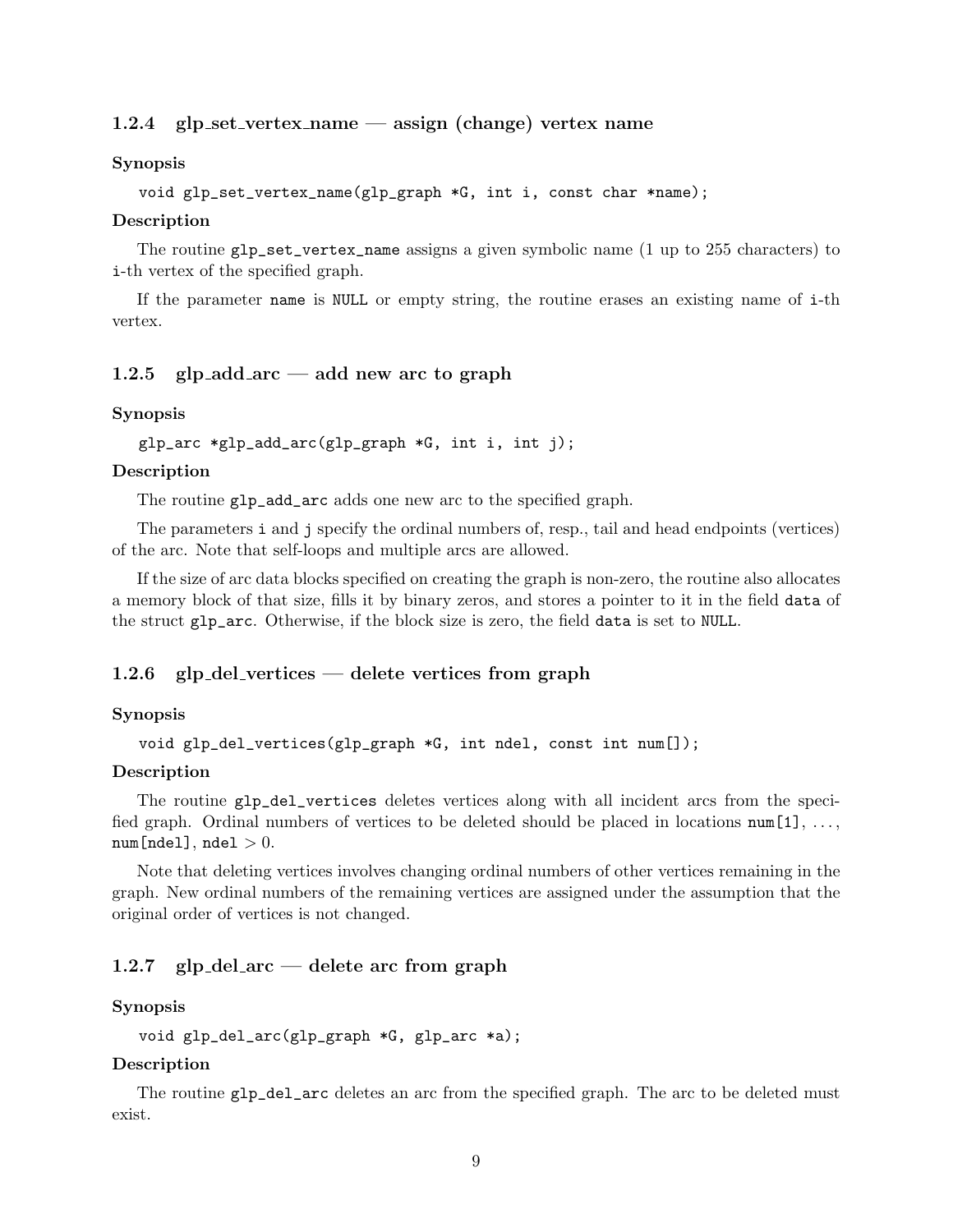## <span id="page-9-0"></span>**1.2.8 glp erase graph — erase graph content**

## **Synopsis**

```
void glp_erase_graph(glp_graph *G, int v_size, int a_size);
```
### **Description**

The routine glp\_erase\_graph erases the content of the specified graph. The effect of this operation is the same as if the graph would be deleted with the routine glp\_delete\_graph and then created anew with the routine glp\_create\_graph, with exception that the pointer to the graph remains valid.

The parameters v\_size and a\_size have the same meaning as for glp\_create\_graph.

## <span id="page-9-1"></span>**1.2.9 glp delete graph — delete graph**

## **Synopsis**

void glp\_delete\_graph(glp\_graph \*G);

## **Description**

The routine glp\_delete\_graph deletes the specified graph and frees all the memory allocated to this program object.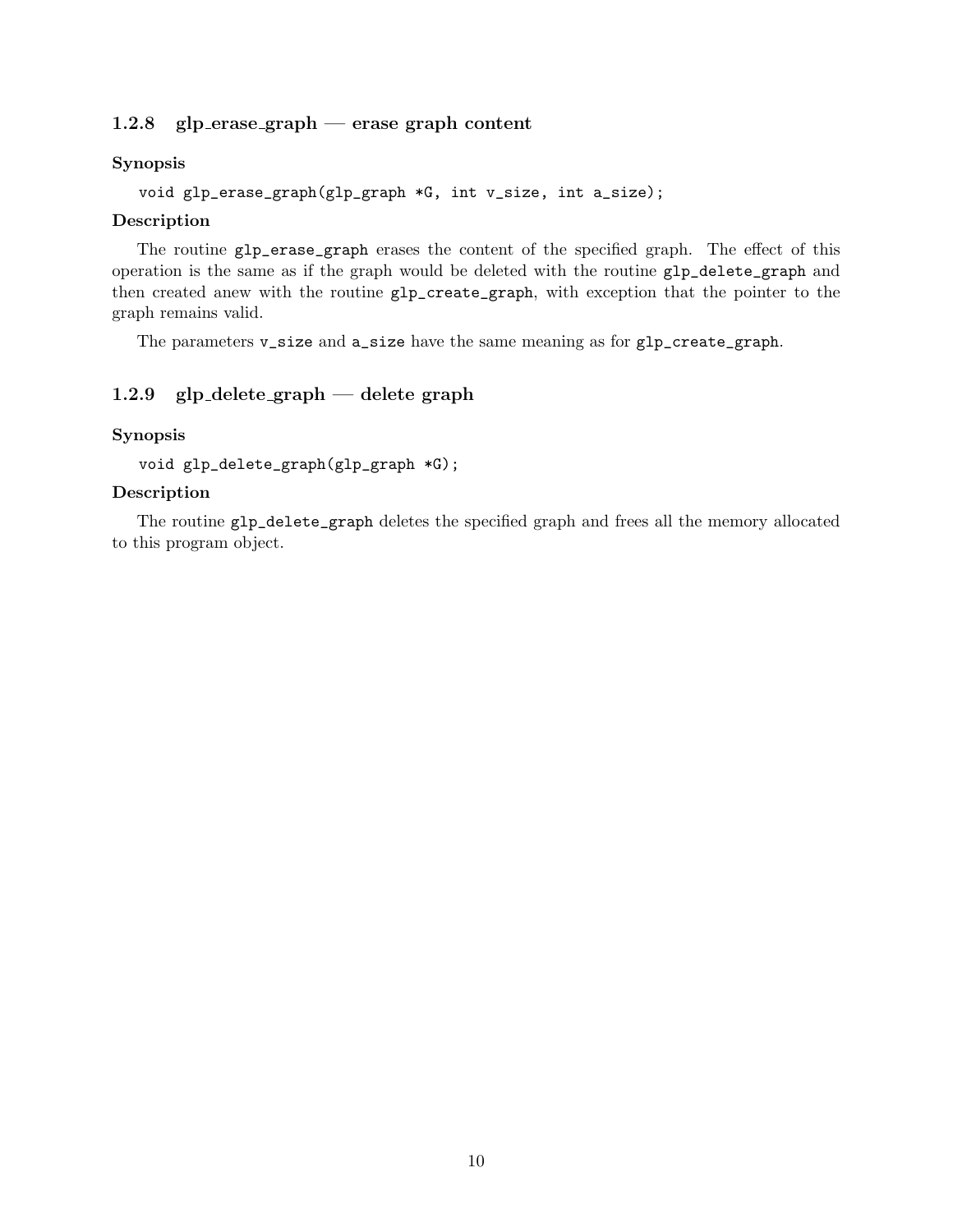# <span id="page-10-0"></span>**1.3 Graph searching routines**

## <span id="page-10-1"></span>**1.3.1 glp create v index — create vertex name index**

#### **Synopsis**

void glp\_create\_v\_index(glp\_graph \*G);

## **Description**

The routine  $g1p\_create\_v\_index$  creates the name index for the specified graph. The name index is an auxiliary data structure, which is intended to quickly (i.e. for logarithmic time) find vertices by their names.

This routine can be called at any time. If the name index already exists, the routine does nothing.

## <span id="page-10-2"></span>**1.3.2 glp find vertex — find vertex by its name**

## **Synopsis**

int glp\_find\_vertex(glp\_graph \*G, const char \*name);

## **Returns**

The routine glp\_find\_vertex returns the ordinal number of a vertex, which is assigned (by the routine glp\_set\_vertex\_name) the specified symbolic name. If no such vertex exists, the routine returns 0.

## <span id="page-10-3"></span>**1.3.3 glp delete v index — delete vertex name index**

### **Synopsis**

```
void glp_delete_v_index(glp_graph *G);
```
## **Description**

The routine glp\_delete\_v\_index deletes the name index previously created by the routine glp\_create\_v\_index and frees the memory allocated to this auxiliary data structure.

This routine can be called at any time. If the name index does not exist, the routine does nothing.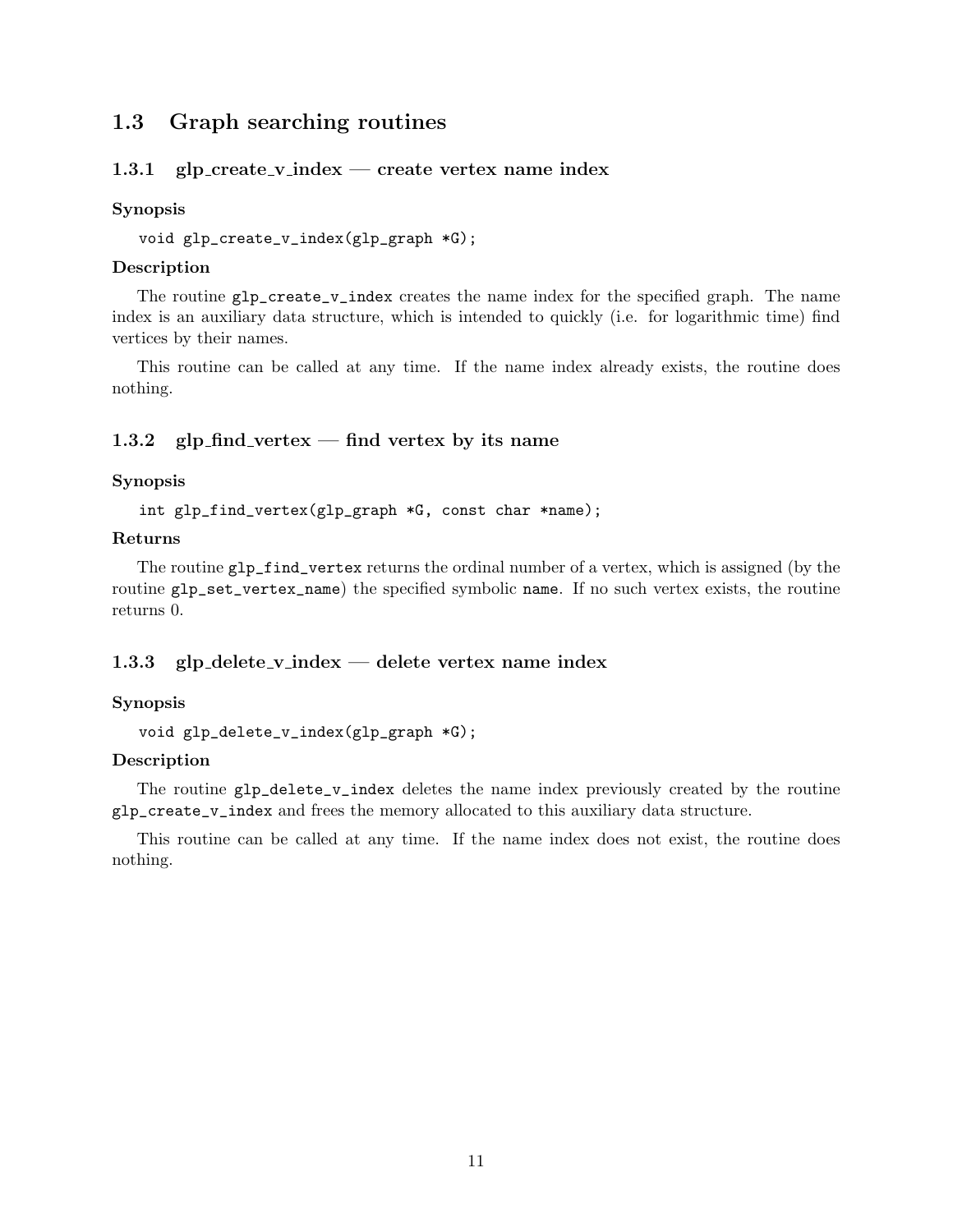# <span id="page-11-0"></span>**1.4 Graph reading/writing routines**

## <span id="page-11-1"></span>**1.4.1 glp read graph — read graph from text file**

#### **Synopsis**

int glp\_read\_graph(glp\_graph \*G, const char \*fname);

### **Description**

The routine glp\_read\_graph reads a graph from a text file, whose name is specified by the parameter fname. It is equivalent to

glp\_read\_ccdata(G, -1, fname);

Note that before reading data the current content of the graph object is completely erased with the routine glp\_erase\_graph.

#### **Returns**

If the operation was successful, the routine returns zero. Otherwise it prints an error message and returns non-zero.

## <span id="page-11-2"></span>**1.4.2 glp write graph — write graph to text file**

### **Synopsis**

int glp\_write\_graph(glp\_graph \*G, const char \*fname);

### **Description**

The routine glp\_write\_graph writes the graph to a text file, whose name is specified by the parameter fname. It is equivalent to

```
glp_write_ccdata(G, -1, fname);
```
#### **Returns**

If the operation was successful, the routine returns zero. Otherwise it prints an error message and returns non-zero.

## <span id="page-11-3"></span>**1.4.3 glp read ccdata — read graph from text file in DIMACS clique/coloring format**

### **Synopsis**

int glp\_read\_ccdata(glp\_graph \*G, int v\_wgt, const char \*fname);

#### **Description**

The routine glp\_read\_ccdata reads a graph from a text file in DIMACS clique/coloring format. (Though this format is originally designed to represent data for the minimal vertex coloring and maximal clique problems, it may be used to represent general undirected and directed graphs, because the routine allows reading self-loops and multiple edges/arcs keeping the order of vertices specified for each edge/arc of the graph.)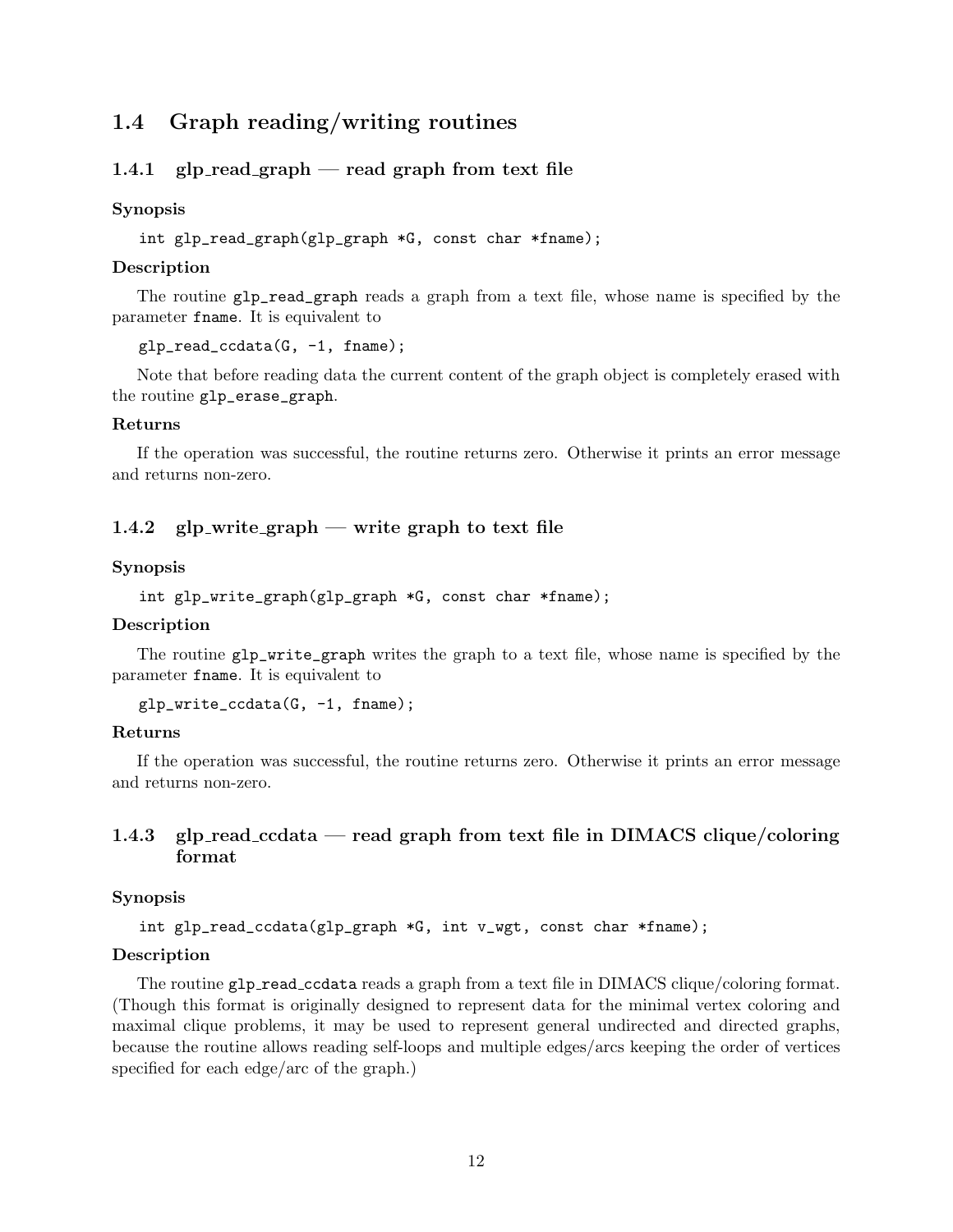The parameter G specifies the graph object to be read in. Note that before reading data the current content of the graph object is completely erased with the routine glp erase graph.

The parameter v wgt specifies an offset of the field of type double in the vertex data block, to which the routine stores the vertex weight. If  $v$ **-wgt**  $\lt$  0, the vertex weights are not stored.

The character string fname specifies the name of a text file to be read in. (If the file name ends with the suffix  $\cdot$ ,  $gz'$ , the file is assumed to be compressed, in which case the routine decompresses it "on the fly".)

#### **Returns**

If the operation was successful, the routine returns zero. Otherwise, it prints an error message and returns non-zero.

#### **DIMACS clique/coloring format**[2](#page-12-0)

The DIMACS input file is a plain ASCII text file. It contains *lines* of several types described below. A line is terminated with an end-of-line character. Fields in each line are separated by at least one blank space. Each line begins with a one-character designator to identify the line type.

Note that DIMACS requires all numerical quantities to be integers in the range  $[-2^{31}, 2^{31} - 1]$ while GLPK allows the quantities to be floating-point numbers.

**Comment lines.** Comment lines give human-readable information about the file and are ignored by programs. Comment lines can appear anywhere in the file. Each comment line begins with a lower-case character c.

c This is a comment line

**Problem line.** There is one problem line per data file. The problem line must appear before any node or edge descriptor lines. It has the following format:

#### p edge NODES EDGES

The lower-case letter p signifies that this is a problem line. The four-character problem designator edge identifies the file as containing data for the minimal vertex coloring or maximal clique problem. The NODES field contains an integer value specifying the number of vertices in the graph. The EDGES field contains an integer value specifying the number of edges (arcs) in the graph.

**Vertex descriptors.** These lines give the weight assigned to a vertex of the graph. There is one vertex descriptor line for each vertex, with the following format. Vertices without a descriptor take on a default value of 1.

#### n ID VALUE

The lower-case character n signifies that this is a vertex descriptor line. The ID field gives a vertex identification number, an integer between 1 and *n*, where *n* is the number of vertices in the graph. The VALUE field gives a vertex weight, which can either positive or negative (or zero).

**Edge descriptors.** There is one edge descriptor line for each edge (arc) of the graph, each with the following format:

e I J

The lower-case character **e** signifies that this is an edge descriptor line. For an edge (arc)  $(i, j)$  the fields I and J specify its endpoints.

<span id="page-12-0"></span><sup>2</sup>This material is based on the paper "Clique and Coloring Problems Graph Format", which is publicly available at <http://dimacs.rutgers.edu/Challenges>.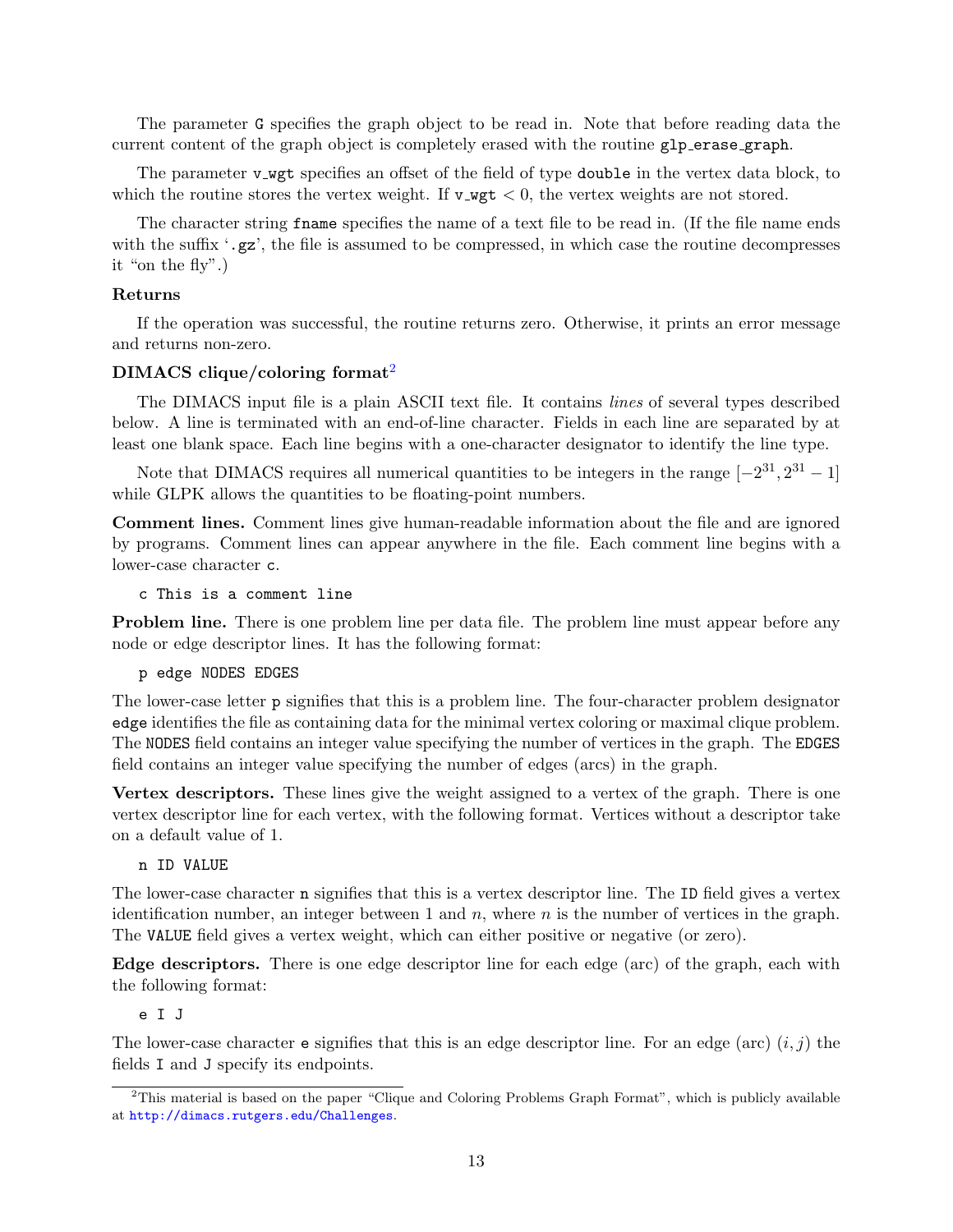**Example.** The following undirected graph



might be coded in DIMACS clique/coloring format as follows.

```
c sample.col
c
c This is an example of the vertex coloring problem data
c in DIMACS format.
c
p edge 10 21
c
e 1 2
e 1 6
e 1 7
e 1 10
e 2 3
e 2 7
e 2 8
e 3 4
e 3 8
e 4 5
e 4 8
e 4 9
e 5 6
e 5 9
e 5 10
e 6 10
e 7 8
e 7 10
e 8 9
e 8 10
e 9 10
c
c eof
```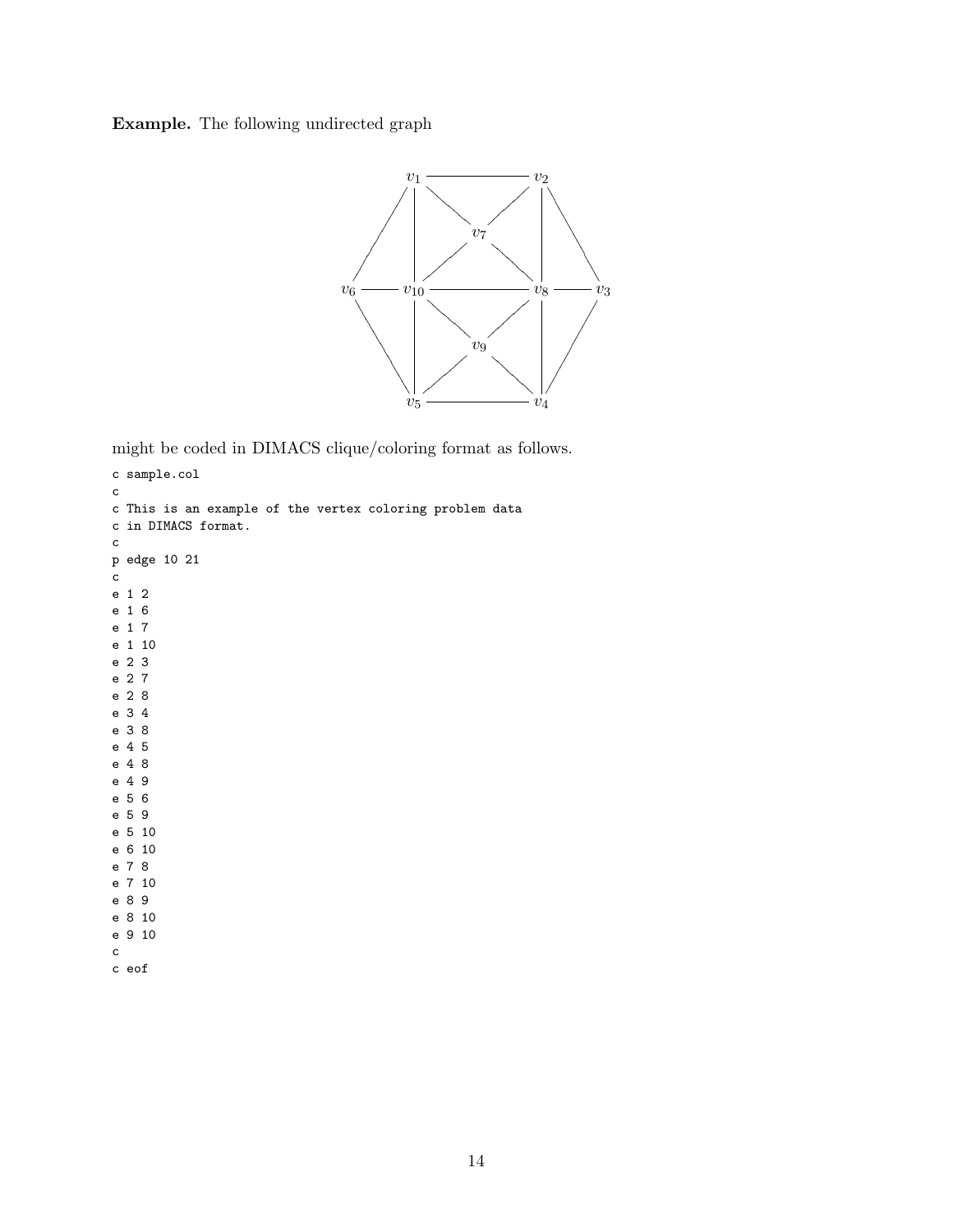## <span id="page-14-0"></span>**1.4.4 glp write ccdata — write graph to text file in DIMACS clique/coloring format**

## **Synopsis**

```
int glp_write_ccdata(glp_graph *G, int v_wgt, const char *fname);
```
#### **Description**

The routine glp\_write\_ccdata writes the graph object specified by the parameter G to a text file in DIMACS clique/coloring format. (Though this format is originally designed to represent data for the minimal vertex coloring and maximal clique problems, it may be used to represent general undirected and directed graphs, because the routine allows writing self-loops and multiple edges/arcs keeping the order of vertices specified for each edge/arc of the graph.)

The parameter v wgt specifies an offset of the field of type double in the vertex data block, which contains the vertex weight. If  $v$ <sub>-Wg</sub>t  $<$  0, it is assumed that the weight of each vertex is 1.

The character string fname specifies a name of the text file to be written out. (If the file name ends with suffix  $\cdot$ ,  $gz$ , the file is assumed to be compressed, in which case the routine performs automatic compression on writing it.)

#### **Returns**

If the operation was successful, the routine returns zero. Otherwise, it prints an error message and returns non-zero.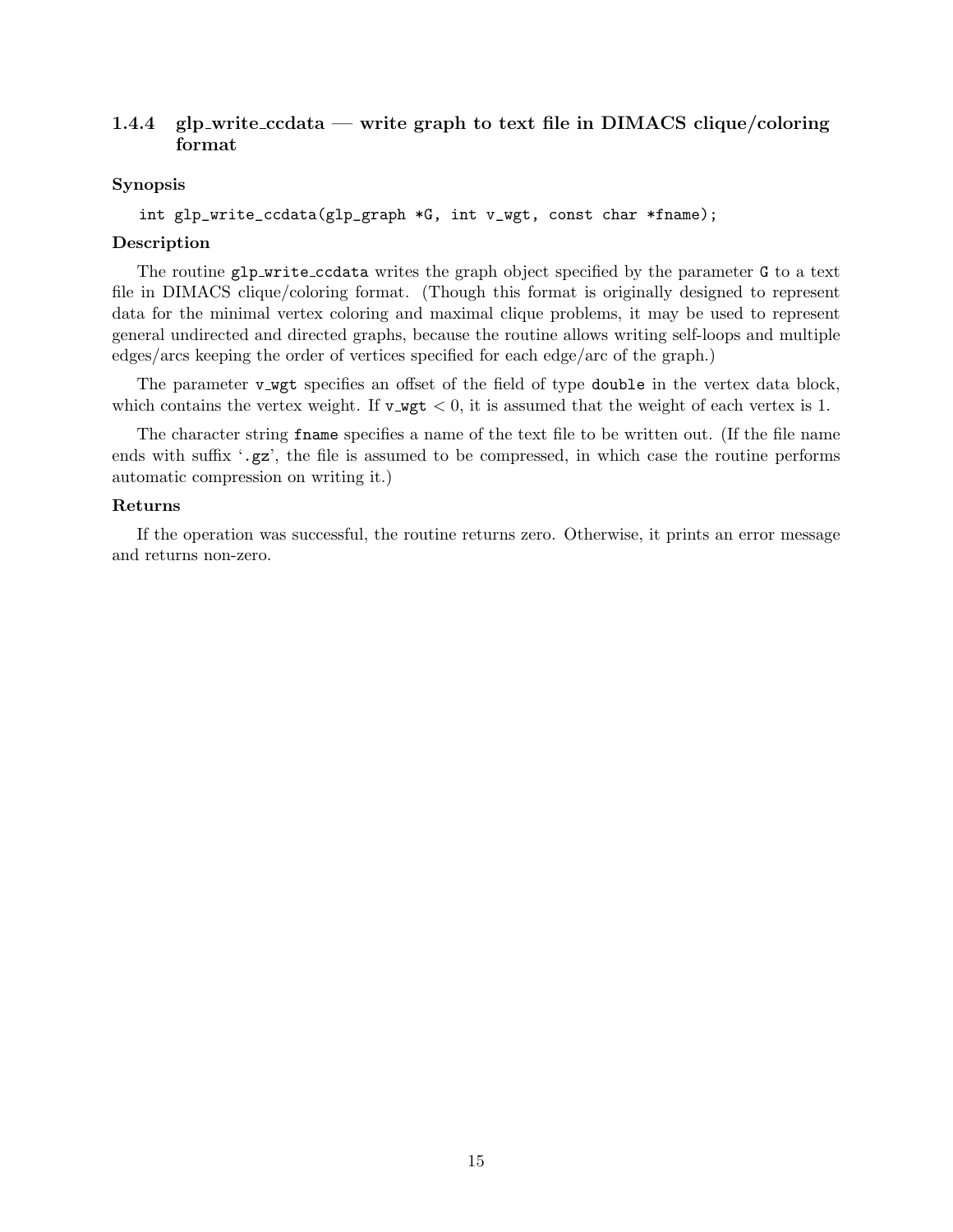## <span id="page-15-0"></span>**1.5 Graph analysis routines**

## <span id="page-15-1"></span>**1.5.1 glp weak comp — find all weakly connected components of graph**

#### **Synopsis**

int glp\_weak\_comp(glp\_graph \*G, int v\_num);

#### **Description**

The routine glp\_weak\_comp finds all weakly connected components of the specified graph.

The parameter **v\_num** specifies an offset of the field of type int in the vertex data block, to which the routine stores the number of a weakly connected component containing that vertex. If v\_num *<* 0, no component numbers are stored.

The components are numbered in arbitrary order from 1 to nc, where nc is the total number of components found,  $0 \leq nc \leq |V|$ .

#### **Returns**

The routine returns **nc**, the total number of components found.

## <span id="page-15-2"></span>**1.5.2 glp strong comp — find all strongly connected components of graph**

### **Synopsis**

```
int glp_strong_comp(glp_graph *G, int v_num);
```
### **Description**

The routine glp\_strong\_comp finds all strongly connected components of the specified graph.

The parameter **v\_num** specifies an offset of the field of type int in the vertex data block, to which the routine stores the number of a strongly connected component containing that vertex. If v\_num *<* 0, no component numbers are stored.

The components are numbered in arbitrary order from 1 to nc, where nc is the total number of components found,  $0 \leq n \leq |V|$ . However, the component numbering has the property that for every arc  $(i \rightarrow j)$  in the graph the condition  $num(i) \geq num(j)$  holds.

#### **Returns**

The routine returns nc, the total number of components found.

#### **References**

I. S. Duff, J. K. Reid, Algorithm 529: Permutations to block triangular form, ACM Trans. on Math. Softw. 4 (1978), 189-92.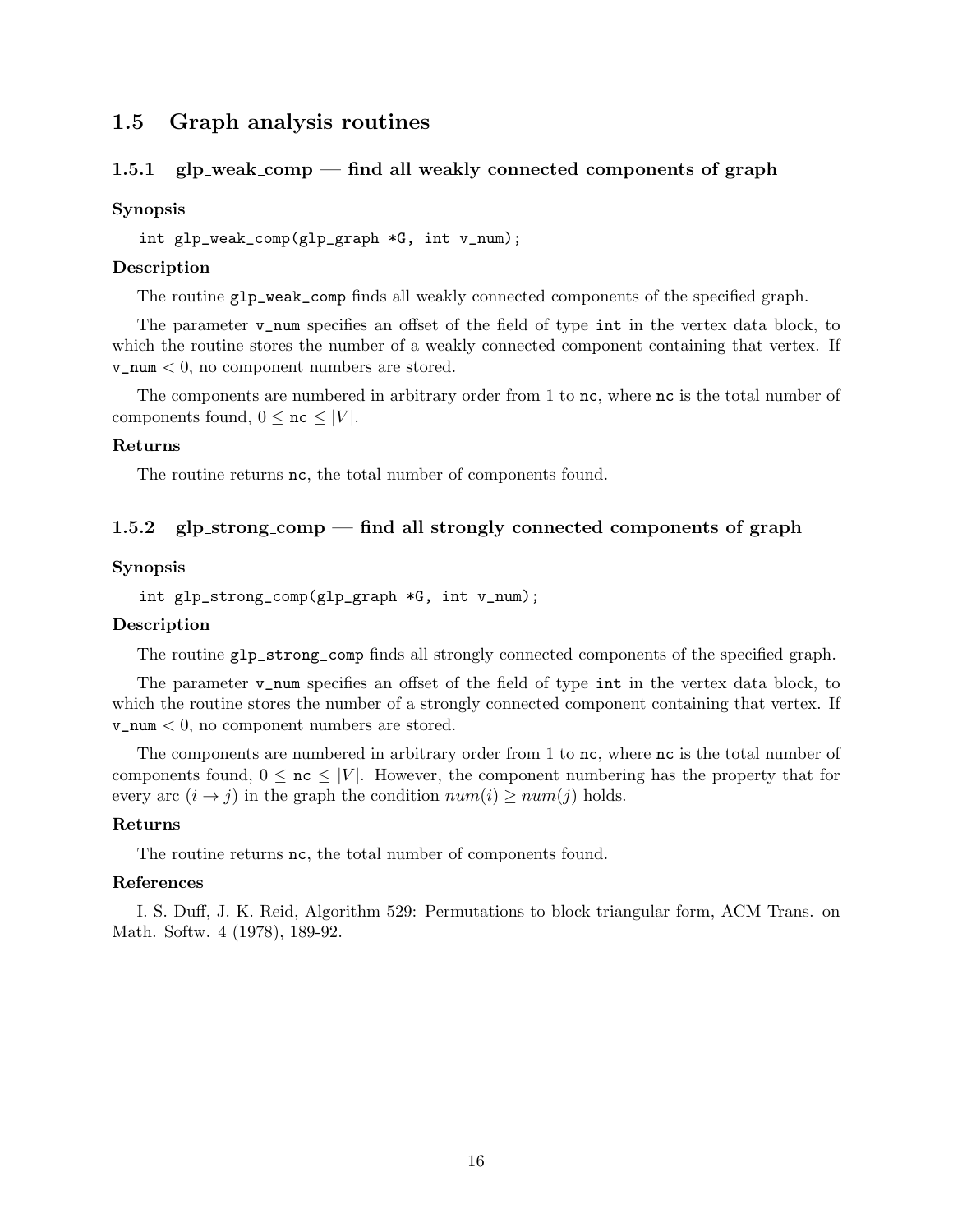## **Example**

The following program reads a graph from a plain text file 'graph.txt' and finds all its strongly connected components.

```
#include <stddef.h>
#include <stdio.h>
#include <stdlib.h>
#include <glpk.h>
typedef struct { int num; } v_data;
#define vertex(v) ((v_data*)(v)-data))int main(void)
{ glp_graph *G;
      int i, nc;
      G = g1p\_create\_graph(sizeof(v\_data), 0);glp_read_graph(G, "graph.txt");
      nc = glp_strong_comp(G, offsetof(v_data, num));
      printf("nc = \lambda d \nightharpoonup", nc);
      for (i = 1; i \leq G->nv; i++)printf("num[%d] = %d\n", i, vertex(G->v[i])->num);
      glp_delete_graph(G);
      return 0;
}
```
If the file 'graph.txt' contains the following graph:



the program output may look like follows:

```
Reading graph from 'graph.txt'...
Graph has 15 vertices and 30 arcs
31 lines were read
nc = 4num[1] = 3
num[2] = 3
num[3] = 3
num[4] = 2num[5] = 3num[6] = 3num[7] = 3num[8] = 3
num[9] = 1
num[10] = 1
num[11] = 1
num[12] = 4
```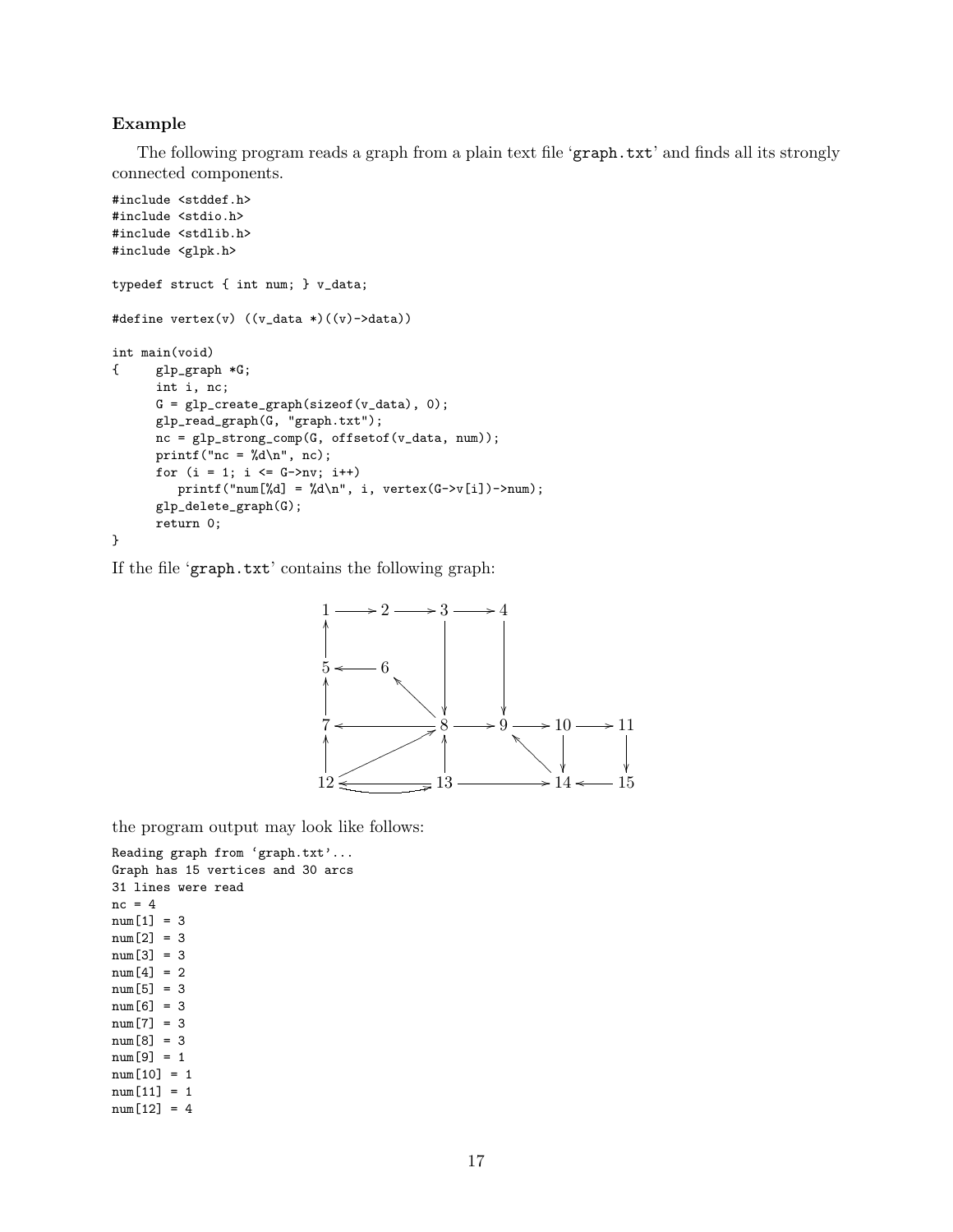$num[13] = 4$ num[14] = 1  $num[15] = 1$ 

## <span id="page-17-0"></span>**1.5.3 glp top sort — topological sorting of acyclic digraph**

## **Synopsis**

int glp\_top\_sort(glp\_graph \*G, int v\_num);

## **Description**

The routine glp\_top\_sort performs topological sorting of vertices of the specified acyclic digraph.

The parameter **v\_num** specifies an offset of the field of type int in the vertex data block, to which the routine stores the vertex number assigned. If  $v_{\text{num}} < 0$ , vertex numbers are not stored.

The vertices are numbered from 1 to *n*, where *n* is the total number of vertices in the graph. The vertex numbering has the property that for every arc  $(i \rightarrow j)$  in the graph the condition  $num(i) < num(j)$  holds. Special case  $num(i) = 0$  means that vertex *i* is not assigned a number, because the graph is *not* acyclic.

#### **Returns**

If the graph is acyclic and therefore all the vertices have been assigned numbers, the routine glp\_top\_sort returns zero. Otherwise, if the graph is not acyclic, the routine returns the number of vertices which have not been numbered, i.e. for which  $num(i) = 0$ .

#### **Example**

The following program reads a digraph from a plain text file 'graph.txt' and performs topological sorting of its vertices.

```
#include <stddef.h>
#include <stdio.h>
#include <stdlib.h>
#include <glpk.h>
typedef struct { int num; } v_data;
#define vertex(v) ((v_data *)((v) - >data))int main(void)
{ glp_graph *G;
      int i, cnt;
      G = g1p\_create\_graph(sizeof(v\_data), 0);glp_read_graph(G, "graph.txt");
      cnt = glp_top_sort(G, offsetof(v_data, num));
      printf("cnt = \lambda d \nvert", cnt);
      for (i = 1; i \leq G->nv; i++)print('num['\&d] = \&d\n', i, vertex(G->v[i])->num);glp_delete_graph(G);
      return 0;
}
```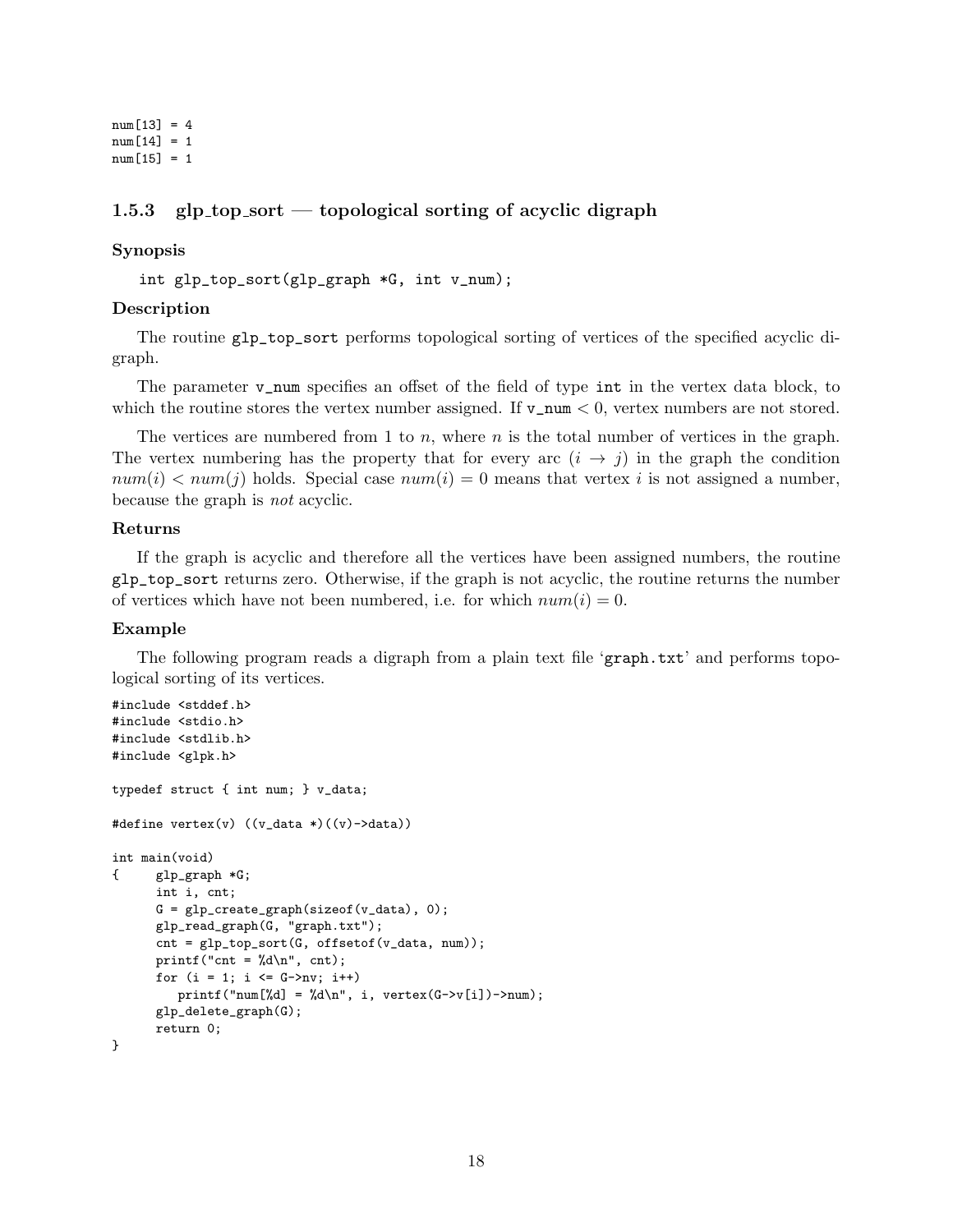If the file 'graph.txt' contains the following graph:



the program output may look like follows:

```
Reading graph from 'graph.txt'...
Graph has 17 vertices and 23 arcs
24 lines were read
cnt = 0num[1] = 8
num[2] = 9
num[3] = 10
num[4] = 4num[5] = 11
num[6] = 12
num[7] = 1
num[8] = 2
num[9] = 3
num[10] = 5
num[11] = 6num[12] = 14
num[13] = 16
num[14] = 7num[15] = 13
num[16] = 15
num[17] = 17
```
The output corresponds to the following vertex numbering:

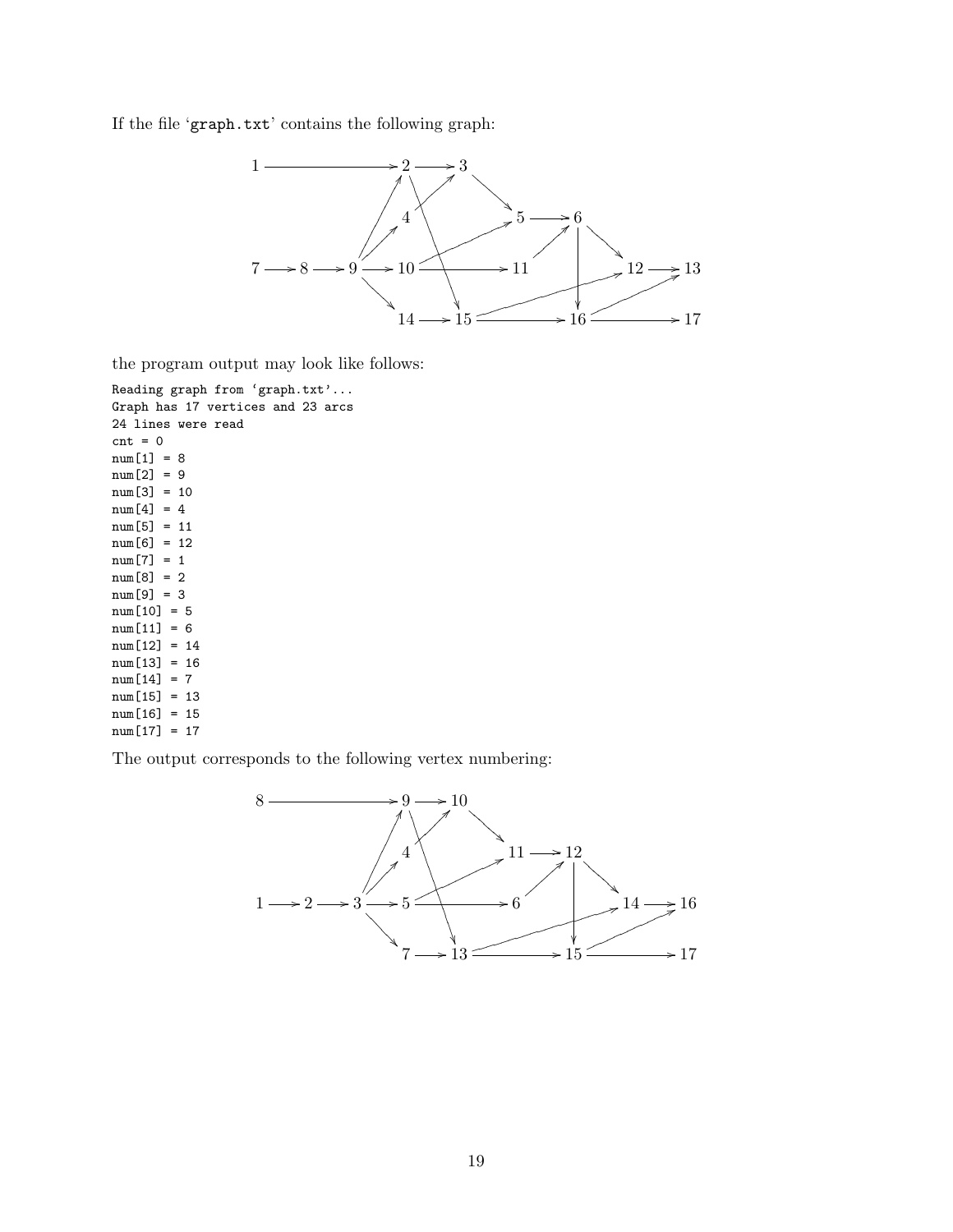# <span id="page-19-0"></span>**Chapter 2**

# **Network optimization API routines**

## <span id="page-19-1"></span>**2.1 Minimum cost flow problem**

#### <span id="page-19-2"></span>**2.1.1 Background**

The *minimum cost flow problem* (MCFP) is stated as follows. Let there be given a directed graph (flow network)  $G = (V, A)$ , where *V* is a set of vertices (nodes), and  $A \subseteq V \times V$  is a set of arcs. Let for each node  $i \in V$  there be given a quantity  $b_i$  having the following meaning:

if  $b_i > 0$ , then  $|b_i|$  is a *supply* at node *i*, which shows how many flow units are *generated* at node *i* (or, equivalently, entering the network through node *i* from outside);

if  $b_i < 0$ , then  $|b_i|$  is a *demand* at node *i*, which shows how many flow units are *lost* at node *i* (or, equivalently, leaving the network through node *i* to outside);

if  $b_i = 0$ , then *i* is a *transshipment* node, at which the flow is conserved, i.e. neither generated nor lost.

Let also for each arc  $a = (i, j) \in A$  there be given the following three quantities:

 $l_{ij}$ , a (non-negative) lower bound to the flow through arc  $(i, j)$ ;

 $u_{ij}$ , an upper bound to the flow through arc  $(i, j)$ , which is the *arc capacity*;

 $c_{ij}$ , a per-unit cost of the flow through arc  $(i, j)$ .

The problem is to find flows *xij* through every arc of the network, which satisfy the specified bounds and the conservation constraints at all nodes, and minimize the total flow cost. Here the conservation constraint at a node means that the total flow entering this node through its incoming arcs plus the supply at this node must be equal to the total flow leaving this node through its outgoing arcs plus the demand at this node.

An example of the minimum cost flow problem is shown on Fig. 1.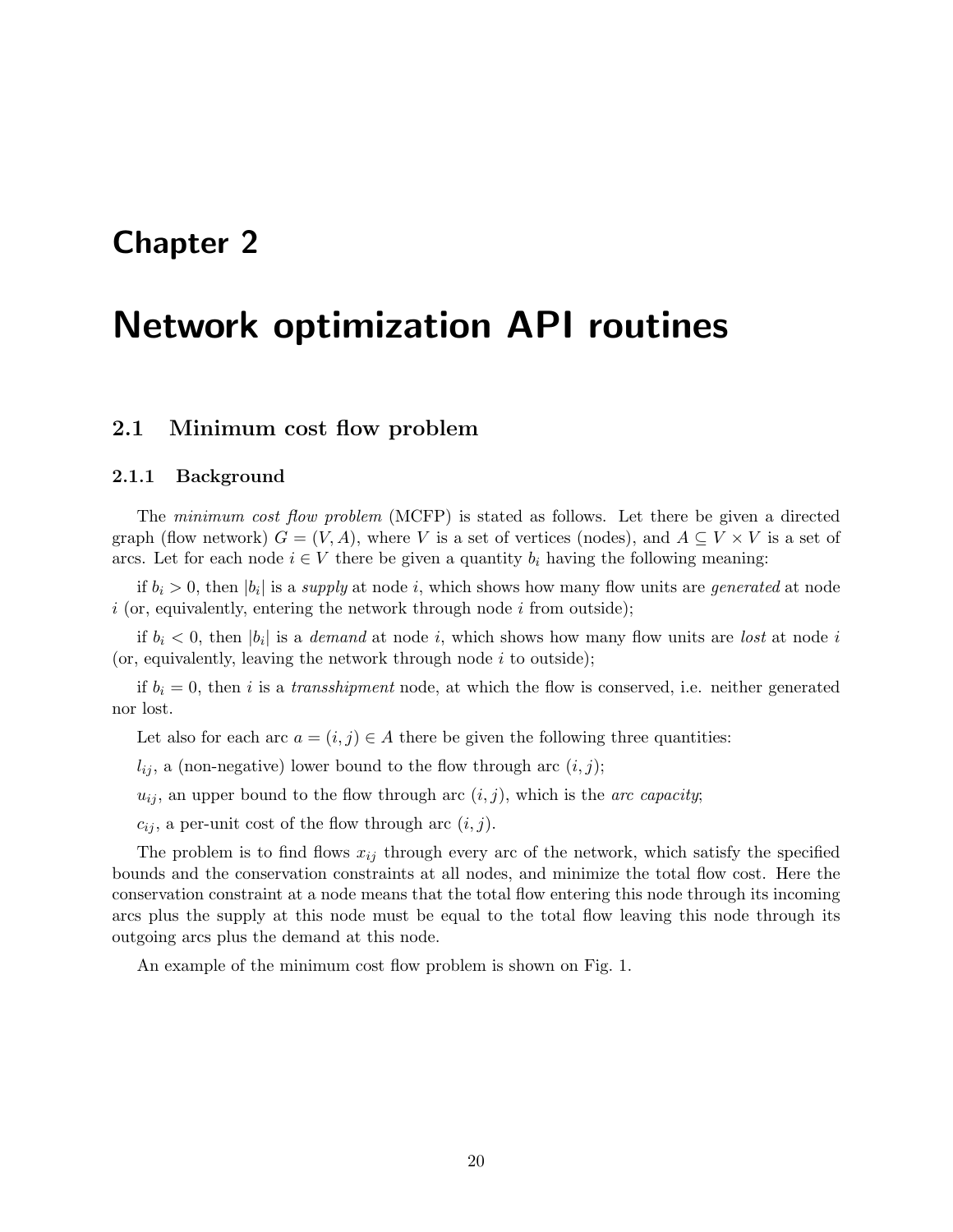

Fig. 1. An example of the minimum cost flow problem.

The minimum cost flow problem can be naturally formulated as the following LP problem:

minimize

$$
z = \sum_{(i,j)\in A} c_{ij} x_{ij} \tag{1}
$$

subject to

$$
\sum_{(i,j)\in A} x_{ij} - \sum_{(j,i)\in A} x_{ji} = b_i \quad \text{for all } i \in V
$$
 (2)

$$
l_{ij} \le x_{ij} \le u_{ij} \quad \text{for all } (i,j) \in A
$$
\n
$$
(3)
$$

## <span id="page-20-0"></span>**2.1.2 glp read mincost — read minimum cost flow problem data in DIMACS format**

#### **Synopsis**

int glp\_read\_mincost(glp\_graph \*G, int v\_rhs, int a\_low, int a\_cap, int a\_cost, const char \*fname);

## **Description**

The routine glp\_read\_mincost reads the minimum cost flow problem data from a text file in DIMACS format.

The parameter G specifies the graph object, to which the problem data have to be stored. Note that before reading data the current content of the graph object is completely erased with the routine glp\_erase\_graph.

The parameter v\_rhs specifies an offset of the field of type **double** in the vertex data block, to which the routine stores  $b_i$ , the supply/demand value. If  $v_{\text{r}}$  the value is not stored.

The parameter a\_low specifies an offset of the field of type double in the arc data block, to which the routine stores  $l_{ij}$ , the lower bound to the arc flow. If  $a_l v < 0$ , the lower bound is not stored.

The parameter a\_cap specifies an offset of the field of type double in the arc data block, to which the routine stores  $u_{ij}$ , the upper bound to the arc flow (the arc capacity). If  $a\_{cap} < 0$ , the upper bound is not stored.

The parameter a\_cost specifies an offset of the field of type double in the arc data block, to which the routine stores  $c_{ij}$ , the per-unit cost of the arc flow. If  $a\_cost < 0$ , the cost is not stored.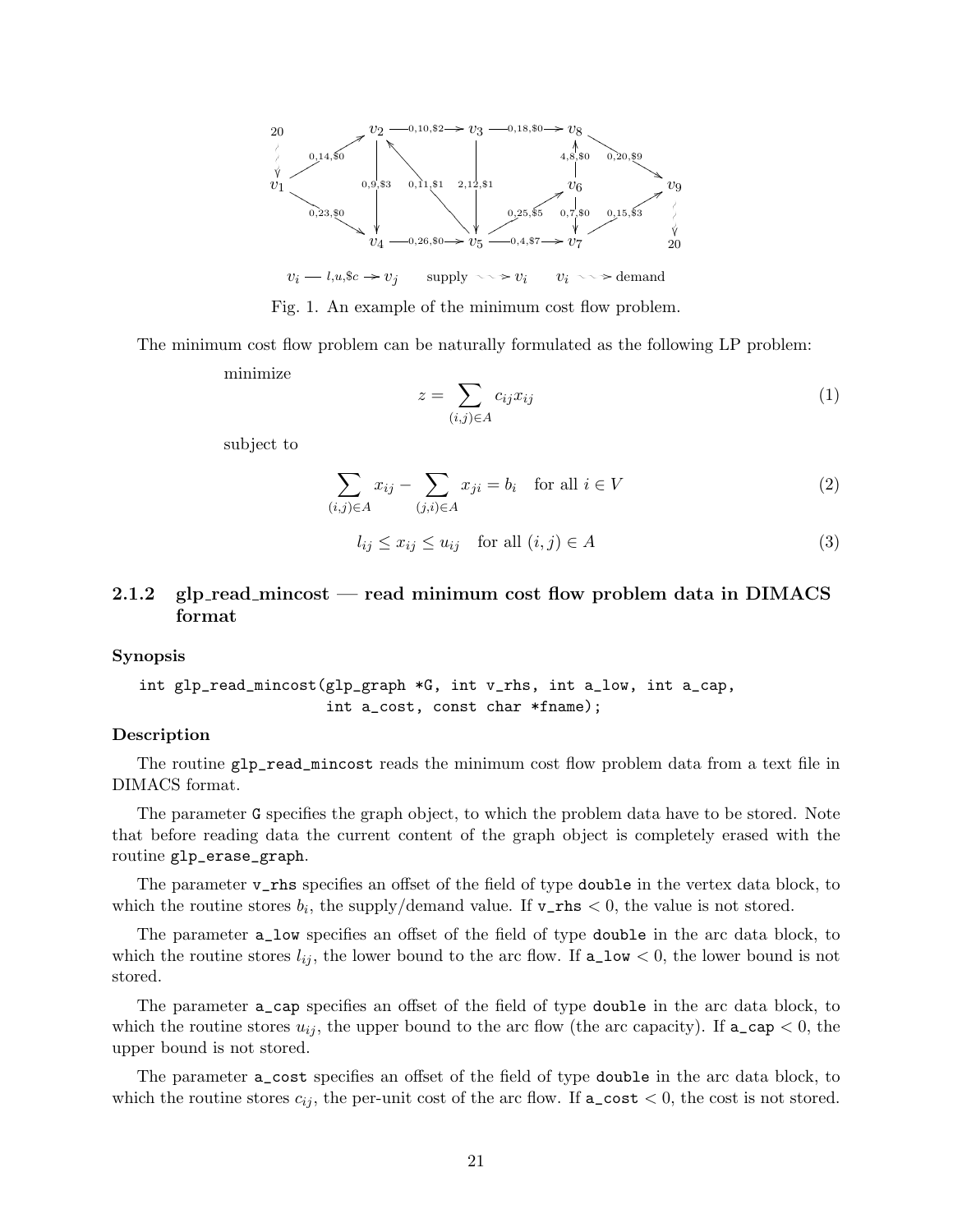The character string fname specifies the name of a text file to be read in. (If the file name name ends with the suffix '.gz', the file is assumed to be compressed, in which case the routine decompresses it "on the fly".)

#### **Returns**

If the operation was successful, the routine returns zero. Otherwise, it prints an error message and returns non-zero.

#### **Example**

```
typedef struct
{ /* vertex data block */
      ...
     double rhs;
      ...
} v_data;
typedef struct
{ /* arc data block */
      ...
     double low, cap, cost;
      ...
} a_data;
int main(void)
{ glp_graph *G;
     int ret;
     G = glp_create_graph(sizeof(v_data), sizeof(a_data));
     ret = glp\_read\_mincost(G, offsetof(v_data, rhs),offsetof(a_data, low), offsetof(a_data, cap),
         offsetof(a_data, cost), "sample.min");
     if (ret != 0) goto ...
      ...
}
```
#### **DIMACS minimum cost flow problem format**[1](#page-21-0)

The DIMACS input file is a plain ASCII text file. It contains *lines* of several types described below. A line is terminated with an end-of-line character. Fields in each line are separated by at least one blank space. Each line begins with a one-character designator to identify the line type.

Note that DIMACS requires all numerical quantities to be integers in the range  $[-2^{31}, 2^{31} - 1]$ while GLPK allows the quantities to be floating-point numbers.

**Comment lines.** Comment lines give human-readable information about the file and are ignored by programs. Comment lines can appear anywhere in the file. Each comment line begins with a lower-case character c.

c This is a comment line

**Problem line.** There is one problem line per data file. The problem line must appear before any node or arc descriptor lines. It has the following format:

p min NODES ARCS

<span id="page-21-0"></span><sup>&</sup>lt;sup>1</sup>This material is based on the paper "The First DIMACS International Algorithm Implementation Challenge: Problem Definitions and Specifications", which is publicly available at <http://dimacs.rutgers.edu/Challenges>.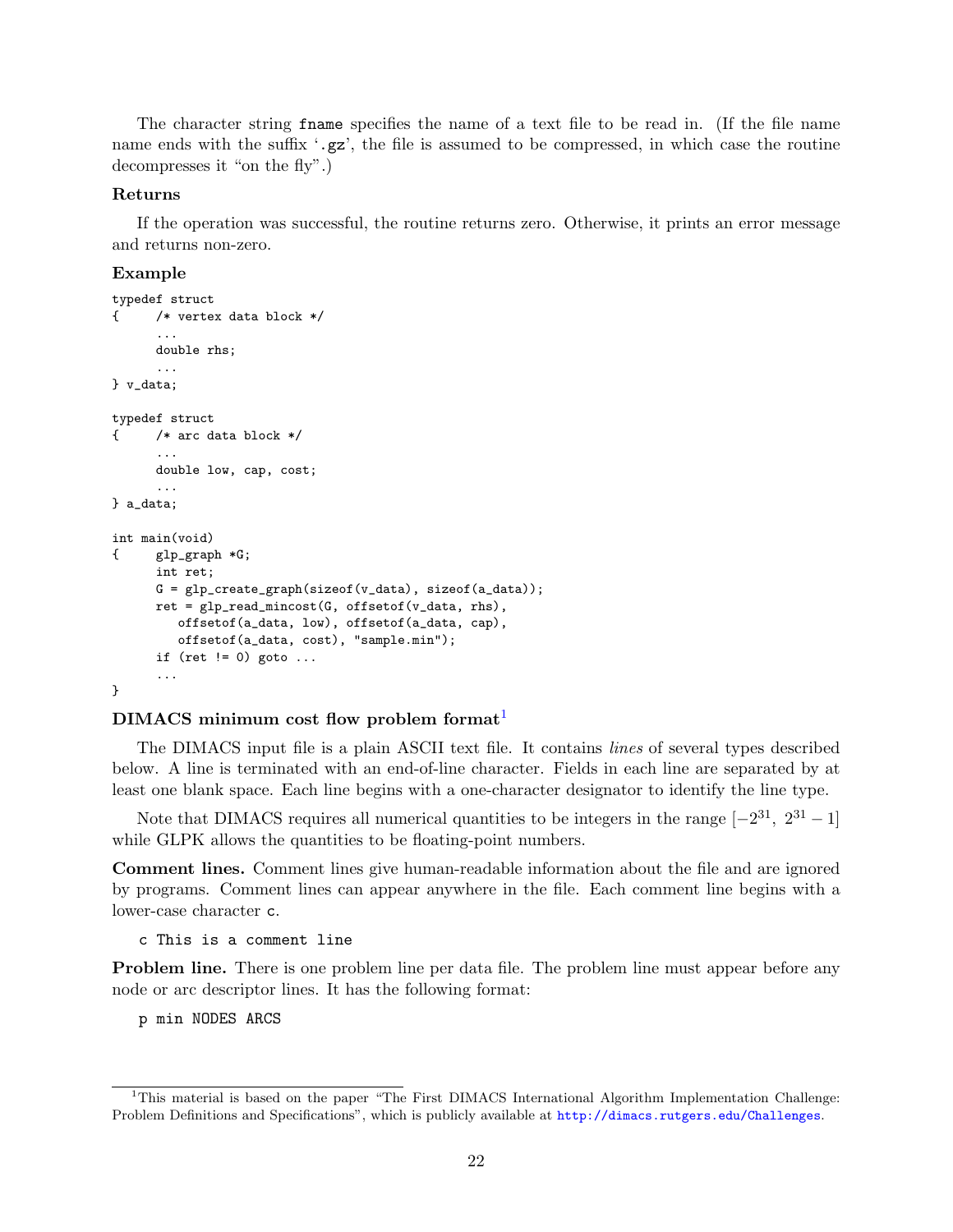The lower-case character p signifies that this is a problem line. The three-character problem designator min identifies the file as containing specification information for the minimum cost flow problem. The NODES field contains an integer value specifying the number of nodes in the network. The ARCS field contains an integer value specifying the number of arcs in the network.

**Node descriptors.** All node descriptor lines must appear before all arc descriptor lines. The node descriptor lines describe supply and demand nodes, but not transshipment nodes. That is, only nodes with non-zero node supply/demand values appear. There is one node descriptor line for each such node, with the following format:

n ID FLOW

The lower-case character n signifies that this is a node descriptor line. The ID field gives a node identification number, an integer between 1 and NODES. The FLOW field gives the amount of supply (if positive) or demand (if negative) at node ID.

**Arc descriptors.** There is one arc descriptor line for each arc in the network. Arc descriptor lines are of the following format:

a SRC DST LOW CAP COST

The lower-case character a signifies that this is an arc descriptor line. For a directed arc  $(i, j)$ the SRC field gives the identification number *i* for the tail endpoint, and the DST field gives the identification number *j* for the head endpoint. Identification numbers are integers between 1 and NODES. The LOW field specifies the minimum amount of flow that can be sent along arc  $(i, j)$ , and the CAP field gives the maximum amount of flow that can be sent along arc  $(i, j)$  in a feasible flow. The COST field contains the per-unit cost of flow sent along arc (*i, j*).

**Example.** Below here is an example of the data file in DIMACS format corresponding to the minimum cost flow problem shown on Fig 1.

```
c sample.min
c
c This is an example of the minimum cost flow problem data
c in DIMACS format.
c
p min 9 14
c
n 1 20
n 9 -20
c
a 1 2 0 14 0
a 1 4 0 23 0
a 2 3 0 10 2
a 2 4 0 9 3
a 3 5 2 12 1
a 3 8 0 18 0
a 4 5 0 26 0
a 5 2 0 11 1
a 5 6 0 25 5
a 5 7 0 4 7
a 6 7 0 7 0
a 6 8 4 8 0
a 7 9 0 15 3
a 8 9 0 20 9
c
c eof
```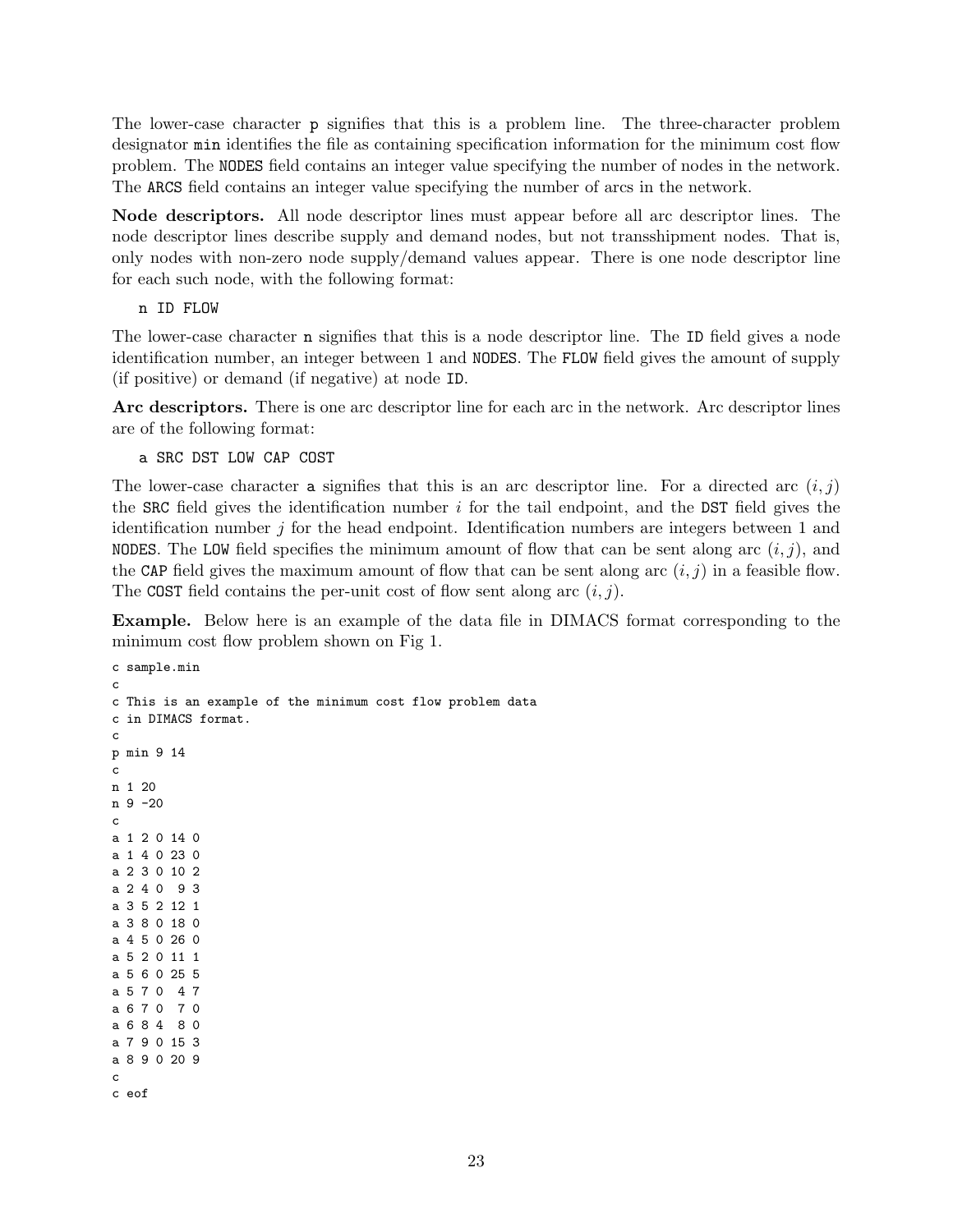## <span id="page-23-0"></span>**2.1.3 glp write mincost — write minimum cost flow problem data in DIMACS format**

#### **Synopsis**

```
int glp_write_mincost(glp_graph *G, int v_rhs, int a_low, int a_cap,
                      int a_cost, const char *fname);
```
## **Description**

The routine glp\_write\_mincost writes the minimum cost flow problem data to a text file in DIMACS format.

The parameter G is the graph (network) program object, which specifies the minimum cost flow problem instance.

The parameter **v\_rhs** specifies an offset of the field of type **double** in the vertex data block, which contains  $b_i$ , the supply/demand value. If  $v_{\text{rms}} < 0$ , it is assumed that  $b_i = 0$  for all nodes.

The parameter a\_low specifies an offset of the field of type double in the arc data block, which contains  $l_{ij}$ , the lower bound to the arc flow. If  $a_l w < 0$ , it is assumed that  $l_{ij} = 0$  for all arcs.

The parameter a\_cap specifies an offset of the field of type double in the arc data block, which contains  $u_{ij}$ , the upper bound to the arc flow (the arc capacity). If the upper bound is specified as DBL\_MAX, it is assumed that  $u_{ij} = \infty$ , i.e. the arc is uncapacitated. If  $a_{\text{cap}} < 0$ , it is assumed that  $u_{ij} = 1$  for all arcs.

The parameter a\_cost specifies an offset of the field of type double in the arc data block, which contains  $c_{ij}$ , the per-unit cost of the arc flow. If  $a\_{cost} < 0$ , it is assumed that  $c_{ij} = 0$  for all arcs.

The character string fname specifies a name of the text file to be written out. (If the file name ends with suffix  $\cdot$ ,  $gz$ , the file is assumed to be compressed, in which case the routine performs automatic compression on writing it.)

#### **Returns**

If the operation was successful, the routine returns zero. Otherwise, it prints an error message and returns non-zero.

## <span id="page-23-1"></span>**2.1.4 glp mincost lp — convert minimum cost flow problem to LP**

#### **Synopsis**

void glp\_mincost\_lp(glp\_prob \*P, glp\_graph \*G, int names, int v\_rhs, int a\_low, int a\_cap, int a\_cost);

#### **Description**

The routine  $g1p\_mincost\_1p$  builds LP problem  $(1)$ — $(3)$ , which corresponds to the specified minimum cost flow problem.

The parameter P is the resultant LP problem object to be built. Note that on entry its current content is erased with the routine glp\_erase\_prob.

The parameter G is the graph (network) program object, which specifies the minimum cost flow problem instance.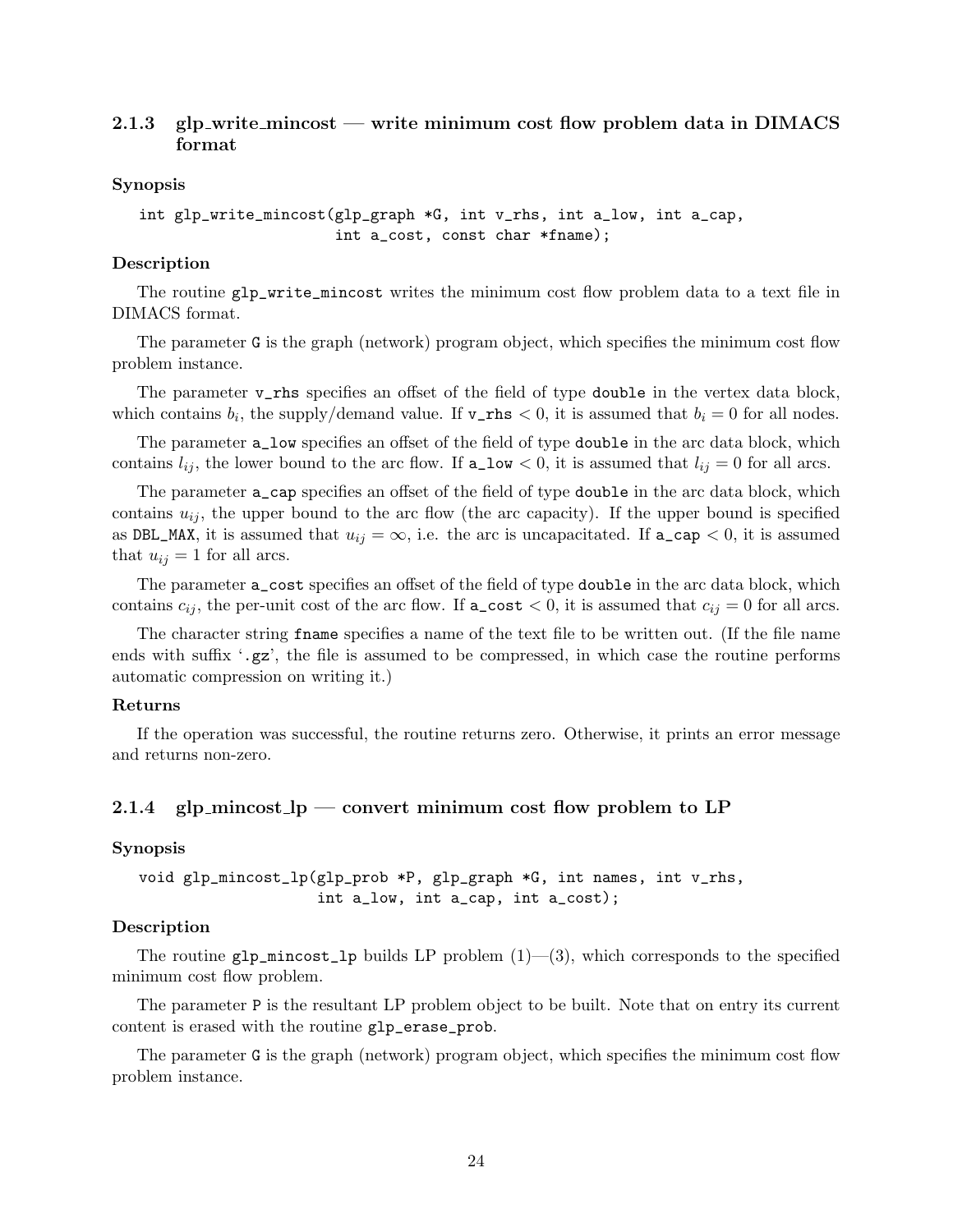The parameter names is a flag. If it is GLP\_ON, the routine uses symbolic names of the graph object components to assign symbolic names to the LP problem object components. If the flag is GLP\_OFF, no symbolic names are assigned.

The parameter **v\_rhs** specifies an offset of the field of type **double** in the vertex data block, which contains  $b_i$ , the supply/demand value. If  $v_{\text{rms}} < 0$ , it is assumed that  $b_i = 0$  for all nodes.

The parameter a\_low specifies an offset of the field of type double in the arc data block, which contains  $l_{ij}$ , the lower bound to the arc flow. If  $a_l w < 0$ , it is assumed that  $l_{ij} = 0$  for all arcs.

The parameter a\_cap specifies an offset of the field of type double in the arc data block, which contains  $u_{ij}$ , the upper bound to the arc flow (the arc capacity). If the upper bound is specified as DBL\_MAX, it is assumed that  $u_{ij} = \infty$ , i.e. the arc is uncapacitated. If  $a\text{-cap} < 0$ , it is assumed that  $u_{ij} = 1$  for all arcs.

The parameter a\_cost specifies an offset of the field of type double in the arc data block, which contains  $c_{ij}$ , the per-unit cost of the arc flow. If  $a\text{-cost} < 0$ , it is assumed that  $c_{ij} = 0$  for all arcs.

#### **Example**

The example program below reads the minimum cost problem instance in DIMACS format from file 'sample.min', converts the instance to LP, and then writes the resultant LP in CPLEX format to file 'mincost.lp'.

```
#include <stddef.h>
#include <glpk.h>
typedef struct { double rhs; } v_data;
typedef struct { double low, cap, cost; } a_data;
int main(void)
{ glp_graph *G;
     glp_prob *P;
      G = g1p\_create\_graph(sizeof(v_data), sizeof(a_data));glp_read_mincost(G, offsetof(v_data, rhs),
         offsetof(a_data, low), offsetof(a_data, cap),
         offsetof(a_data, cost), "sample.min");
      P = glp\_create\_prob();
      glp_mincost_lp(P, G, GLP_ON, offsetof(v_data, rhs),
         offsetof(a_data, low), offsetof(a_data, cap),
         offsetof(a_data, cost));
      glp_delete_graph(G);
      glp_write_lp(P, NULL, "mincost.lp");
      glp_delete_prob(P);
      return 0;
}
```
If 'sample.min' is the example data file from the subsection describing glp\_read\_mincost, file 'mincost.lp' may look like follows:

```
Minimize
obj: + 3 x(2,4) + 2 x(2,3) + x(3,5) + 7 x(5,7) + 5 x(5,6)+ x(5,2) + 3 x(7,9) + 9 x(8,9)Subject To
r_1: + x(1,2) + x(1,4) = 20r_2: - x(5,2) + x(2,3) + x(2,4) - x(1,2) = 0r_3: + x(3,5) + x(3,8) - x(2,3) = 0r_4: + x(4,5) - x(2,4) - x(1,4) = 0
```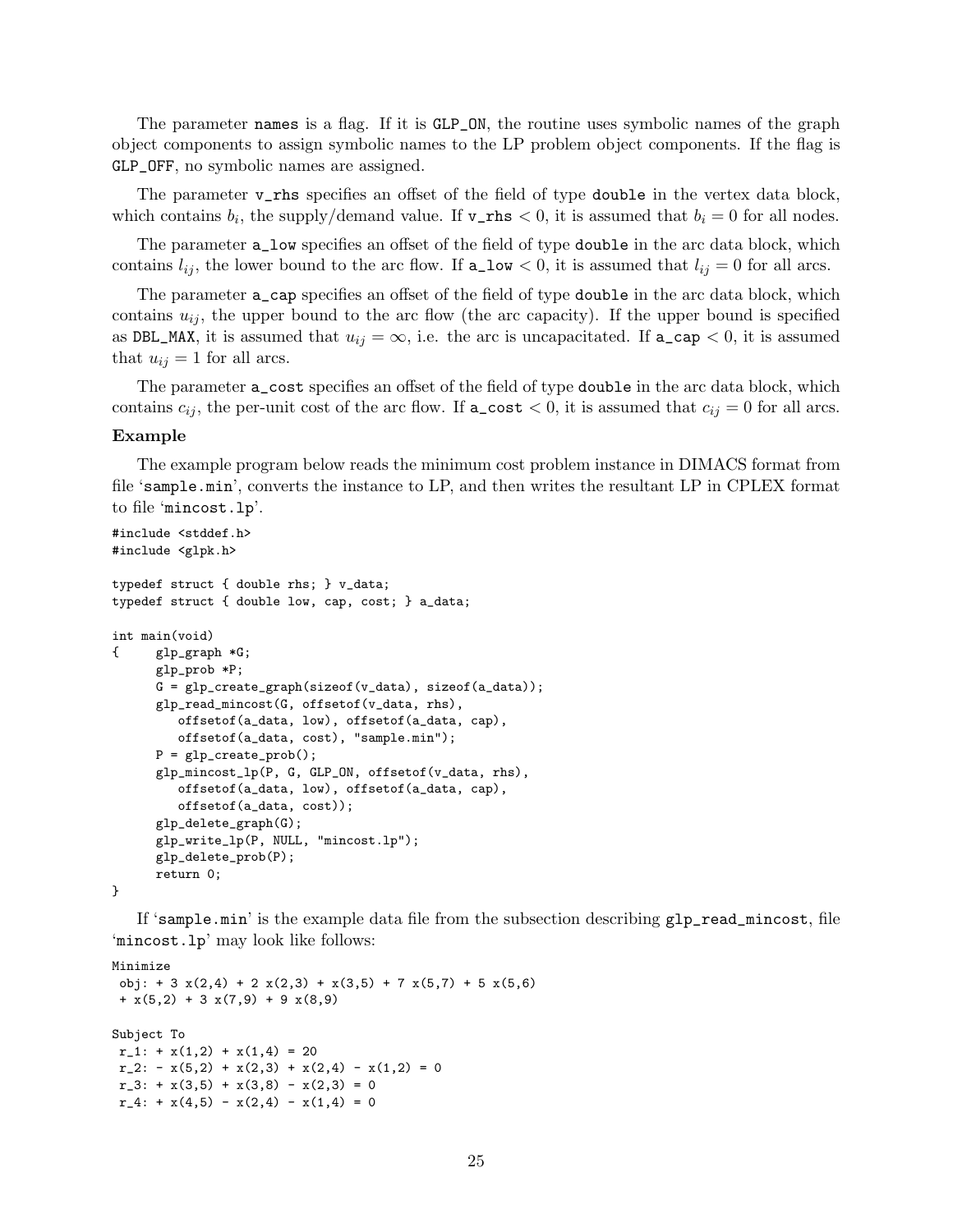```
r_5: + x(5,2) + x(5,6) + x(5,7) - x(4,5) - x(3,5) = 0r_{-6}: + x(6,7) + x(6,8) - x(5,6) = 0r_7: + x(7,9) - x(6,7) - x(5,7) = 0r_8: + x(8,9) - x(6,8) - x(3,8) = 0r_9: - x(8,9) - x(7,9) = -20Bounds
0 \leq x(1,4) \leq 230 \leq x(1,2) \leq 140 \leq x(2, 4) \leq 90 \leq x(2,3) \leq 100 \leq x(3,8) \leq 182 \leq x(3,5) \leq 120 \leq x(4,5) \leq 260 \leq x(5,7) \leq 40 \leq x(5,6) \leq 250 \leq x(5,2) \leq 114 \leq x(6,8) \leq 80 \leq x(6,7) \leq 70 \leq x(7, 9) \leq 150 \leq x(8, 9) \leq 20
```
End

## <span id="page-25-0"></span>**2.1.5 glp mincost okalg — solve minimum cost flow problem with out-of-kilter algorithm**

**Synopsis**

```
int glp_mincost_okalg(glp_graph *G, int v_rhs, int a_low, int a_cap,
                      int a_cost, double *sol, int a_x, int v_pi);
```
#### **Description**

The routine glp\_mincost\_okalg finds optimal solution to the minimum cost flow problem with the out-of-kilter algorithm.[2](#page-25-1) Note that this routine requires all the problem data to be integervalued.

The parameter G is a graph (network) program object which specifies the minimum cost flow problem instance to be solved.

The parameter **v\_rhs** specifies an offset of the field of type **double** in the vertex data block, which contains *b<sup>i</sup>* , the supply/demand value. This value must be integer in the range [*−*INT\_MAX,  $+INT\_MAX$ . If  $v\_rhs < 0$ , it is assumed that  $b_i = 0$  for all nodes.

The parameter a\_low specifies an offset of the field of type double in the arc data block, which contains  $l_{ij}$ , the lower bound to the arc flow. This bound must be integer in the range  $[0, INT\_MAX]$ . If  $a_l$  a  $\leq 0$ , it is assumed that  $l_{ij} = 0$  for all arcs.

The parameter a\_cap specifies an offset of the field of type double in the arc data block, which contains  $u_{ij}$ , the upper bound to the arc flow (the arc capacity). This bound must be integer in the range  $[i_{ij}, \text{INT\_MAX}]$ . If  $a\text{-cap} < 0$ , it is assumed that  $u_{ij} = 1$  for all arcs.

<span id="page-25-1"></span><sup>2</sup>GLPK implementation of the out-of-kilter algorithm is based on the following book: L. R. Ford, Jr., and D. R. Fulkerson, "Flows in Networks," The RAND Corp., Report R-375-PR (August 1962), Chap. III "Minimal Cost Flow Problems," pp. 113-26.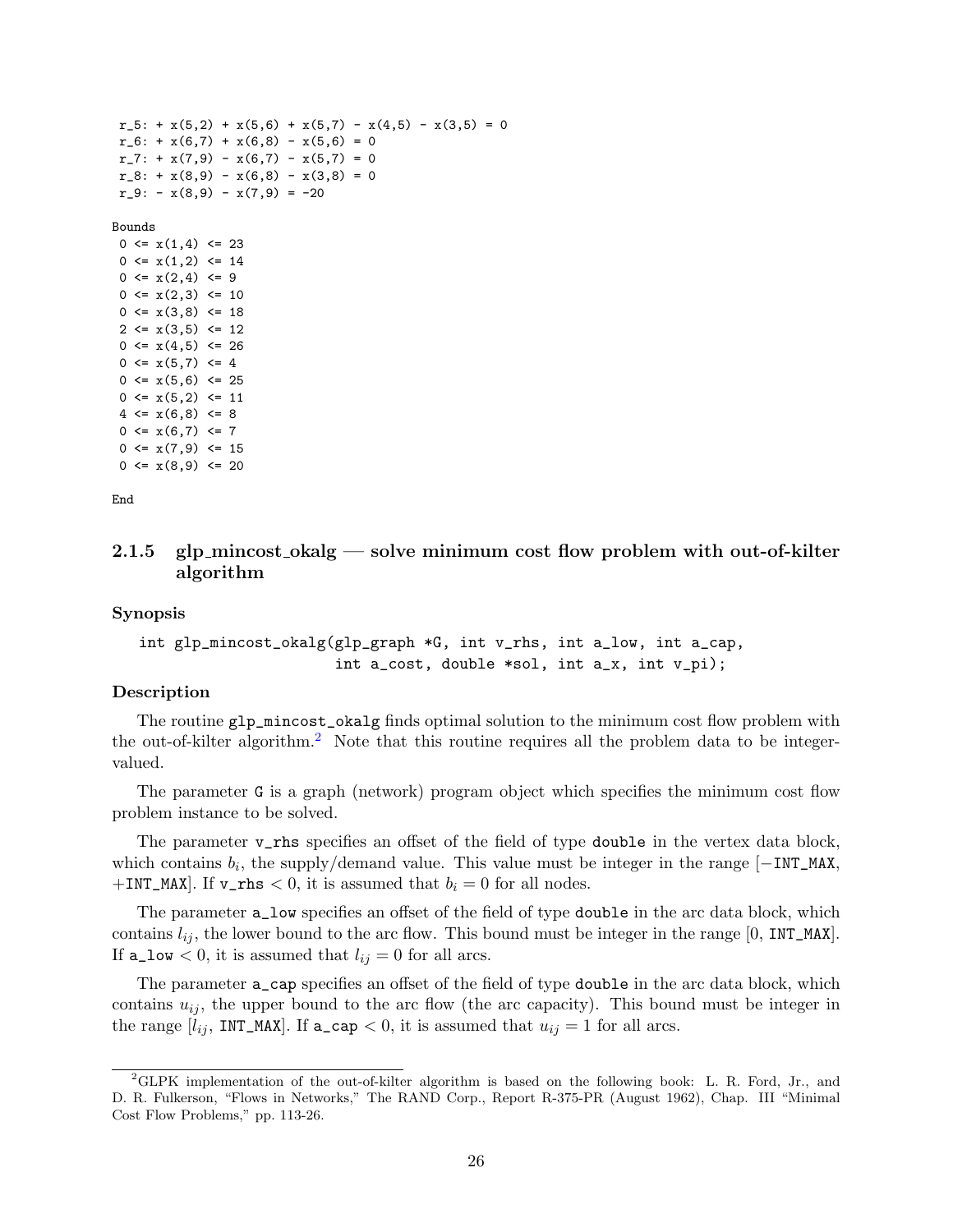The parameter a\_cost specifies an offset of the field of type double in the arc data block, which contains *cij* , the per-unit cost of the arc flow. This value must be integer in the range [*−*INT\_MAX,  $+INT\_MAX$ . If a\_cost  $< 0$ , it is assumed that  $c_{ij} = 0$  for all arcs.

The parameter sol specifies a location, to which the routine stores the objective value (that is, the total cost) found. If sol is NULL, the objective value is not stored.

The parameter  $a_x$  specifies an offset of the field of type **double** in the arc data block, to which the routine stores  $x_{ij}$ , the arc flow found. If  $a_x \times 0$ , the arc flow value is not stored.

The parameter  $v$ <sub>-</sub>pi specifies an offset of the field of type double in the vertex data block, to which the routine stores  $\pi_i$ , the node potential, which is the Lagrange multiplier for the corresponding flow conservation equality constraint (see (2) in Subsection "Background"). If necessary, the application program may use the node potentials to compute  $\lambda_{ij}$ , reduced costs of the arc flows  $x_{ij}$ , which are the Lagrange multipliers for the arc flow bound constraints (see (3) ibid.), using the following formula:

$$
\lambda_{ij} = c_{ij} - (\pi_i - \pi_j),
$$

where  $c_{ij}$  is the per-unit cost for arc  $(i, j)$ .

Note that all solution components (the objective value, arc flows, and node potentials) computed by the routine are always integer-valued.

#### **Returns**

| $\Omega$   | Optimal solution found.                                                                                                                                                                                                                              |
|------------|------------------------------------------------------------------------------------------------------------------------------------------------------------------------------------------------------------------------------------------------------|
| GLP_ENOPFS | No (primal) feasible solution exists.                                                                                                                                                                                                                |
| GLP_EDATA  | Unable to start the search, because some problem data are either not integer-valued<br>or out of range. This code is also returned if the total supply, which is the sum of<br>$b_i$ over all source nodes (nodes with $b_i > 0$ ), exceeds INT_MAX. |
| GLP_ERANGE | The search was prematurely terminated because of integer overflow.                                                                                                                                                                                   |
| GLP_EFAIL  | An error has been detected in the program logic. (If this code is returned for your<br>problem instance, please report to<br><br><br><br><br><br><br><br><br>org>>>>>>.)<br>                                                                         |

## **Comments**

By design the out-of-kilter algorithm is applicable only to networks, where  $b_i = 0$  for *all* nodes. i.e. actually this algorithm finds a minimal cost *circulation*. Due to this requirement the routine glp\_mincost\_okalg converts the original network to a network suitable for the out-of-kilter algorithm in the following way:<sup>[3](#page-26-0)</sup>

1) it adds two auxiliary nodes *s* and *t*;

2) for each original node *i* with  $b_i > 0$  the routine adds auxiliary supply arc  $(s \rightarrow i)$ , flow  $x_{si}$ through which is costless  $(c_{si} = 0)$  and fixed to  $+b_i$   $(l_{si} = u_{si} = +b_i);$ 

3) for each original node *i* with  $b_i < 0$  the routine adds auxiliary demand arc  $(i \rightarrow t)$ , flow  $x_{it}$ through which is costless  $(c_{it} = 0)$  and fixed to  $-b_i$   $(l_{it} = u_{it} = -b_i);$ 

4) finally, the routine adds auxiliary feedback arc  $(t \rightarrow s)$ , flow  $x_{ts}$  through which is also costless  $(c_{ts} = 0)$  and fixed to  $F (l_{ts} = u_{ts} = F)$ , where  $F = \sum$ *bi>*0  $b_i$  is the total supply.

<span id="page-26-0"></span><sup>&</sup>lt;sup>3</sup>The conversion is performed internally and does not change the original network program object passed to the routine.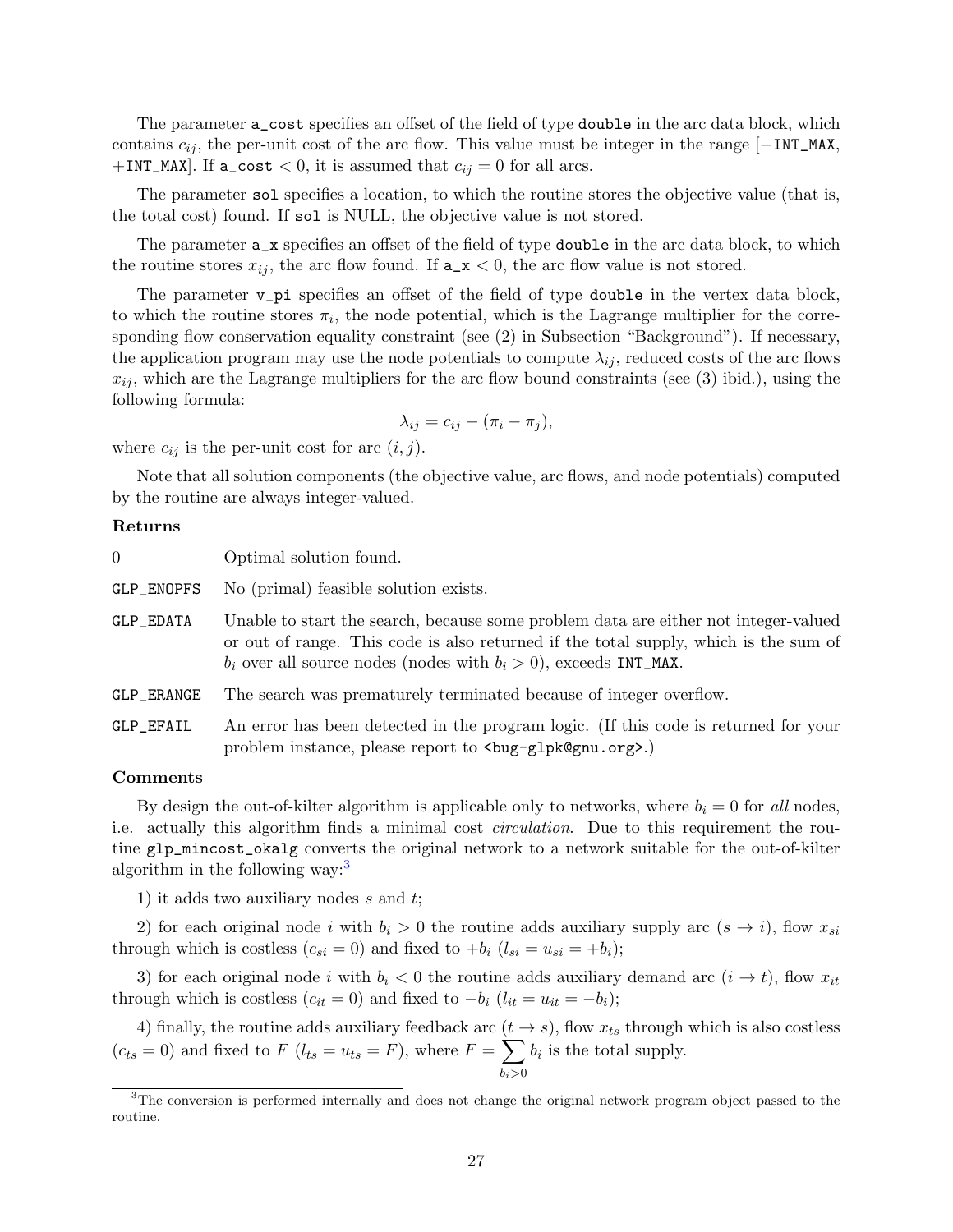### **Example**

The example program below reads the minimum cost problem instance in DIMACS format from file 'sample.min', solves it by using the routine glp\_mincost\_okalg, and writes the solution found on the standard output.

```
#include <stddef.h>
#include <stdio.h>
#include <stdlib.h>
#include <glpk.h>
typedef struct { double rhs, pi; } v_data;
typedef struct { double low, cap, cost, x; } a_data;
#define node(v) ((v_data *)((v)->data))
#define arc(a) ((a_data*)(a)->data)
int main(void)
{ glp_graph *G;
      glp_vertex *v, *w;
      glp_arc *a;
      int i, ret;
      double sol;
      G = glp_create_graph(sizeof(v_data), sizeof(a_data));
      glp_read_mincost(G, offsetof(v_data, rhs),
         offsetof(a_data, low), offsetof(a_data, cap),
         offsetof(a_data, cost), "sample.min");
      ret = glp_mincost_okalg(G, offsetof(v_data, rhs),offsetof(a_data, low), offsetof(a_data, cap),
         offsetof(a_data, cost), &sol, offsetof(a_data, x),
         offsetof(v_data, pi));
      printf("ret = \lambda d; sol = \lambda 5g\ n", ret, sol);
      for (i = 1; i \leq G->nv; i++)\{ v = G - \nu[i];printf("node %d: pi = %5g\n", i, node(v)->pi);
         for (a = v\rightarrow out; a != NULL; a = a\rightarrow t.next)\{ w = a - \lambda head;
            printf("arc %d->%d: x = %5g; lambda = %5g\n",
                v\rightarrow i, w\rightarrow i, arc(a)\rightarrow x,
                \arc(a)->cost - (node(v)->pi - node(w)->pi));
         }
      }
      glp_delete_graph(G);
      return 0;
}
```
If 'sample.min' is the example data file from the subsection describing glp\_read\_mincost, the output may look like follows:

```
Reading min-cost flow problem data from 'sample.min'...
Flow network has 9 nodes and 14 arcs
24 lines were read
ret = 0; sol = 213node 1: pi = -12\arctan 1- > 4: x = 13; lambda = 0
\text{arc } 1 \rightarrow 2: x = 7; \text{lambda} = 0node 2: pi = -12\arcc 2->4: x = 0; lambda = 3
\arcc 2->3: x = 7; \text{lambda} = 0node 3: pi = -14
```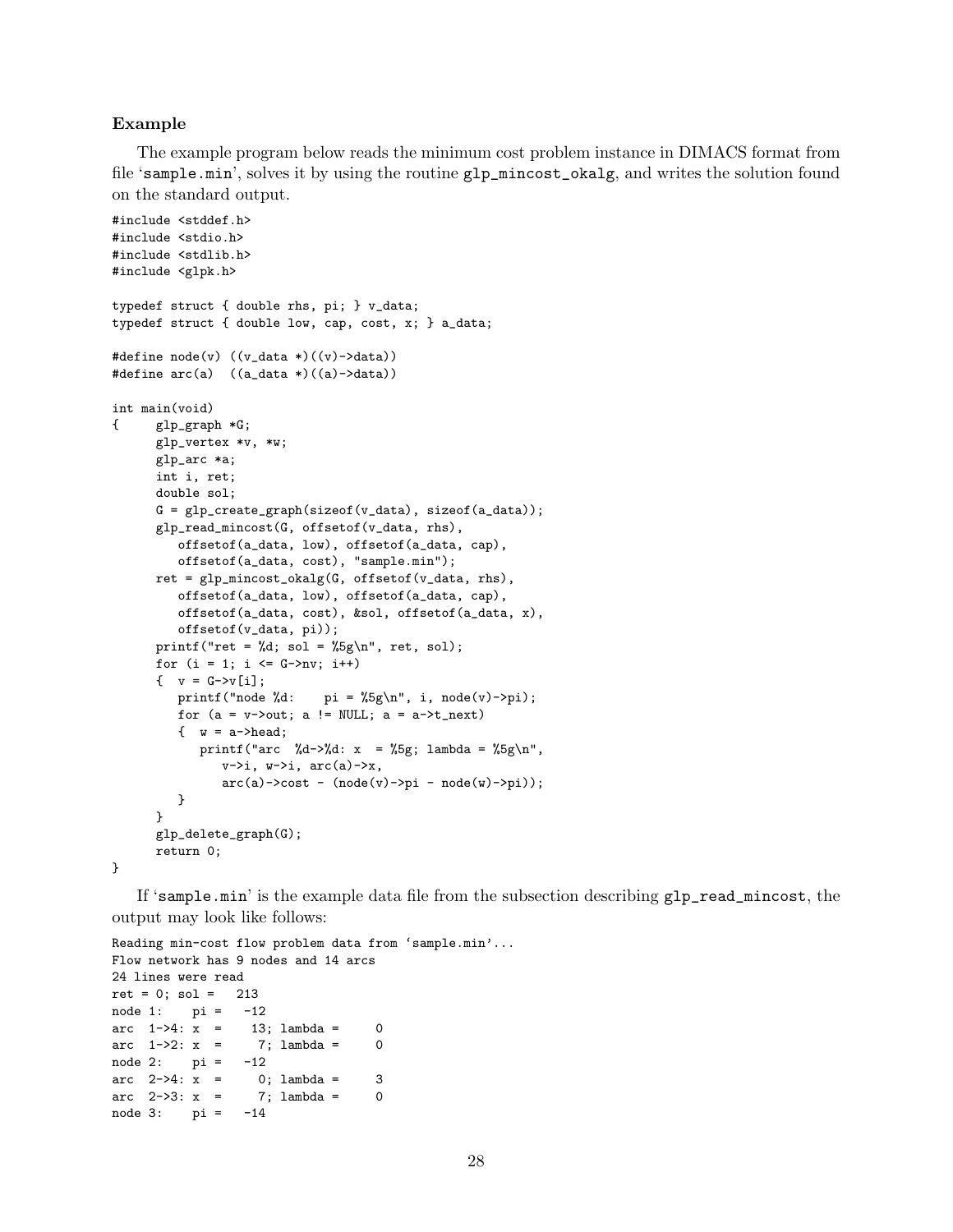| arc $3 - 8: x =$    |  |       | $5:$ lambda = | $\Omega$     |
|---------------------|--|-------|---------------|--------------|
| arc $3 - 5$ : x =   |  |       | 2; lambda =   | 3            |
| $node 4:$ $pi =$    |  | $-12$ |               |              |
| arc $4->5$ : $x =$  |  |       | 13; lambda =  | 0            |
| $node 5:$ $pi =$    |  | $-12$ |               |              |
| $arc$ 5->7: $x =$   |  |       | 4; lambda =   | $-1$         |
| $arc$ 5->6: $x =$   |  |       | 11; lambda =  | $\mathbf 0$  |
| arc $5 - > 2$ : x = |  |       | 0; lambda =   | $\mathbf{1}$ |
| $node 6:$ $pi =$    |  | $-17$ |               |              |
| arc $6 - 8$ : x =   |  |       | 4; lambda =   | -3           |
| $\arcc$ 6->7: $x =$ |  |       | 7; lambda =   | -3           |
| $node 7:$ $pi =$    |  | $-20$ |               |              |
| $arc$ 7->9: $x =$   |  |       | 11; lambda =  | 0            |
| $node 8:$ $pi =$    |  | $-14$ |               |              |
| arc $8-9: x =$      |  |       | 9; lambda =   | 0            |
| $node 9:$ $pi =$    |  | $-23$ |               |              |

## <span id="page-28-0"></span>**2.1.6 glp mincost relax4 — solve minimum cost flow problem with relaxation method of Bertsekas and Tseng (RELAX-IV)**

#### **Synopsis**

int glp\_mincost\_relax4(glp\_graph \*G, int v\_rhs, int a\_low, int a\_cap, int a\_cost, int crash, double \*sol, int a\_x, int a\_rc);

#### **Description**

The routine glp\_mincost\_relax4 finds optimal solution to the minimum cost flow problem with the relaxation method RELAX-IV developed by Bertsekas and Tseng.<sup>[4](#page-28-1)</sup> This method is one of most efficient methods for network optimization.

Note that this routine requires all the problem data to be integer-valued.

The parameter G is a graph (network) program object which specifies the minimum cost flow problem instance to be solved.

The parameter **v\_rhs** specifies an offset of the field of type double in the vertex data block, which contains *b<sup>i</sup>* , the supply/demand value. This value must be integer in the range [*−*INT\_MAX/4,  $+INT\_MAX/4$ . If  $v\_rhs < 0$ , it is assumed that  $b_i = 0$  for all nodes.

The parameter a\_low specifies an offset of the field of type double in the arc data block, which contains  $l_{ij}$ , the lower bound to the arc flow. This bound must be integer in the range [0, INT\_MAX/4]. If  $a\_low < 0$ , it is assumed that  $l_{ij} = 0$  for all arcs.

The parameter a\_cap specifies an offset of the field of type double in the arc data block, which contains  $u_{ij}$ , the upper bound to the arc flow (the arc capacity). This bound must be integer in the range  $[l_{ij}, INT\_MAX/4]$ . If  $a_{cap} < 0$ , it is assumed that  $u_{ij} = 1$  for all arcs.

The parameter a\_cost specifies an offset of the field of type double in the arc data block, which contains *cij* , the per-unit cost of the arc flow. This value must be integer in the range [*−*INT\_MAX/4, +INT\_MAX/4]. If  $a\_cost < 0$ , it is assumed that  $c_{ij} = 0$  for all arcs.

<span id="page-28-1"></span><sup>&</sup>lt;sup>4</sup>GLPK implementation of this method is based on a C translation of the original Fortran code RELAX4 written by Dimitri P. Bertsekas and Paul Tseng, with a contribution by Jonathan Eckstein in the phase II initialization.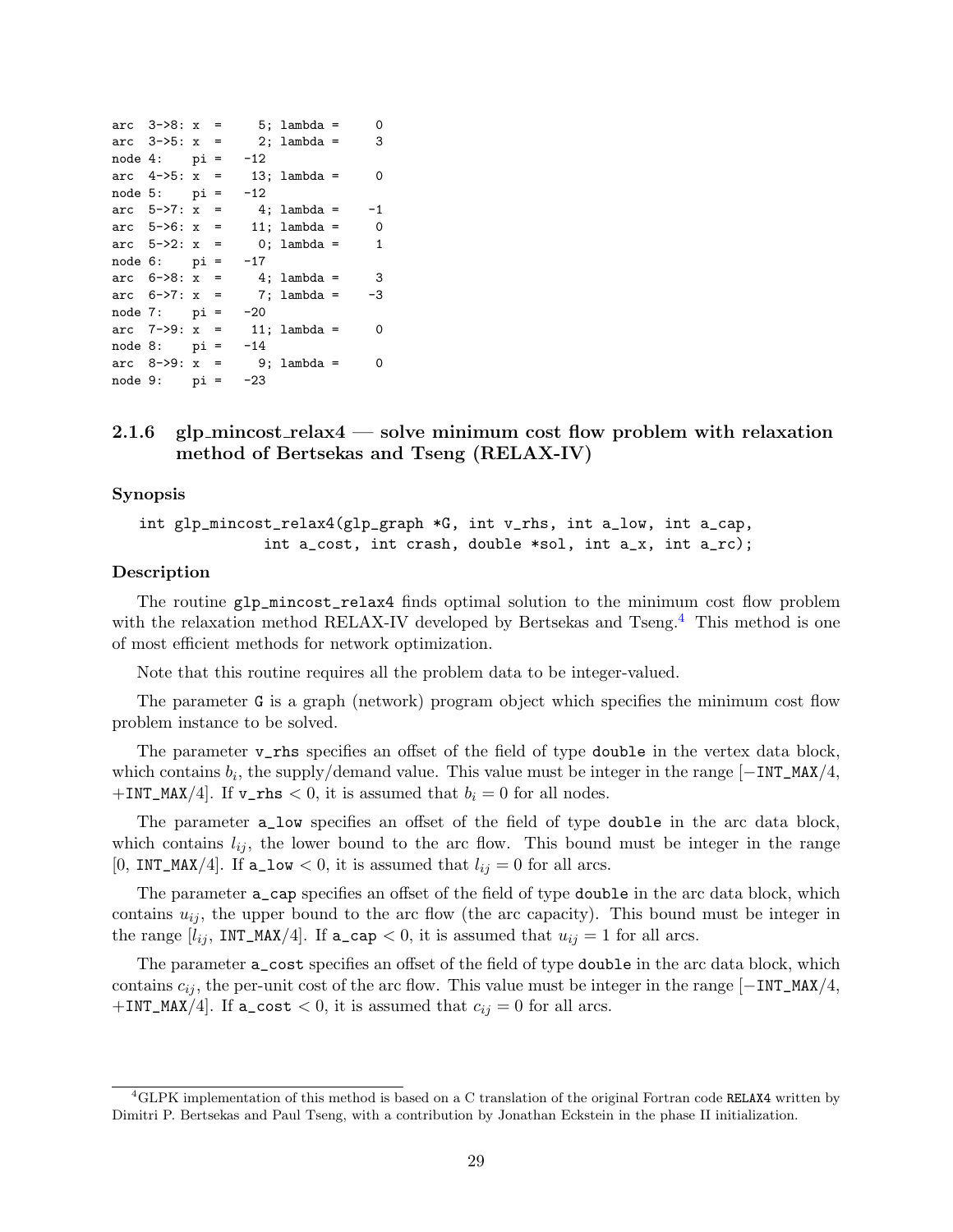The parameter crash is an option that specifies initialization method:

 $0$  — default initialization is used;

1 — auction initialization is used.

If  $crash = 1$ , initialization is performed with a special crash procedure based on an auction/shorest path method. This option is recommended for difficult problems where the default initialization results in long running times.

The parameter sol specifies a location, to which the routine stores the objective value (that is, the total cost) found. If sol is NULL, the objective value is not stored.

The parameter  $a_x$  specifies an offset of the field of type **double** in the arc data block, to which the routine stores  $x_{ij}$ , the arc flow found. If  $a_x \times 0$ , the arc flow value is not stored.

The parameter a\_rc specifies an offset of the field of type double in the arc data block, to which the routine stores the reduced cost for corresponding arc flow (see (3) in Subsection "Background"). If a\_rc *<* 0, the reduced cost is not stored.

Note that all solution components (the objective value, arc flows, and node potentials) computed by the routine are always integer-valued.

#### **Returns**

| $\Omega$   | Optimal solution found.                                                                                 |
|------------|---------------------------------------------------------------------------------------------------------|
|            | GLP_ENOPFS No (primal) feasible solution exists.                                                        |
| GLP_EDATA  | Unable to start the search, because some problem data are either not integer-valued<br>or out of range. |
| GLP_ERANGE | Unable to start the search because of integer overflow.                                                 |

#### **Example**

The example program below reads the minimum cost problem instance in DIMACS format from file 'sample.min', solves it by using the routine glp\_mincost\_relax4, and writes the solution found on the standard output.

```
#include <stddef.h>
#include <stdio.h>
#include <stdlib.h>
#include <glpk.h>
typedef struct { double rhs; } v_data;
typedef struct { double low, cap, cost, x, rc; } a_data;
#define node(v) ((v_data *)((v)->data))
#define arc(a) ((a_data *)((a)->data))
int main(void)
{ glp_graph *G;
      glp_vertex *v, *w;
      glp_arc *a;
      int i, ret;
      double sol;
      G = g1p\_create\_graph(sizeof(v_data), sizeof(a_data));glp_read_mincost(G, offsetof(v_data, rhs),
         offsetof(a_data, low), offsetof(a_data, cap),
```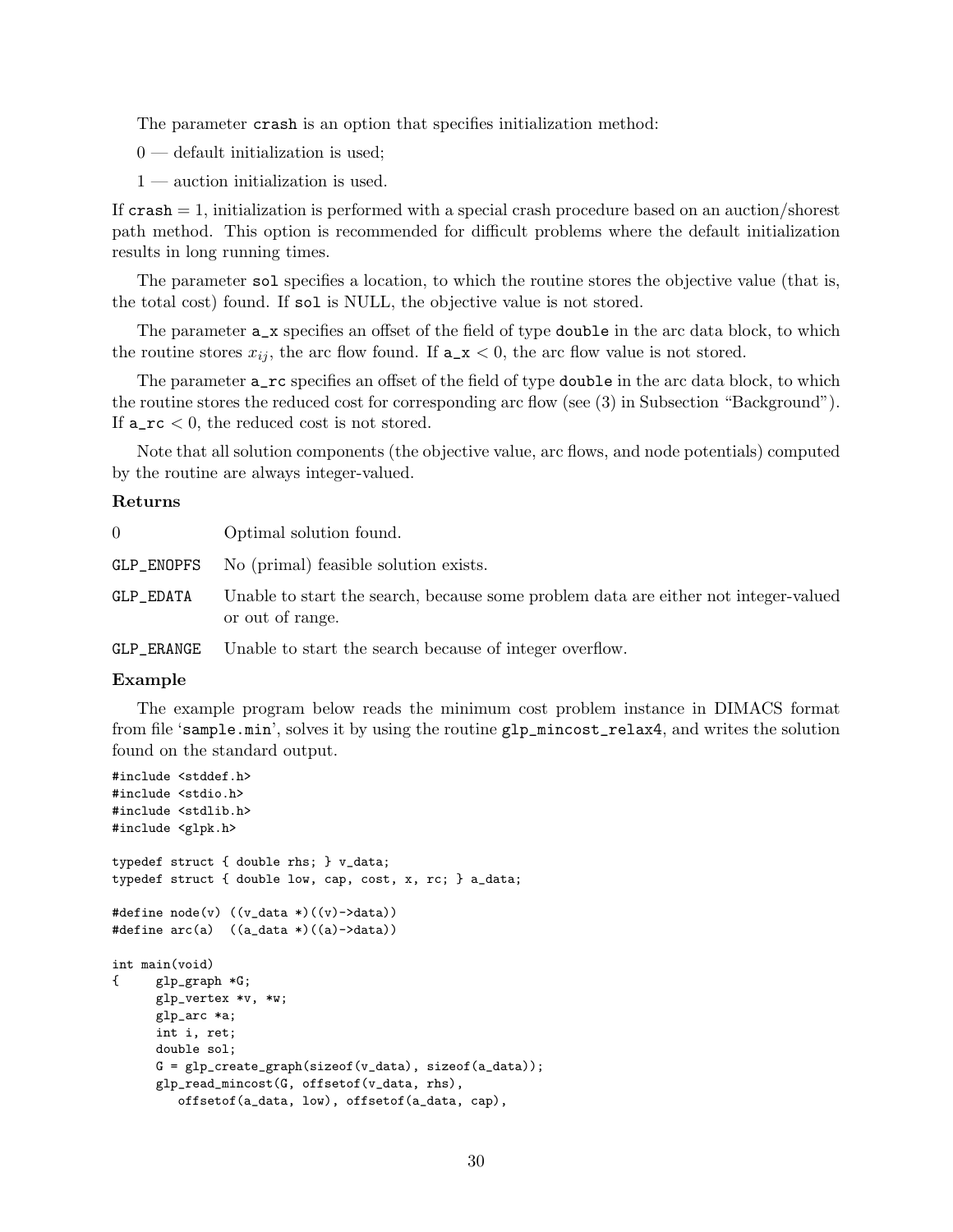```
offsetof(a_data, cost), "sample.min");
ret = glp_mincost_relax4(G, offsetof(v_data, rhs),
   offsetof(a_data, low), offsetof(a_data, cap),
   offsetof(a_data, cost), 0, &sol, offsetof(a_data, x),
   offsetof(a_data, rc));
printf("ret = \lambda d; sol = \delta \sg\n", ret, sol);
for (i = 1; i \leq G->nv; i++)\{ v = G - \nu[i];for (a = v->out; a != NULL; a = a->t_new)\{ w = a - \lambda head;
      printf("arc %d->%d: x = %5g; rc = %5g\n",
          v\rightarrow i, w\rightarrow i, arc(a)-x, arc(a)-x;
   }
}
glp_delete_graph(G);
return 0;
```
If 'sample.min' is the example data file from the subsection describing glp\_read\_mincost, the output may look like follows:

Reading min-cost flow problem data from 'sample.min'... Flow network has 9 nodes and 14 arcs 24 lines were read  $ret = 0; sol = 213$ arc  $1-\frac{3}{4}$ :  $x = 13$ ;  $rc = 0$ <br>arc  $1-\frac{3}{2}$ :  $x = 7$ ;  $rc = 0$ arc  $1 - 2$ :  $x = 7$ ;  $rc = 0$ arc  $2 - > 4$ :  $x = 0$ ;  $rc = 3$ arc  $2 - 3$ :  $x = 7$ ;  $rc = 0$ arc  $3-8$ :  $x = 5$ ;  $rc = 0$ arc  $3 - 5$ :  $x = 2$ ;  $rc = 3$ arc  $4->5$ :  $x = 13$ ;  $rc = 0$ arc  $5 - \frac{5}{7}$ :  $x = 4$ ;  $rc = -1$ arc  $5-5$ :  $x = 11$ ;  $rc = 0$ arc  $5-2$ :  $x = 0$ ;  $rc = 1$ arc  $6 - 8$ :  $x = 4$ ;  $rc = 3$ arc 6->7:  $x = 7$ ;  $rc = -3$ <br>arc 7->9:  $x = 11$ ;  $rc = 0$ arc  $7 - 9$ :  $x = 11$ ;  $rc = 0$ arc 8->9:  $x = 9; r = 0$ 

## <span id="page-30-0"></span>**2.1.7 glp netgen — Klingman's network problem generator**

#### **Synopsis**

}

int glp\_netgen(glp\_graph \*G, int v\_rhs, int a\_cap, int a\_cost, const int parm[1+15]);

## **Description**

The routine glp\_netgen is a GLPK version of the network problem generator developed by Dr. Darwin Klingman.<sup>[5](#page-30-1)</sup> It can create capacitated and uncapacitated minimum cost flow (or transshipment), transportation, and assignment problems.

The parameter G specifies the graph object, to which the generated problem data have to be stored. Note that on entry the graph object is erased with the routine glp\_erase\_graph.

<span id="page-30-1"></span><sup>5</sup>D. Klingman, A. Napier, and J. Stutz. NETGEN: A program for generating large scale capacitated assignment, transportation, and minimum cost flow networks. Management Science 20 (1974), 814-20.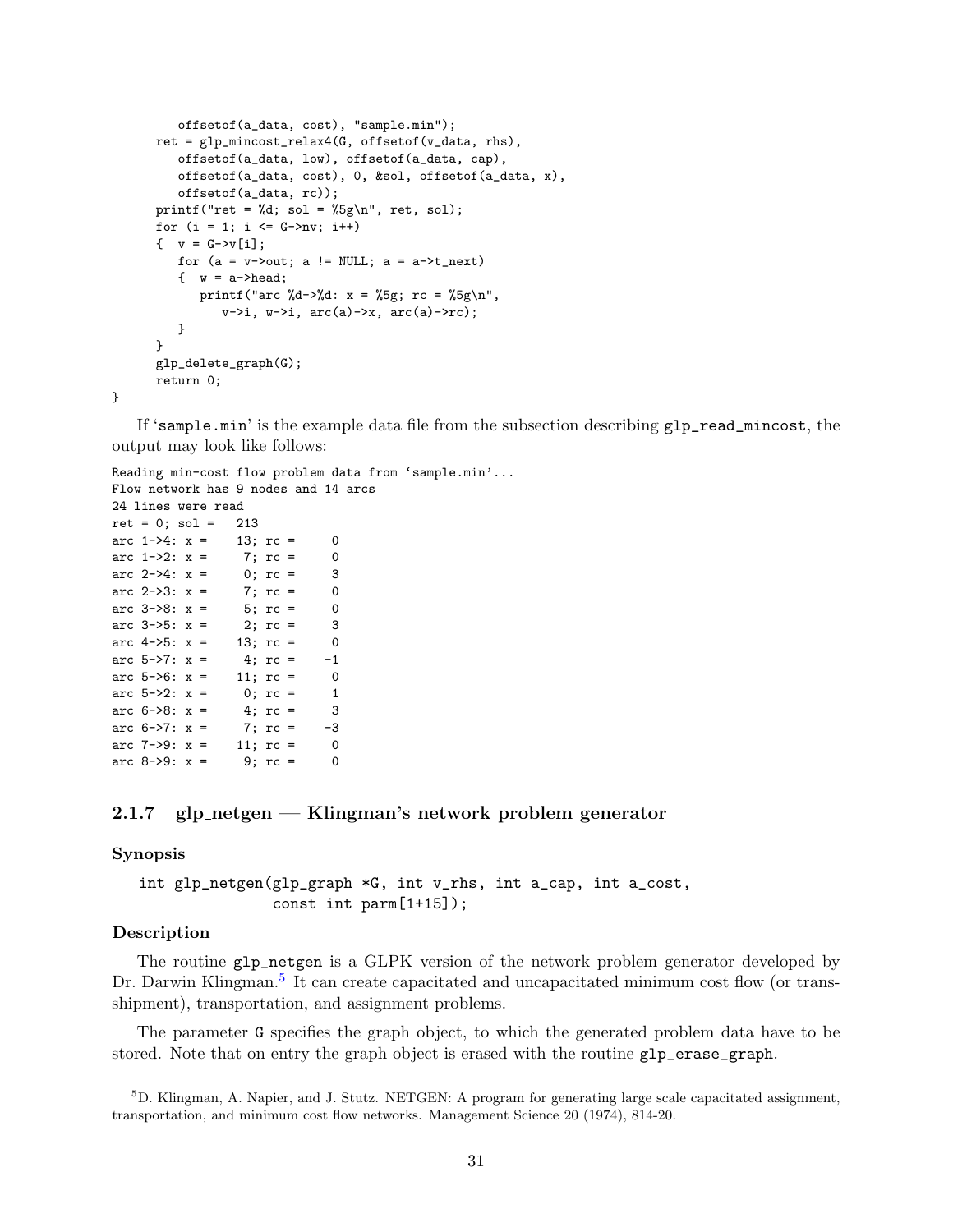The parameter v\_rhs specifies an offset of the field of type double in the vertex data block, to which the routine stores the supply or demand value. If  $v_{\text{rms}} < 0$ , the value is not stored.

The parameter a\_cap specifies an offset of the field of type double in the arc data block, to which the routine stores the arc capacity. If  $a_{\text{cap}} < 0$ , the capacity is not stored.

The parameter a\_cost specifies an offset of the field of type double in the arc data block, to which the routine stores the per-unit cost if the arc flow. If  $a\_cost < 0$ , the cost is not stored.

The array parm contains description of the network to be generated:

| parm[0]  |        | not used                                                     |
|----------|--------|--------------------------------------------------------------|
| parm[1]  | iseed  | 8-digit positive random number seed                          |
| parm[2]  | nprob  | 8-digit problem id number                                    |
| parm[3]  | nodes  | total number of nodes                                        |
| parm[4]  | nsorc  | total number of source nodes (including transshipment nodes) |
| parm[5]  | nsink  | total number of sink nodes (including transshipment nodes)   |
| parm[6]  | iarcs  | number of arc                                                |
| parm[7]  | mincst | minimum cost for arcs                                        |
| parm[8]  | maxcst | maximum cost for arcs                                        |
| parm[9]  | itsup  | total supply                                                 |
| parm[10] | ntsorc | number of transshipment source nodes                         |
| parm[11] | ntsink | number of transshipment sink nodes                           |
| parm[12] | iphic  | percentage of skeleton arcs to be given the maximum cost     |
| parm[13] | ipcap  | percentage of arcs to be capacitated                         |
| parm[14] | mincap | minimum upper bound for capacitated arcs                     |
| parm[15] | maxcap | maximum upper bound for capacitated arcs                     |

#### **Returns**

If the instance was successfully generated, the routine glp\_netgen returns zero; otherwise, if specified parameters are inconsistent, the routine returns a non-zero error code.

#### **Notes**

1. The routine generates a transportation problem if:

nsorc + nsink = nodes, ntsorc = 0, and ntsink = 0.

2. The routine generates an assignment problem if the requirements for a transportation problem are met and:

$$
\mathtt{n} \mathtt{sort} \mathtt{c} = \mathtt{n} \mathtt{sink} \ \mathtt{and} \ \mathtt{itsup} = \mathtt{n} \mathtt{sort} \mathtt{c}.
$$

3. The routine always generates connected graphs. So, if the number of requested arcs has been reached and the generated instance is not fully connected, the routine generates a few remaining arcs to ensure connectedness. Thus, the actual number of arcs generated by the routine may be greater than the requested number of arcs.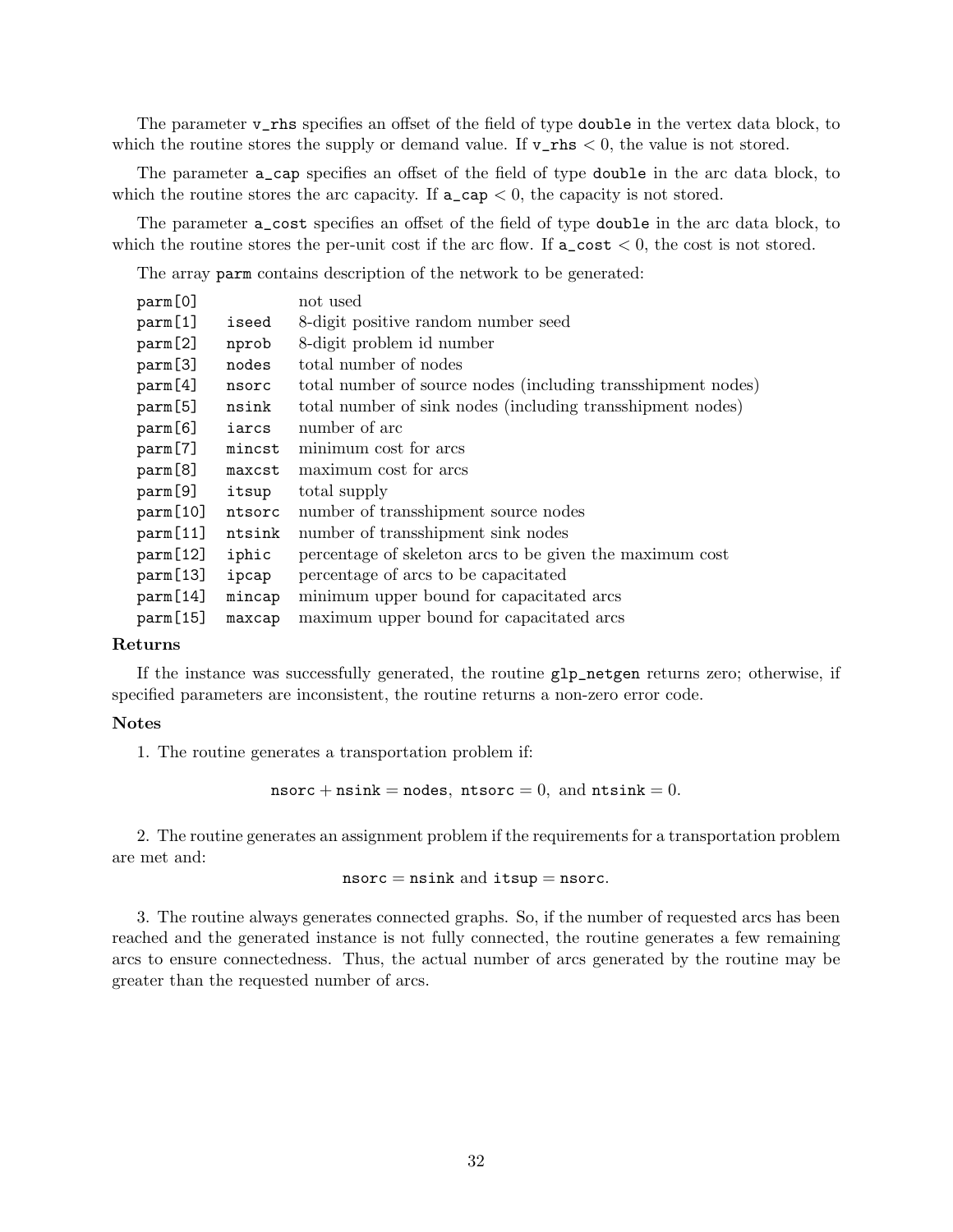## <span id="page-32-0"></span>**2.1.8 glp netgen prob — Klingman's standard network problem instance**

### **Synopsis**

void glp\_netgen\_prob(int nprob, int parm[1+15]);

#### **Description**

The routine glp\_netgen\_prob provides the set of parameters for Klingman's network problem generator (see the routine glp\_netgen), which describe a standard network problem instance.

The parameter nprob  $(101 \le$  nprob  $\le$  150) specifies the problem instance number.

The array parm contains description of the network, provided by the routine. (For detailed description of these parameters see comments to the routine glp\_netgen.)

#### **Problem characteristics**

The table below shows characteristics of Klingman's standard network problem instances.

| Problem | <b>Nodes</b> | Arcs      | Optimum     | Problem | <b>Nodes</b> | Arcs  | Optimum      |
|---------|--------------|-----------|-------------|---------|--------------|-------|--------------|
| 101     | 5000         | 25336     | 6191726     | 126     | 5000         | 12500 | 18802218     |
| 102     | 5000         | 25387     | 72337144    | 127     | 5000         | 37500 | 27674647     |
| 103     | 5000         | 25355     | 218947553   | 128     | 5000         | 50000 | 30906194     |
| 104     | 5000         | 25344     | $-19100371$ | 129     | 5000         | 75000 | 40905209     |
| 105     | 5000         | 25332     | 31192578    | 130     | 5000         | 12500 | 38939608     |
| 106     | 5000         | 12870     | 4314276     | 131     | 5000         | 37500 | 16752978     |
| 107     | 5000         | 37832     | 7393769     | 132     | 5000         | 50000 | 13302951     |
| 108     | 5000         | 50309     | 8405738     | 133     | 5000         | 75000 | 9830268      |
| 109     | 5000         | 75299     | 9190300     | 134     | 1000         | 25000 | 3804874      |
| 110     | 5000         | 12825     | 8975048     | 135     | 2500         | 25000 | 11729616     |
| 111     | 5000         | 37828     | 4747532     | 136     | 7500         | 25000 | 33318101     |
| 112     | 5000         | $50325\,$ | 4012671     | 137     | 10000        | 25000 | 46426030     |
| 113     | 5000         | 75318     | 2979725     | 138     | 5000         | 25000 | 60710879     |
| 114     | 5000         | 26514     | 5821181     | 139     | 5000         | 25000 | 32729682     |
| 115     | 5000         | 25962     | 6353310     | 140     | 5000         | 25000 | 27183831     |
| 116     | 5000         | 25304     | 5915426     | 141     | 5000         | 25000 | 19963286     |
| 117     | 5000         | 12816     | 4420560     | 142     | 5000         | 25000 | 20243457     |
| 118     | 5000         | 37797     | 7045842     | 143     | 5000         | 25000 | 18586777     |
| 119     | 5000         | 50301     | 7724179     | 144     | 5000         | 25000 | 2504591      |
| 120     | 5000         | 75330     | 8455200     | 145     | 5000         | 25000 | 215956138    |
| 121     | 5000         | 25000     | 66366360    | 146     | $5000\,$     | 25000 | 2253113811   |
| 122     | 5000         | 25000     | 30997529    | 147     | 5000         | 25000 | $-427908373$ |
| 123     | 5000         | 25000     | 23388777    | 148     | 5000         | 25000 | $-92965318$  |
| 124     | 5000         | 25000     | 17803443    | 149     | 5000         | 25000 | 86051224     |
| 125     | 5000         | 25000     | 14119622    | 150     | 5000         | 25000 | 619314919    |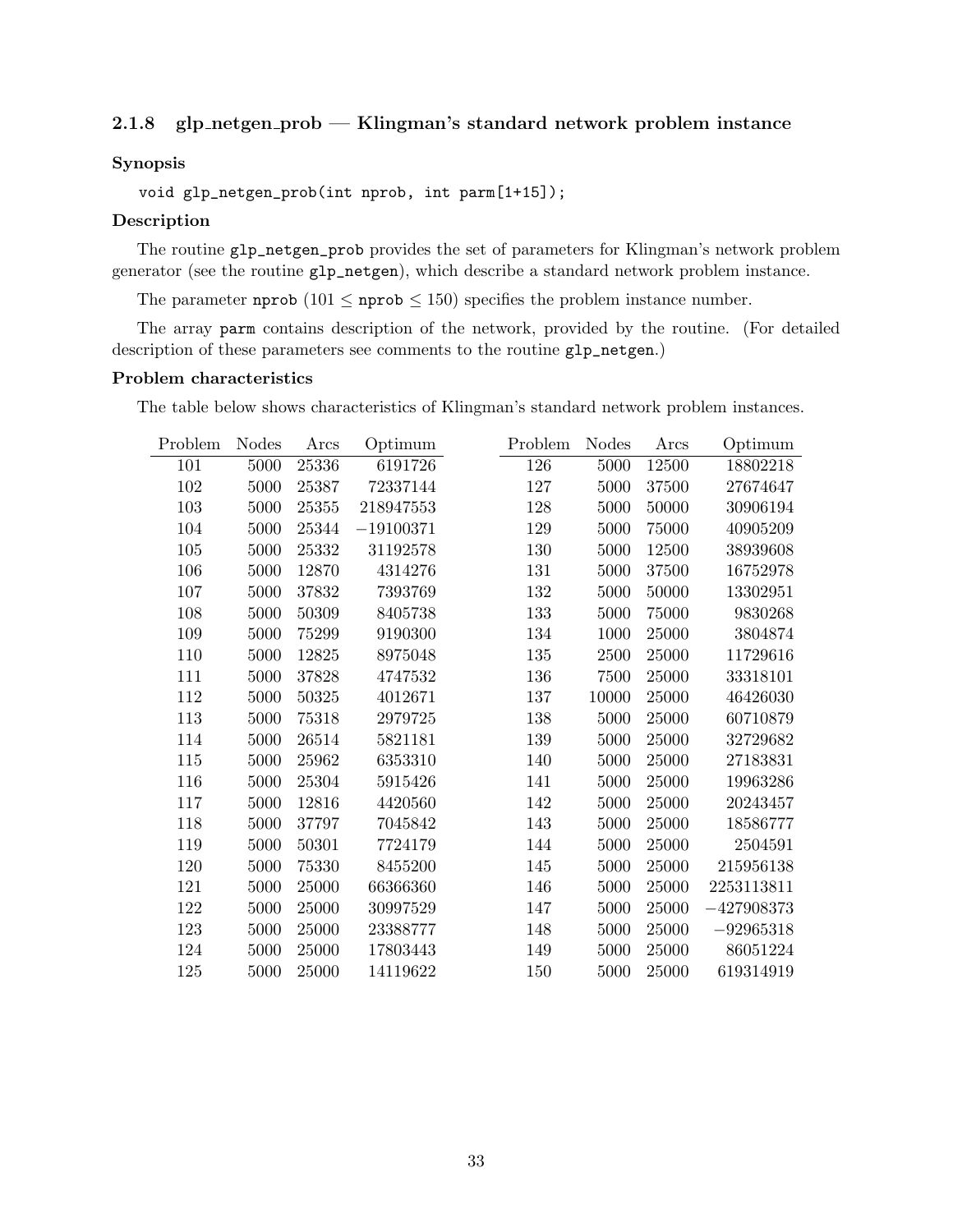## <span id="page-33-0"></span>**2.1.9 glp gridgen — grid-like network problem generator**

## **Synopsis**

```
int glp_gridgen(glp_graph *G, int v_rhs, int a_cap, int a_cost,
                const int parm[1+14]);
```
## **Description**

The routine glp\_gridgen is a GLPK version of the grid-like network problem generator developed by Yusin Lee and Jim Orlin.[6](#page-33-1)

The parameter G specifies the graph object, to which the generated problem data have to be stored. Note that on entry the graph object is erased with the routine glp\_erase\_graph.

The parameter v\_rhs specifies an offset of the field of type double in the vertex data block, to which the routine stores the supply or demand value. If  $v_{\text{rms}} < 0$ , the value is not stored.

The parameter a\_cap specifies an offset of the field of type double in the arc data block, to which the routine stores the arc capacity. If  $a_{\text{cap}} < 0$ , the capacity is not stored.

The parameter a\_cost specifies an offset of the field of type double in the arc data block, to which the routine stores the per-unit cost if the arc flow. If  $a\_cost < 0$ , the cost is not stored.

The array parm contains parameters of the network to be generated:

| parm[0]           | not used                                                                      |
|-------------------|-------------------------------------------------------------------------------|
| param[1]          | two-ways arcs indicator:                                                      |
|                   | $1$ — if links in both direction should be generated                          |
|                   | $0$ — otherwise                                                               |
| $\text{param}[2]$ | random number seed (a positive integer)                                       |
| parm[3]           | number of nodes (the number of nodes generated might be slightly different to |
|                   | make the network a grid)                                                      |
| parm[4]           | grid width                                                                    |
| parm[5]           | number of sources                                                             |
| parm[6]           | number of sinks                                                               |
| parm[7]           | average degree                                                                |
| parm[8]           | total flow                                                                    |
| parm[9]           | distribution of arc costs: $1 - \text{uniform}, 2 - \text{exponential}$       |
| param[10]         | lower bound for arc cost (uniform), $100\lambda$ (exponential)                |
| param[11]         | upper bound for arc cost (uniform), not used (exponential)                    |
| param[12]         | distribution of arc capacities: $1 - \text{uniform}, 2 - \text{exponential}$  |
| param[13]         | lower bound for arc capacity (uniform), $100\lambda$ (exponential)            |
| param[14]         | upper bound for arc capacity (uniform), not used (exponential)                |

### **Returns**

If the instance was successfully generated, the routine glp\_gridgen returns zero; otherwise, if specified parameters are inconsistent, the routine returns a non-zero error code.

<span id="page-33-1"></span> ${}^{6}Y$ . Lee and J. Orlin. GRIDGEN generator., 1991. The original code is publicly available from  $ftp://dimacs.$ [rutgers.edu/pub/netflow/generators/network/gridgen](ftp://dimacs.rutgers.edu/pub/netflow/generators/network/gridgen).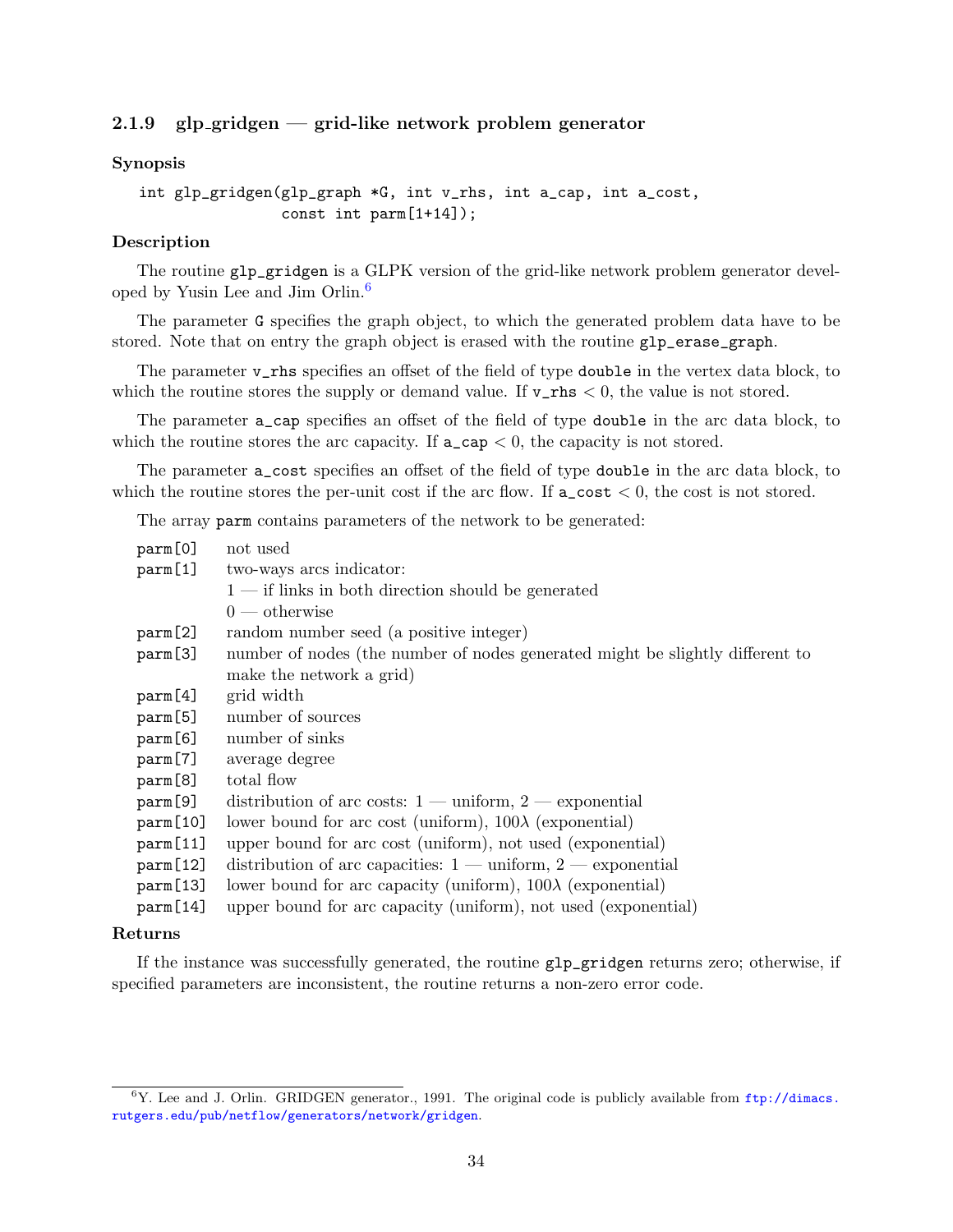## **Comments**[7](#page-34-0)

This network generator generates a grid-like network plus a super node. In additional to the arcs connecting the nodes in the grid, there is an arc from each supply node to the super node and from the super node to each demand node to guarantee feasiblity. These arcs have very high costs and very big capacities.

The idea of this network generator is as follows: First, a grid of  $n_1 \times n_2$  is generated. For example,  $5 \times 3$ . The nodes are numbered as 1 to 15, and the supernode is numbered as  $n_1 \times n_2 + 1$ . Then arcs between adjacent nodes are generated. For these arcs, the user is allowed to specify either to generate two-way arcs or one-way arcs. If two-way arcs are to be generated, two arcs, one in each direction, will be generated between each adjacent node pairs. Otherwise, only one arc will be generated. If this is the case, the arcs will be generated in alterntive directions as shown below.



Then the arcs between the super node and the source/sink nodes are added as mentioned before. If the number of arcs still doesn't reach the requirement, additional arcs will be added by uniformly picking random node pairs. There is no checking to prevent multiple arcs between any pair of nodes. However, there will be no self-arcs (arcs that poins back to its tail node) in the network.

The source and sink nodes are selected uniformly in the network, and the imbalances of each source/sink node are also assigned by uniform distribution.

<span id="page-34-0"></span><sup>&</sup>lt;sup>7</sup>This material is based on comments to the original version of GRIDGEN.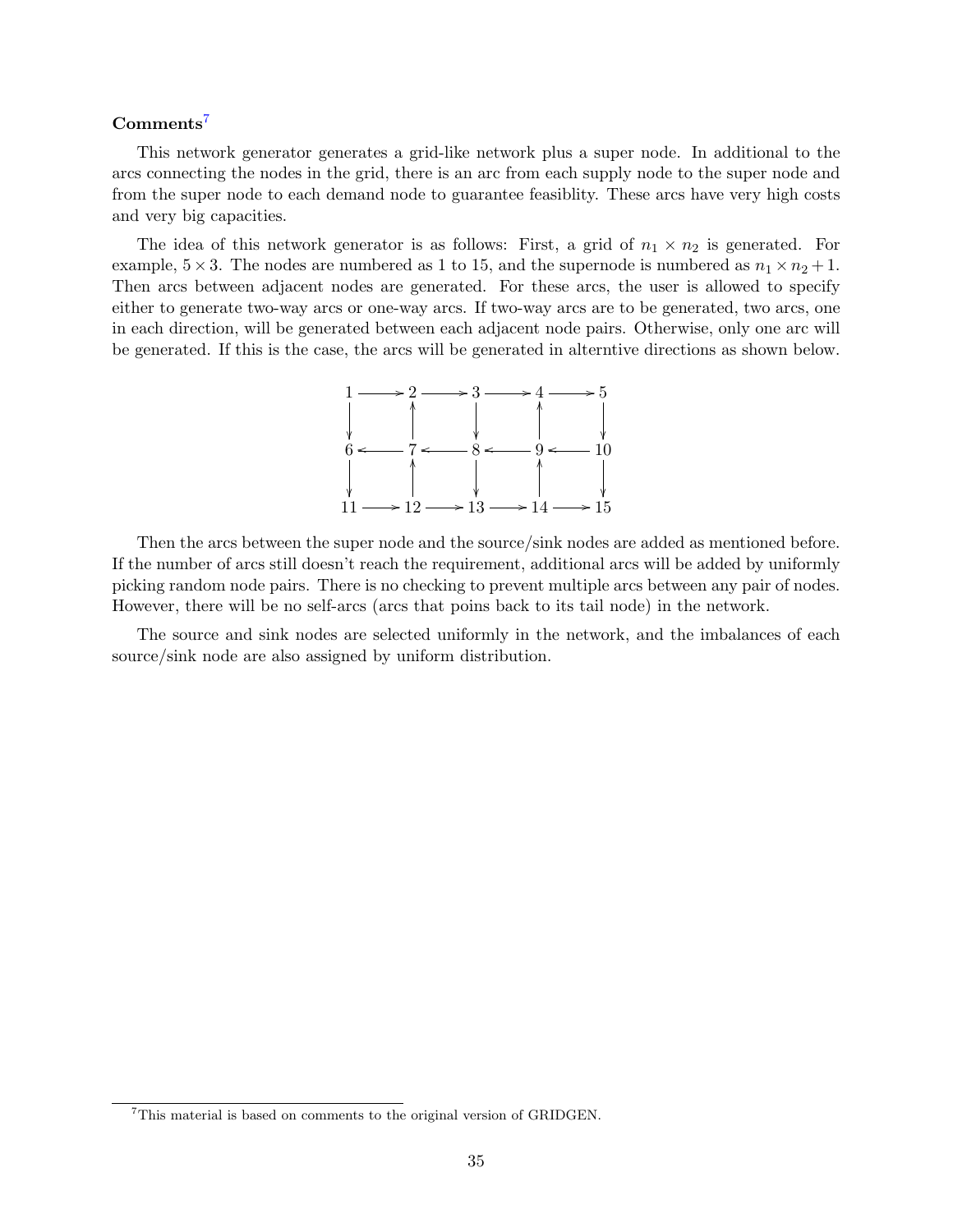## <span id="page-35-0"></span>**2.2 Maximum flow problem**

#### <span id="page-35-1"></span>**2.2.1 Background**

The *maximum flow problem* (MAXFLOW) is stated as follows. Let there be given a directed graph (flow network)  $G = (V, A)$ , where *V* is a set of vertices (nodes), and  $A \subseteq V \times V$  is a set of arcs. Let also for each arc  $a = (i, j) \in A$  there be given its capacity  $u_{ij}$ . The problem is, for given *source* node  $s \in V$  and *sink* node  $t \in V$ , to find flows  $x_{ij}$  through every arc of the network, which satisfy the specified arc capacities and the conservation constraints at all nodes, and maximize the total flow *F* through the network from *s* to *t*. Here the conservation constraint at a node means that the total flow entering this node through its incoming arcs (plus  $F$ , if it is the source node) must be equal to the total flow leaving this node through its outgoing arcs (plus *F*, if it is the sink node). An example of the maximum flow problem, where  $s = v_1$  and  $t = v_9$ , is shown on Fig. 2.



Fig. 2. An example of the maximum flow problem.

The maximum flow problem can be naturally formulated as the following LP problem:

maximize

$$
F \tag{4}
$$

subject to

$$
\sum_{(i,j)\in A} x_{ij} - \sum_{(j,i)\in A} x_{ji} = \begin{cases} +F, & \text{for } i=s\\ 0, & \text{for all } i \in V \setminus \{s,t\} \\ -F, & \text{for } i=t \end{cases}
$$
(5)

$$
0 \le x_{ij} \le u_{ij} \quad \text{for all } (i,j) \in A \tag{6}
$$

where  $F \geq 0$  is an additional variable playing the role of the objective.

Another LP formulation of the maximum flow problem, which does not include the variable *F*, is the following:

maximize

$$
z = \sum_{(s,j)\in A} x_{sj} - \sum_{(j,s)\in A} x_{js} (= F)
$$
 (7)

subject to

$$
\sum_{(i,j)\in A} x_{ij} - \sum_{(j,i)\in A} x_{ji} \begin{cases} \geq 0, & \text{for } i = s \\ = 0, & \text{for all } i \in V \setminus \{s, t\} \\ \leq 0, & \text{for } i = t \end{cases}
$$
 (8)

$$
0 \le x_{ij} \le u_{ij} \quad \text{for all } (i,j) \in A \tag{9}
$$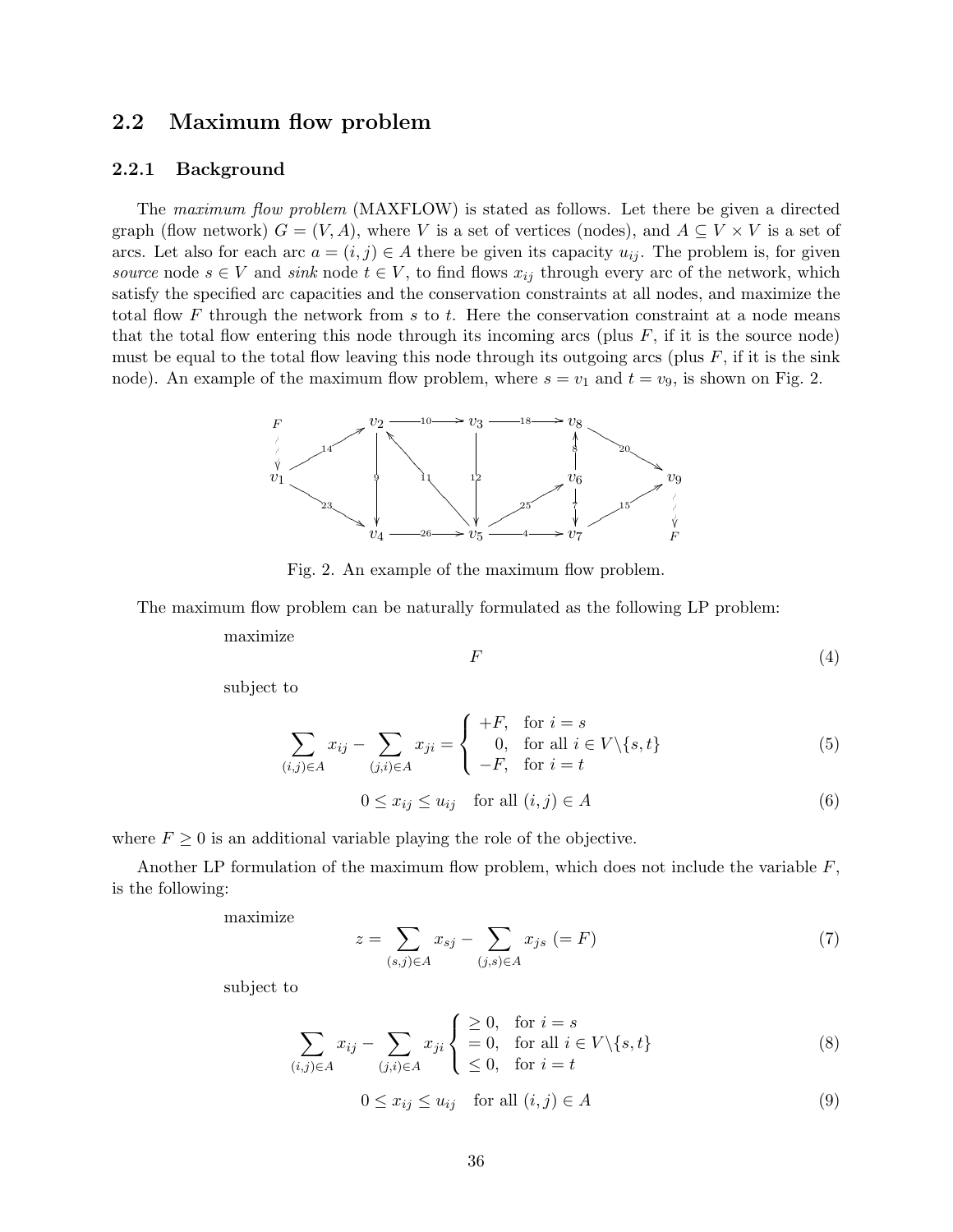## <span id="page-36-0"></span>**2.2.2 glp read maxflow — read maximum flow problem data in DIMACS format**

## **Synopsis**

```
int glp_read_maxflow(glp_graph *G, int *s, int *t, int a_cap,
                     const char *fname);
```
## **Description**

The routine glp\_read\_maxflow reads the maximum flow problem data from a text file in DI-MACS format.

The parameter G specifies the graph object, to which the problem data have to be stored. Note that before reading data the current content of the graph object is completely erased with the routine glp\_erase\_graph.

The pointer s specifies a location, to which the routine stores the ordinal number of the source node. If s is NULL, the source node number is not stored.

The pointer **t** specifies a location, to which the routine stores the ordinal number of the sink node. If t is NULL, the sink node number is not stored.

The parameter a\_cap specifies an offset of the field of type double in the arc data block, to which the routine stores  $u_{ij}$ , the arc capacity. If  $a\text{-cap} < 0$ , the arc capacity is not stored.

The character string fname specifies the name of a text file to be read in. (If the file name name ends with the suffix '.gz', the file is assumed to be compressed, in which case the routine decompresses it "on the fly".)

## **Returns**

If the operation was successful, the routine returns zero. Otherwise, it prints an error message and returns non-zero.

## **Example**

```
typedef struct
{ /* arc data block */
      ...
     double cap;
      ...
} a_data;
int main(void)
{ glp_graph *G;
     int s, t, ret;
     G = glp\_create\_graph(..., sizeof(a_data));ret = glp_read_maxflow(G, &s, &t, offsetof(a_data, cap),
        "sample.max");
     if (ret != 0) goto ...
      ...
}
```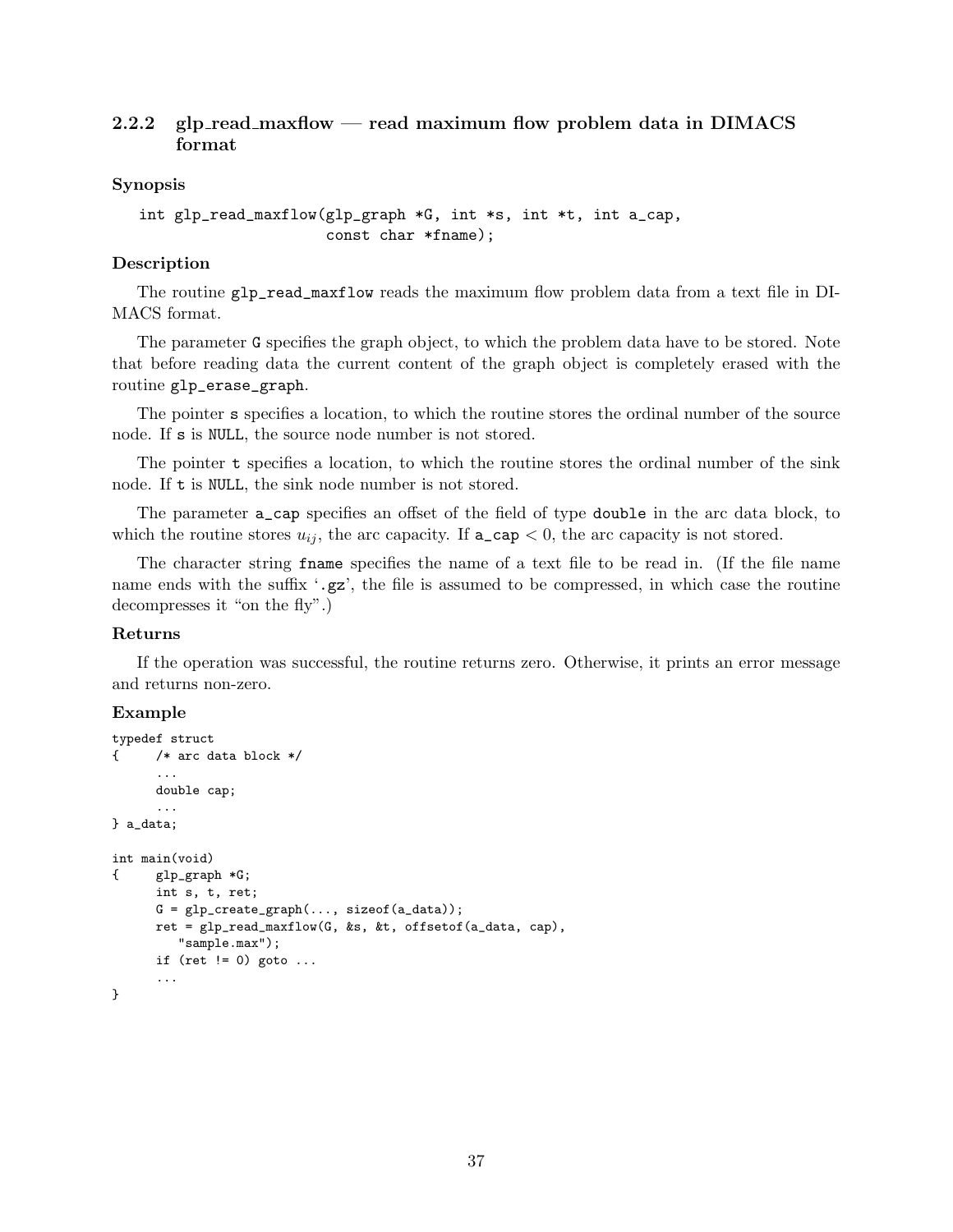## **DIMACS maximum flow problem format**[8](#page-37-0)

The DIMACS input file is a plain ASCII text file. It contains *lines* of several types described below. A line is terminated with an end-of-line character. Fields in each line are separated by at least one blank space. Each line begins with a one-character designator to identify the line type.

Note that DIMACS requires all numerical quantities to be integers in the range  $[-2^{31}, 2^{31} - 1]$ while GLPK allows the quantities to be floating-point numbers.

**Comment lines.** Comment lines give human-readable information about the file and are ignored by programs. Comment lines can appear anywhere in the file. Each comment line begins with a lower-case character c.

c This is a comment line

**Problem line.** There is one problem line per data file. The problem line must appear before any node or arc descriptor lines. It has the following format:

#### p max NODES ARCS

The lower-case character p signifies that this is a problem line. The three-character problem designator max identifies the file as containing specification information for the maximum flow problem. The NODES field contains an integer value specifying the number of nodes in the network. The ARCS field contains an integer value specifying the number of arcs in the network.

**Node descriptors.** Two node descriptor lines for the source and sink nodes must appear before all arc descriptor lines. They may appear in either order, each with the following format:

n ID WHICH

The lower-case character n signifies that this a node descriptor line. The ID field gives a node identification number, an integer between 1 and NODES. The WHICH field gives either a lower-case s or t, designating the source and sink, respectively.

**Arc descriptors.** There is one arc descriptor line for each arc in the network. Arc descriptor lines are of the following format:

a SRC DST CAP

The lower-case character a signifies that this is an arc descriptor line. For a directed arc  $(i, j)$ the SRC field gives the identification number *i* for the tail endpoint, and the DST field gives the identification number *j* for the head endpoint. Identification numbers are integers between 1 and NODES. The CAP field gives the arc capacity, i.e. maximum amount of flow that can be sent along arc (*i, j*) in a feasible flow.

**Example.** Below here is an example of the data file in DIMACS format corresponding to the maximum flow problem shown on Fig 2.

```
c sample.max
c
c This is an example of the maximum flow problem data
c in DIMACS format.
c
p max 9 14
c
n 1 s
n 9 t
```
<span id="page-37-0"></span><sup>8</sup>This material is based on the paper "The First DIMACS International Algorithm Implementation Challenge: Problem Definitions and Specifications", which is publicly available at <http://dimacs.rutgers.edu/Challenges/>.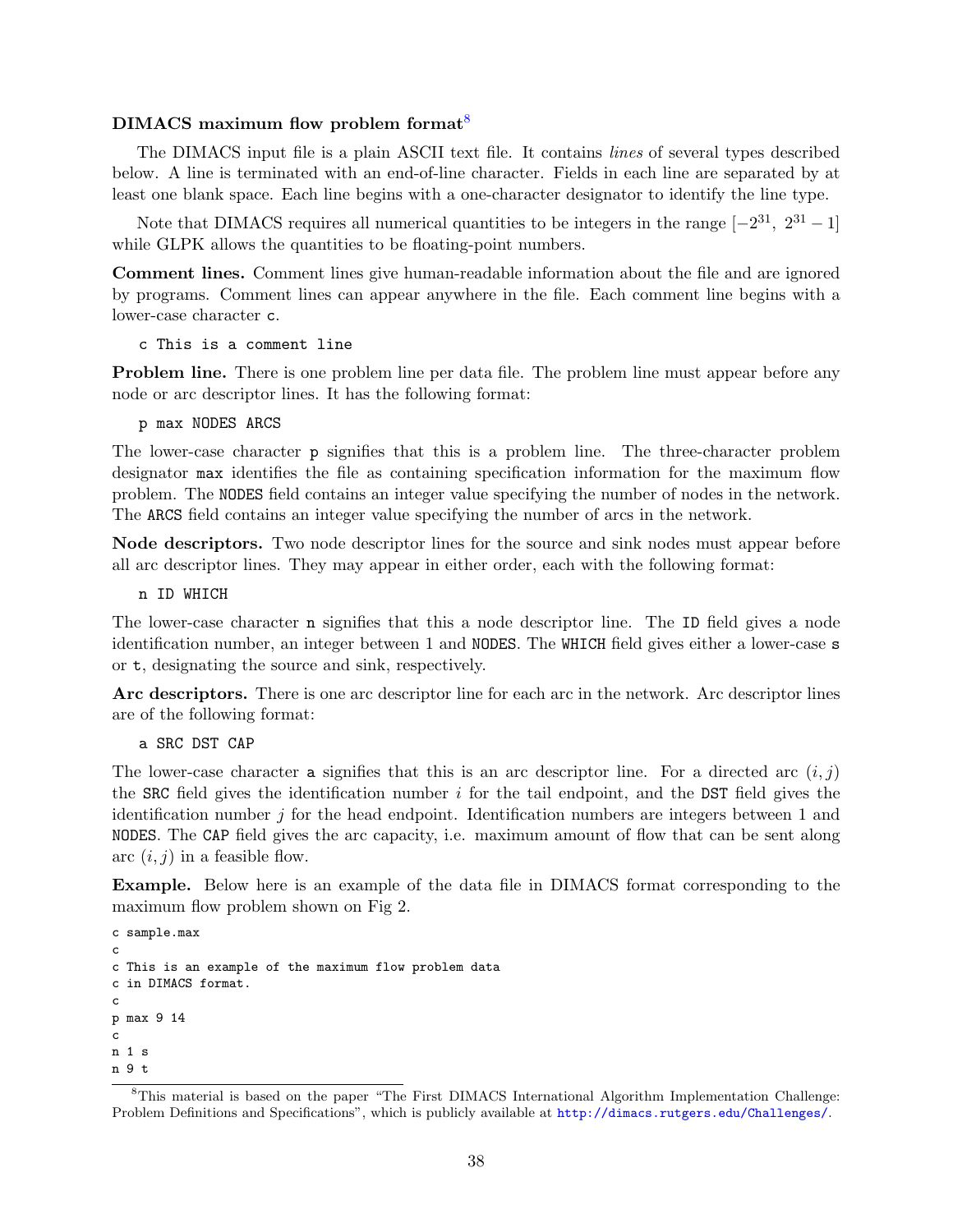## <span id="page-38-0"></span>**2.2.3 glp write maxflow — write maximum flow problem data in DIMACS format**

### **Synopsis**

int glp\_write\_maxflow(glp\_graph \*G, int s, int t, int a\_cap, const char \*fname);

#### **Description**

The routine glp\_write\_maxflow writes the maximum flow problem data to a text file in DI-MACS format.

The parameter G is the graph (network) program object, which specifies the maximum flow problem instance.

The parameter s specifies the ordinal number of the source node.

The parameter **t** specifies the ordinal number of the sink node.

The parameter a\_cap specifies an offset of the field of type double in the arc data block, which contains  $u_{ij}$ , the upper bound to the arc flow (the arc capacity). If the upper bound is specified as DBL\_MAX, it is assumed that  $u_{ij} = \infty$ , i.e. the arc is uncapacitated. If  $a_{\text{cap}} < 0$ , it is assumed that  $u_{ij} = 1$  for all arcs.

The character string fname specifies a name of the text file to be written out. (If the file name ends with suffix '.gz', the file is assumed to be compressed, in which case the routine performs automatic compression on writing it.)

#### **Returns**

If the operation was successful, the routine returns zero. Otherwise, it prints an error message and returns non-zero.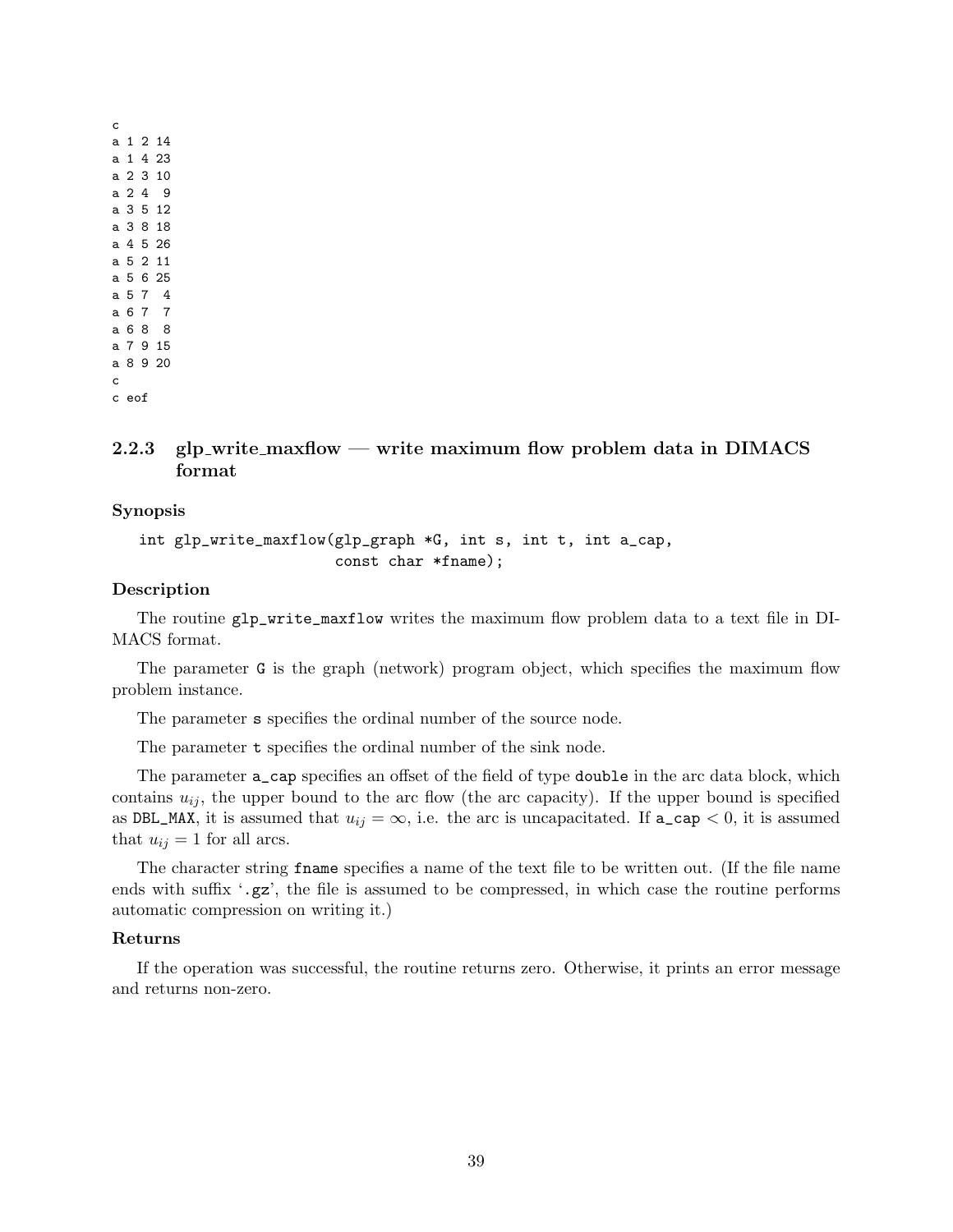## <span id="page-39-0"></span>**2.2.4 glp maxflow lp — convert maximum flow problem to LP**

#### **Synopsis**

void glp\_maxflow\_lp(glp\_prob \*P, glp\_graph \*G, int names, int s, int t, int a\_cap);

#### **Description**

The routine  $g1p_maxflow_1p$  builds LP problem  $(7)$ — $(9)$ , which corresponds to the specified maximum flow problem.

The parameter P is the resultant LP problem object to be built. Note that on entry its current content is erased with the routine glp\_erase\_prob.

The parameter G is the graph (network) program object, which specifies the maximum flow problem instance.

The parameter names is a flag. If it is GLP\_ON, the routine uses symbolic names of the graph object components to assign symbolic names to the LP problem object components. If the flag is GLP\_OFF, no symbolic names are assigned.

The parameter s specifies the ordinal number of the source node.

The parameter **t** specifies the ordinal number of the sink node.

The parameter **a\_cap** specifies an offset of the field of type **double** in the arc data block, which contains  $u_{ij}$ , the upper bound to the arc flow (the arc capacity). If the upper bound is specified as DBL\_MAX, it is assumed that  $u_{ij} = \infty$ , i.e. the arc is uncapacitated. If  $a\text{-cap} < 0$ , it is assumed that  $u_{ij} = 1$  for all arcs.

#### **Example**

#include <stddef.h>

The example program below reads the maximum flow problem in DIMACS format from file 'sample.max', converts the instance to LP, and then writes the resultant LP in CPLEX format to file 'maxflow.lp'.

```
#include <glpk.h>
int main(void)
{ glp_graph *G;
      glp_prob *P;
      int s, t;
      G = glp\_create\_graph(0, sizeof(double));glp_read_maxflow(G, &s, &t, 0, "sample.max");
      P = glp\_create\_prob();
      glp_maxflow_lp(P, G, GLP_ON, s, t, 0);
      glp_delete_graph(G);
      glp_write_lp(P, NULL, "maxflow.lp");
      glp_delete_prob(P);
      return 0;
```
}

If 'sample.max' is the example data file from the previous subsection, the output 'maxflow.lp' may look like follows: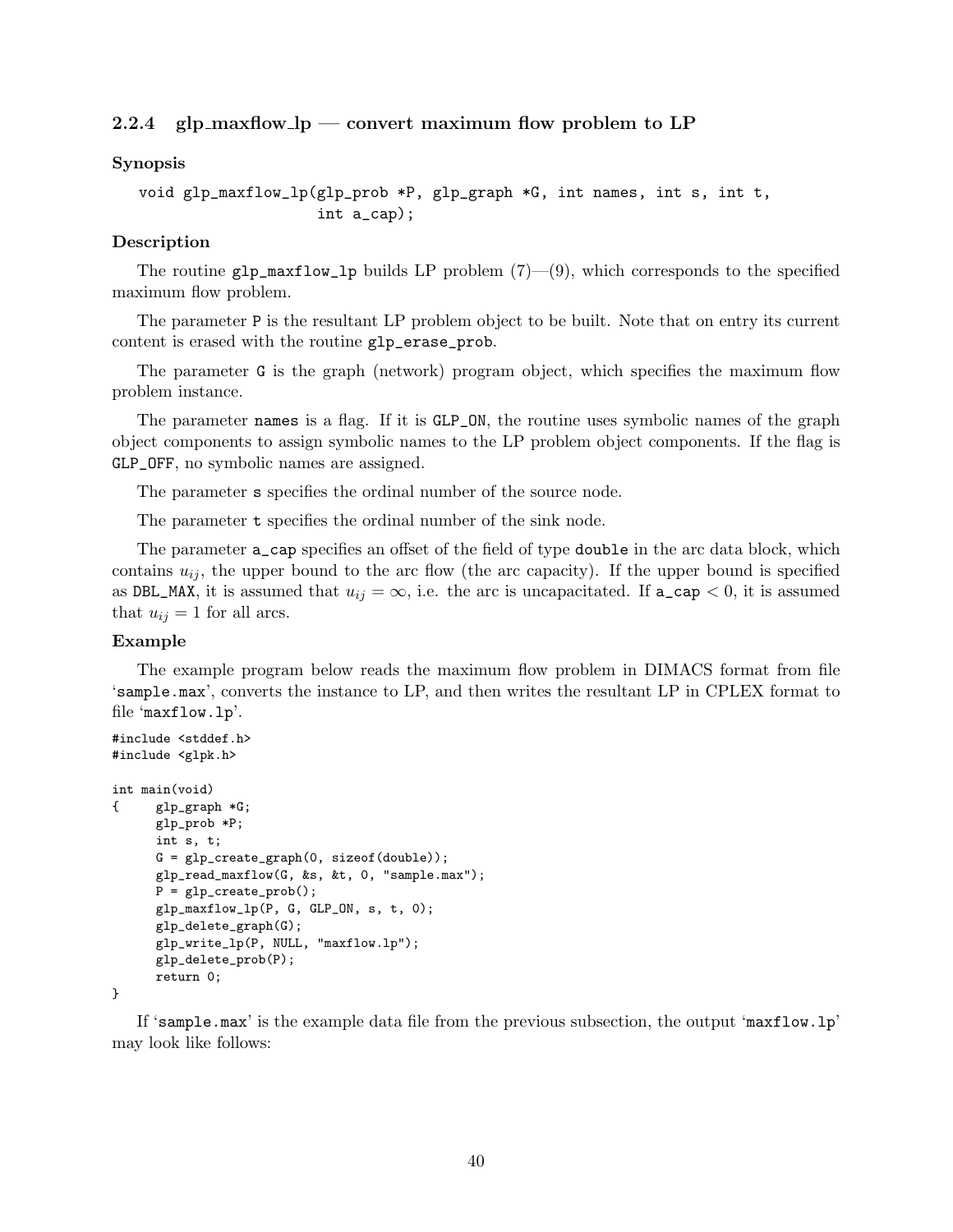```
Maximize
obj: + x(1,4) + x(1,2)Subject To
r_1: + x(1,2) + x(1,4) \ge 0r_2: -x(5,2) + x(2,3) + x(2,4) - x(1,2) = 0r_3: + x(3,5) + x(3,8) - x(2,3) = 0r_4: + x(4,5) - x(2,4) - x(1,4) = 0r_5: + x(5,2) + x(5,6) + x(5,7) - x(4,5) - x(3,5) = 0r_6: + x(6,7) + x(6,8) - x(5,6) = 0r_2: + x(7,9) - x(6,7) - x(5,7) = 0r_8: + x(8,9) - x(6,8) - x(3,8) = 0r_9: - x(8,9) - x(7,9) \leq 0Bounds
0 \le x(1,4) \le 230 \leq x(1,2) \leq 140 \leq x(2, 4) \leq 90 \leq x(2,3) \leq 100 \leq x(3,8) \leq 180 \leq x(3,5) \leq 120 \leq x(4,5) \leq 260 \le x(5,7) \le 40 \leq x(5,6) \leq 250 \leq x(5,2) \leq 110 \leq x(6,8) \leq 80 \leq x(6,7) \leq 70 \leq x(7, 9) \leq 15
```
End

## <span id="page-40-0"></span>**2.2.5 glp maxflow ffalg — solve maximum flow problem with Ford-Fulkerson algorithm**

#### **Synopsis**

 $0 \leq x(8, 9) \leq 20$ 

```
int glp_maxflow_ffalg(glp_graph *G, int s, int t, int a_cap, double *sol,
                      int a_x, int v_cut);
```
## **Description**

The routine glp\_mincost\_ffalg finds optimal solution to the maximum flow problem with the Ford-Fulkerson algorithm.<sup>[9](#page-40-1)</sup> Note that this routine requires all the problem data to be integervalued.

The parameter G is a graph (network) program object which specifies the maximum flow problem instance to be solved.

The parameter *s* specifies the ordinal number of the source node.

The parameter *t* specifies the ordinal number of the sink node.

<span id="page-40-1"></span><sup>9</sup>GLPK implementation of the Ford-Fulkerson algorithm is based on the following book: L. R. Ford, Jr., and D. R. Fulkerson, "Flows in Networks," The RAND Corp., Report R-375-PR (August 1962), Chap. I "Static Maximal Flow," pp. 30-33.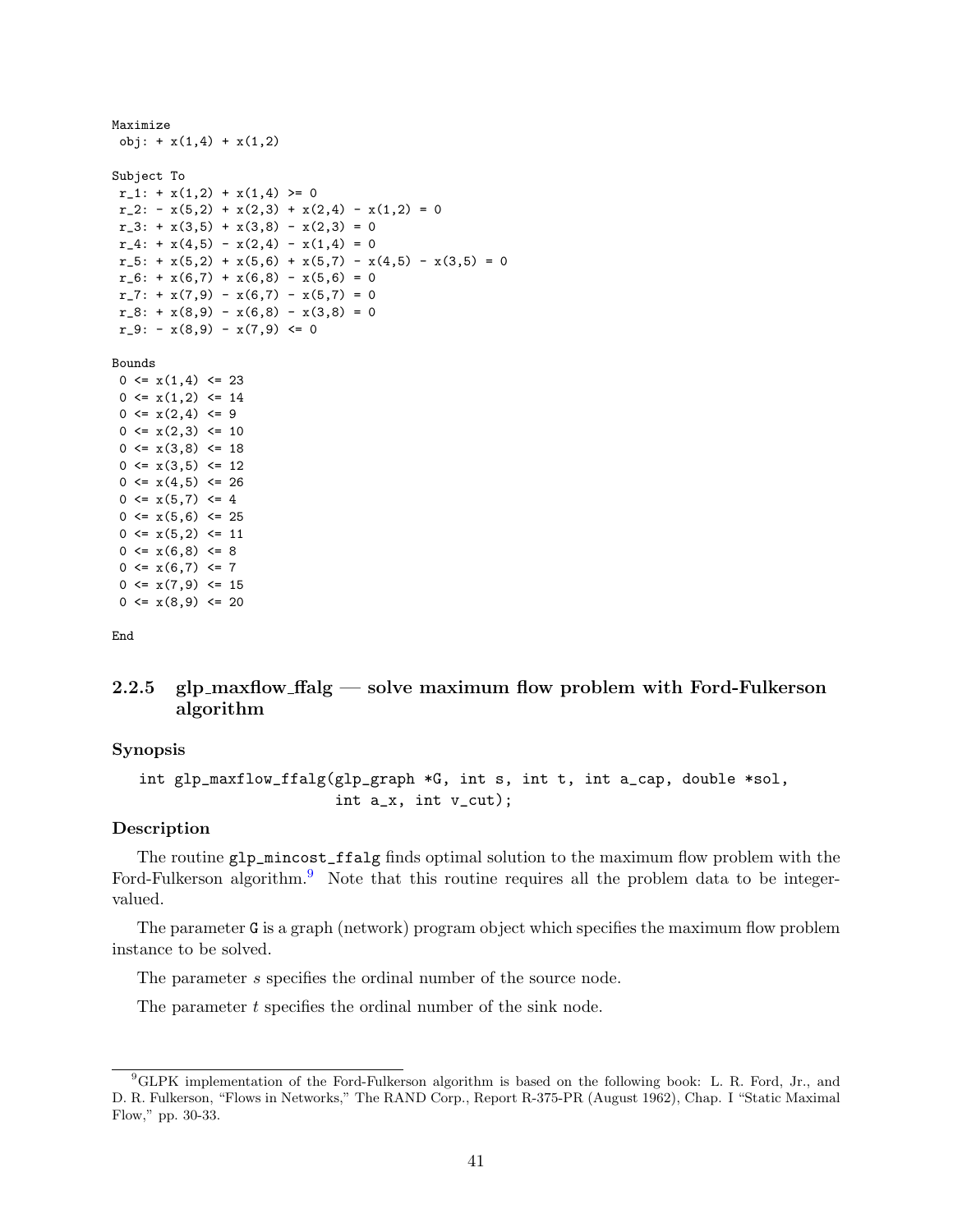The parameter a\_cap specifies an offset of the field of type double in the arc data block, which contains  $u_{ij}$ , the upper bound to the arc flow (the arc capacity). This bound must be integer in the range [0, INT\_MAX]. If  $a\text{-cap} < 0$ , it is assumed that  $u_{ij} = 1$  for all arcs.

The parameter sol specifies a location, to which the routine stores the objective value (that is, the total flow from *s* to *t*) found. If sol is NULL, the objective value is not stored.

The parameter  $a_x$  specifies an offset of the field of type **double** in the arc data block, to which the routine stores  $x_{ij}$ , the arc flow found. If  $a_x < 0$ , the arc flow values are not stored.

The parameter v\_cut specifies an offset of the field of type int in the vertex data block, to which the routine stores node flags corresponding to the optimal solution found: if the node flag is 1, the node is labelled, and if the node flag is 0, the node is unlabelled. The calling program may use these node flags to determine the *minimal cut*, which is a subset of arcs whose one endpoint is labelled and other is not. If  $v_{\text{cut}} < 0$ , the node flags are not stored.

Note that all solution components (the objective value and arc flows) computed by the routine are always integer-valued.

#### **Returns**

0 Optimal solution found.

GLP\_EDATA Unable to start the search, because some problem data are either not integer-valued or out of range.

## **Example**

The example program shown below reads the maximum flow problem instance in DIMACS format from file 'sample.max', solves it using the routine glp\_maxflow\_ffalg, and write the solution found to the standard output.

```
#include <stddef.h>
#include <stdio.h>
#include <stdlib.h>
#include <glpk.h>
typedef struct { int cut; } v_data;
typedef struct { double cap, x; } a_data;
#define node(v) ((v_data *)((v)->data))
#define arc(a) ((a_data *)((a)->data))
int main(void)
{ glp_graph *G;
      glp_vertex *v, *w;
      glp_arc *a;
      int i, s, t, ret;
      double sol;
      G = g1p\_create\_graph(sizeof(v_data), sizeof(a_data));glp_read_maxflow(G, &s, &t, offsetof(a_data, cap),
         "sample.max");
      ret = glp_maxflow_ffalg(G, s, t, offsetof(a_data, cap),
         &sol, offsetof(a_data, x), offsetof(v_data, cut));
      printf("ret = \daggerd; sol = \frac{5}{5}\n", ret, sol);
      for (i = 1; i \le G->nv; i++)\{ v = G - \nu[i];for (a = v\rightarrow out; a != NULL; a = a\rightarrow t\_next)\{ w = a->head;
```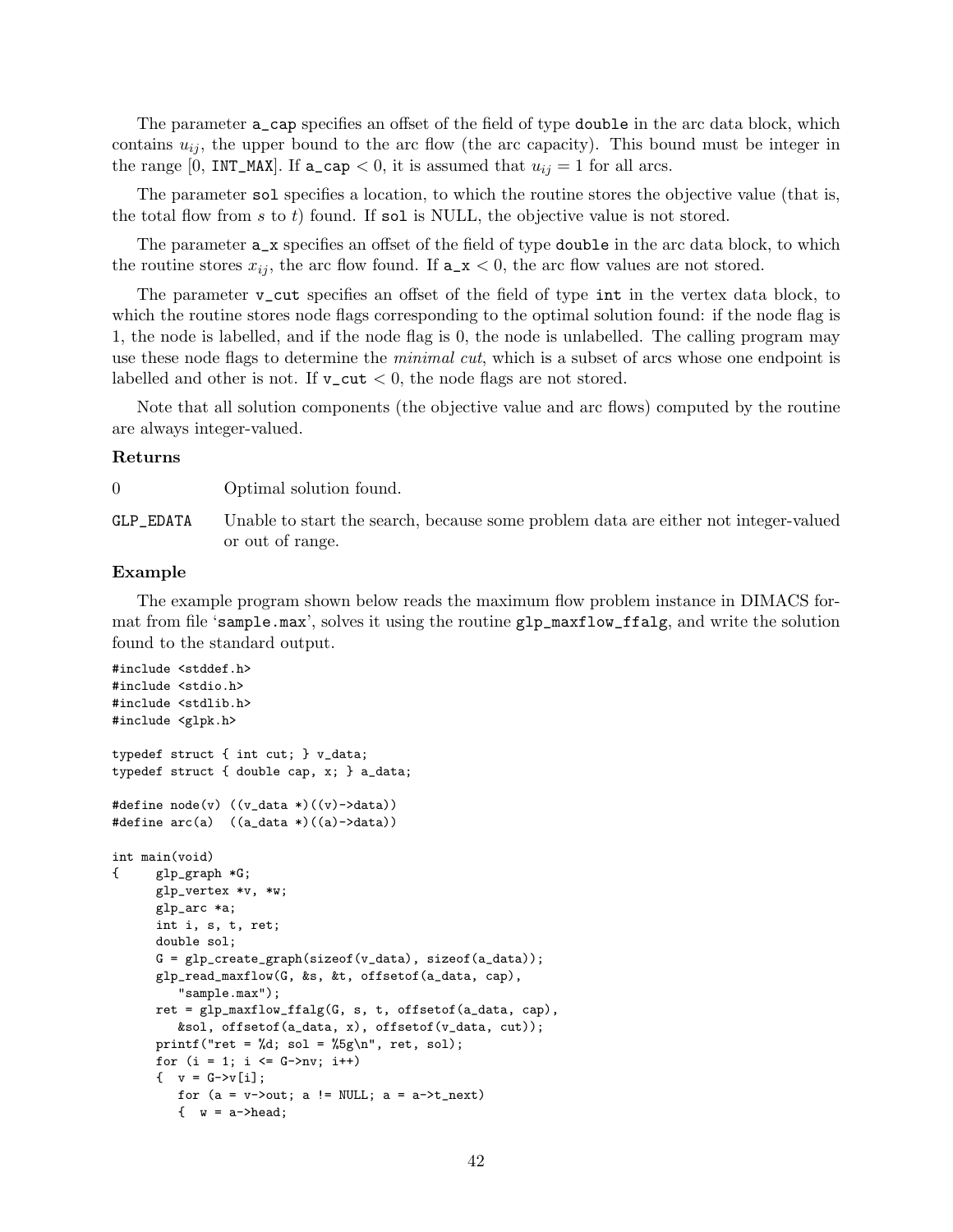```
printf("x[%d->%d] = %5g (%d)\n", v->i, w->i,
                arc(a)->x, node(v)-> cut \text{ node}(w)-> cut);}
      }
      glp_delete_graph(G);
      return 0;
}
```
If 'sample.max' is the example data file from the subsection describing glp\_read\_maxflow, the output may look like follows:

```
Reading maximum flow problem data from 'sample.max'...
Flow network has 9 nodes and 14 arcs
24 lines were read
ret = 0; sol = 29x[1->4] = 19(0)x[1-2] = 10(0)x[2->4] = 0 (0)
x[2->3] = 10(1)x[3-8] = 10(0)x[3->5] = 0 (1)
x[4->5] = 19(0)x[5->7] = 4(1)x[5->6] = 15(0)x[5->2] = 0 (0)
x[6->8] = 8(1)x[6 - 27] = 7(1)x[7-9] = 11(0)x[8-9] = 18(0)
```
## <span id="page-42-0"></span>**2.2.6 glp rmfgen — Goldfarb's maximum flow problem generator**

### **Synopsis**

int glp\_rmfgen(glp\_graph \*G, int \*s, int \*t, int a\_cap, const int parm[1+5]);

#### **Description**

The routine glp\_rmfgen is a GLPK version of the maximum flow problem generator developed by D. Goldfarb and M. Grigoriadis.[10](#page-42-1)*,*[11](#page-42-2)*,*[12](#page-42-3)

The parameter G specifies the graph object, to which the generated problem data have to be stored. Note that on entry the graph object is erased with the routine glp\_erase\_graph.

The pointers s and t specify locations, to which the routine stores the source and sink node numbers, respectively. If s or t is NULL, corresponding node number is not stored.

The parameter a\_cap specifies an offset of the field of type double in the arc data block, to which the routine stores the arc capacity. If  $a_{\text{cap}} < 0$ , the capacity is not stored.

<span id="page-42-1"></span><sup>10</sup>D. Goldfarb and M. D. Grigoriadis, "A computational comparison of the Dinic and network simplex methods for maximum flow." Annals of Op. Res. 13 (1988), pp. 83-123.

<span id="page-42-2"></span> $11$ U. Derigs and W. Meier, "Implementing Goldberg's max-flow algorithm: A computational investigation." Zeitschrift für Operations Research 33 (1989), pp. 383-403.

<span id="page-42-3"></span><sup>&</sup>lt;sup>12</sup>The original code of RMFGEN implemented by Tamas Badics is publicly available from  $\text{ftp://dimacs.rutgers.}$  $\text{ftp://dimacs.rutgers.}$  $\text{ftp://dimacs.rutgers.}$ [edu/pub/netflow/generators/network/genrmf](ftp://dimacs.rutgers.edu/pub/netflow/generators/network/genrmf).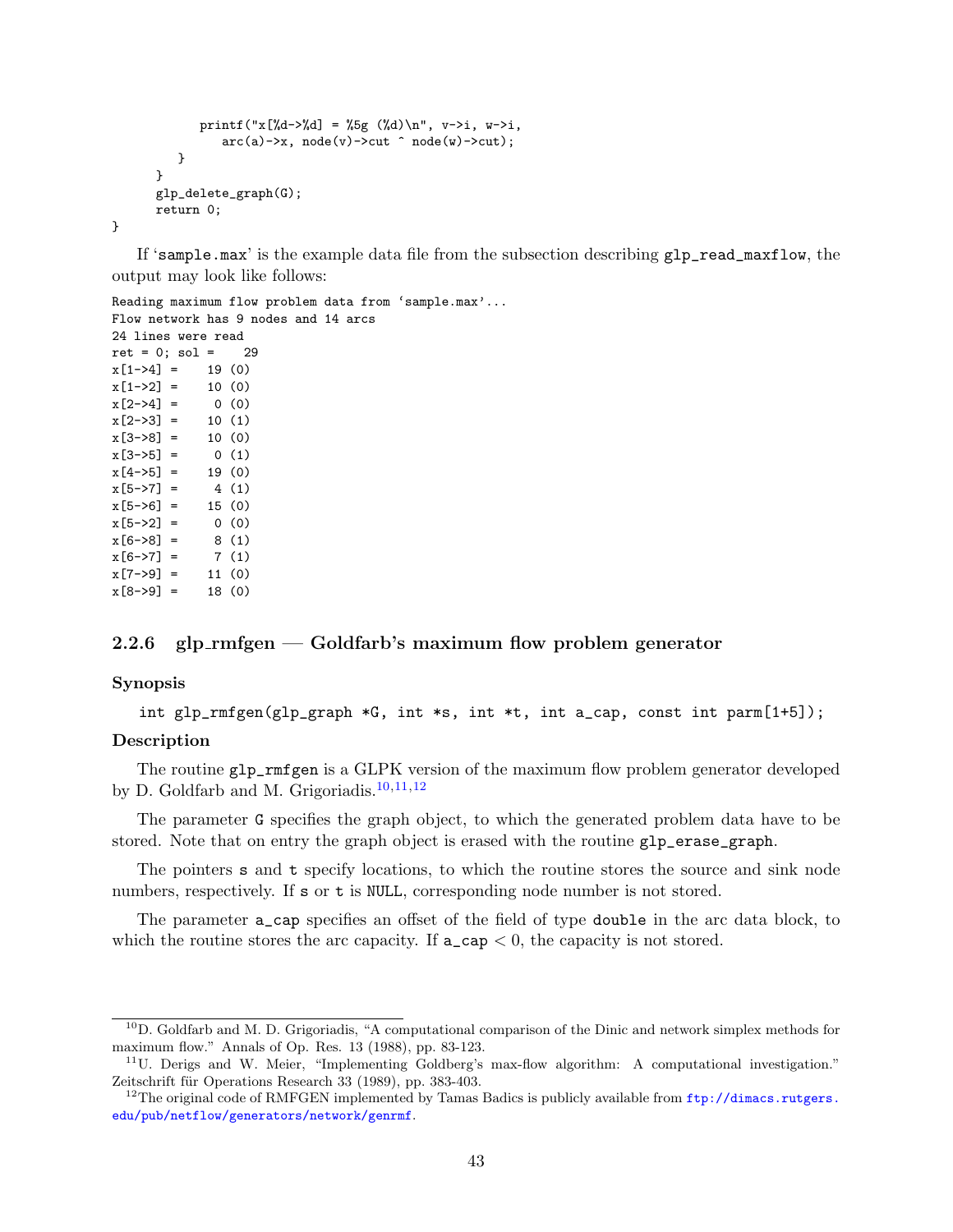The array parm contains description of the network to be generated:

|      | not used                                |
|------|-----------------------------------------|
| seed | random number seed (a positive integer) |
|      | frame size                              |
|      | depth                                   |
|      | minimal arc capacity                    |
|      | maximal arc capacity                    |
|      | a<br>b<br>c1<br>$param[5]$ $c2$         |

## **Returns**

If the instance was successfully generated, the routine glp\_netgen returns zero; otherwise, if specified parameters are inconsistent, the routine returns a non-zero error code.

## **Comments**[13](#page-43-0)

The generated network is as follows. It has *b* pieces of frames of size  $a \times a$ . (So alltogether the number of vertices is  $a \times a \times b$ .)

In each frame all the vertices are connected with their neighbours (forth and back). In addition the vertices of a frame are connected one to one with the vertices of next frame using a random permutation of those vertices.

The source is the lower left vertex of the first frame, the sink is the upper right vertex of the *b*-th frame.



The capacities are randomly chosen integers from the range of  $[c_1, c_2]$  in the case of interconnecting edges, and  $c_2 \cdot a^2$  for the in-frame edges.

<span id="page-43-0"></span><sup>&</sup>lt;sup>13</sup>This material is based on comments to the original version of RMFGEN.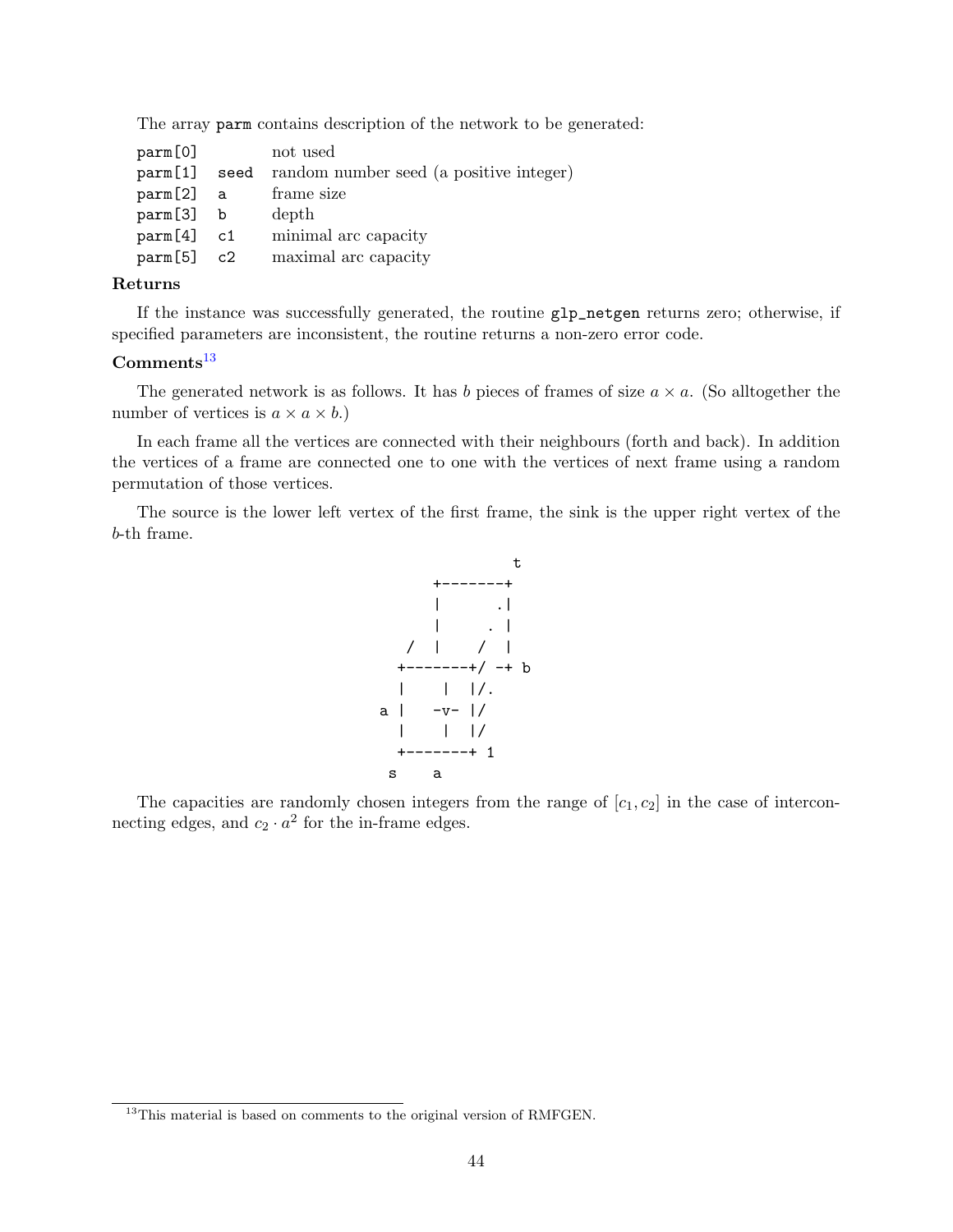# <span id="page-44-0"></span>**2.3 Assignment problem**

#### <span id="page-44-1"></span>**2.3.1 Background**

Let there be given an undirected bipartite graph  $G = (R \cup S, E)$ , where R and S are disjoint sets of vertices (nodes), and  $E \subseteq R \times S$  is a set of edges. Let also for each edge  $e = (i, j) \in E$  there be given its cost  $c_{ij}$ . A *matching* (which in case of bipartite graph is also called *assignment*)  $M \subseteq E$ in *G* is a set of pairwise non-adjacent edges, that is, no two edges in *M* share a common vertex. A matching, which matches all vertices of the graph, is called a *perfect matching*. Obviously, a perfect matching in bipartite graph  $G = (R \cup S, E)$  defines some bijection  $R \leftrightarrow S$ .

The *assignment problem* has two different variants. In the first variant the problem is to find matching (assignment) *M*, which maximizes the sum:

$$
\sum_{(i,j)\in M} c_{ij} \tag{10}
$$

(so this variant is also called the *maximum weighted bipartite matching problem* or, if all  $c_{ij} = 1$ , the *maximum cardinality bipartite matching problem*). In the second, classic variant the problem is to find *perfect* matching (assignment) *M*, which minimizes or maximizes the sum (10).

An example of the assignment problem, which is the maximum weighted bipartite matching problem, is shown on Fig. 3.

The maximum weighted bipartite matching problem can be naturally formulated as the following LP problem:

maximize

$$
z = \sum_{(i,j)\in E} c_{ij} x_{ij} \tag{11}
$$

subject to

$$
\sum_{(i,j)\in E} x_{ij} \le 1 \quad \text{for all } i \in R
$$
\n(12)

$$
\sum_{(i,j)\in E} x_{ij} \le 1 \quad \text{for all } j \in S
$$
\n(13)

$$
0 \le x_{ij} \le 1 \quad \text{for all } (i,j) \in E \tag{14}
$$

where  $x_{ij} = 1$  means that  $(i, j) \in M$ , and  $x_{ij} = 0$  means that  $(i, j) \notin M$ .<sup>[14](#page-44-2)</sup>

<span id="page-44-2"></span><sup>&</sup>lt;sup>14</sup>The constraint matrix of LP formulation (11)—(14) is totally unimodular, due to which  $x_{ij} \in \{0,1\}$  for any basic solution.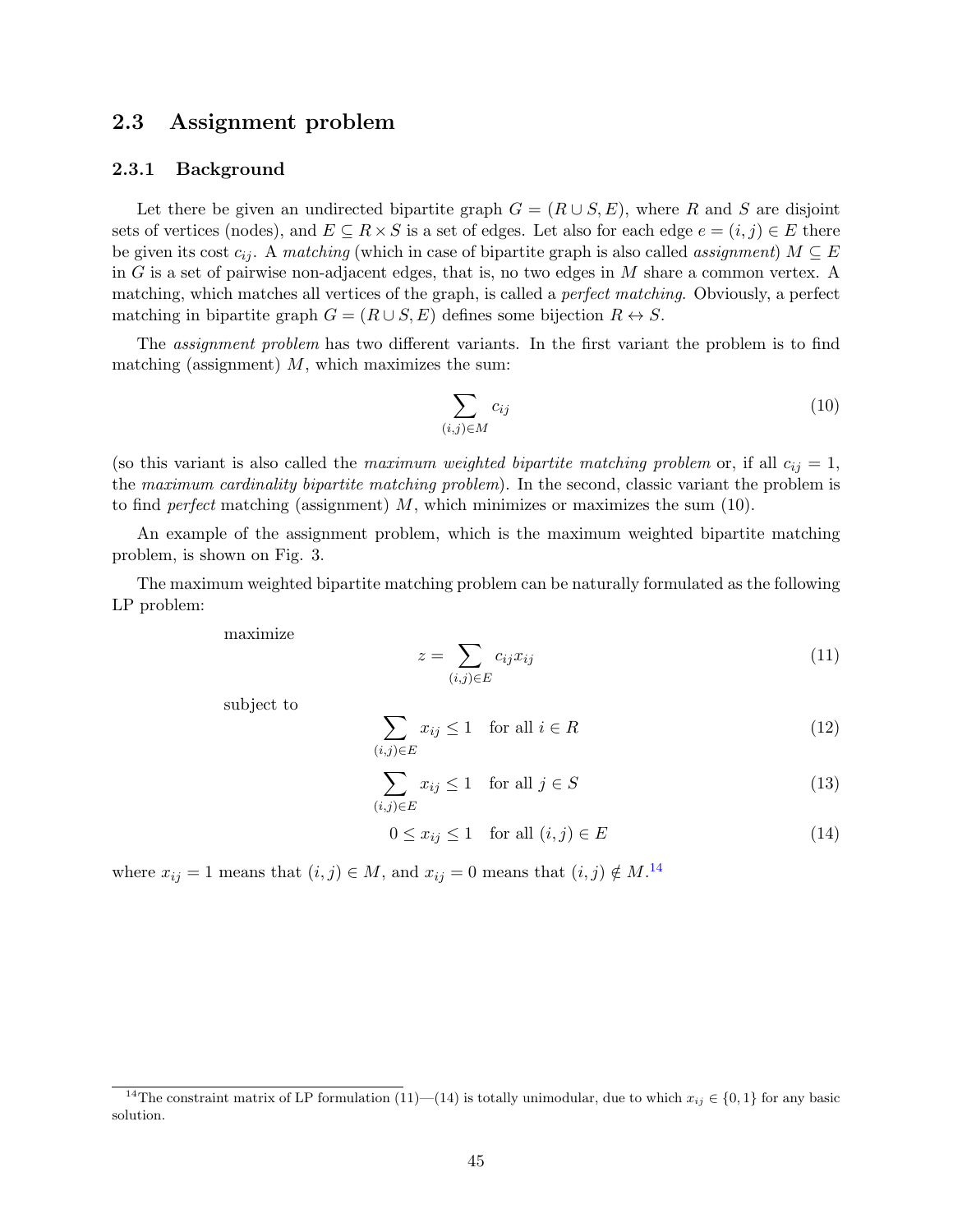

Fig. 3. An example of the assignment problem.

Similarly, the perfect assignment problem can be naturally formulated as the following LP problem:

minimize (or maximize)

$$
z = \sum_{(i,j)\in E} c_{ij} x_{ij} \tag{15}
$$

subject to

$$
\sum_{(i,j)\in E} x_{ij} = 1 \quad \text{for all } i \in R
$$
\n(16)

$$
\sum_{(i,j)\in E} x_{ij} = 1 \quad \text{for all } j \in S \tag{17}
$$

$$
0 \le x_{ij} \le 1 \quad \text{for all } (i,j) \in E \tag{18}
$$

where variables  $x_{ij}$  have the same meaning as for  $(11)$ — $(14)$  above.

In GLPK an undirected bipartite graph  $G = (R \cup S, E)$  is represented as directed graph  $\overline{G} =$  $(V, A)$ , where  $V = R \cup S$  and  $A = \{(i, j) : (i, j) \in E\}$ , i.e. every edge  $(i, j) \in E$  in *G* corresponds to arc  $(i \rightarrow j) \in A$  in  $\overline{G}$ .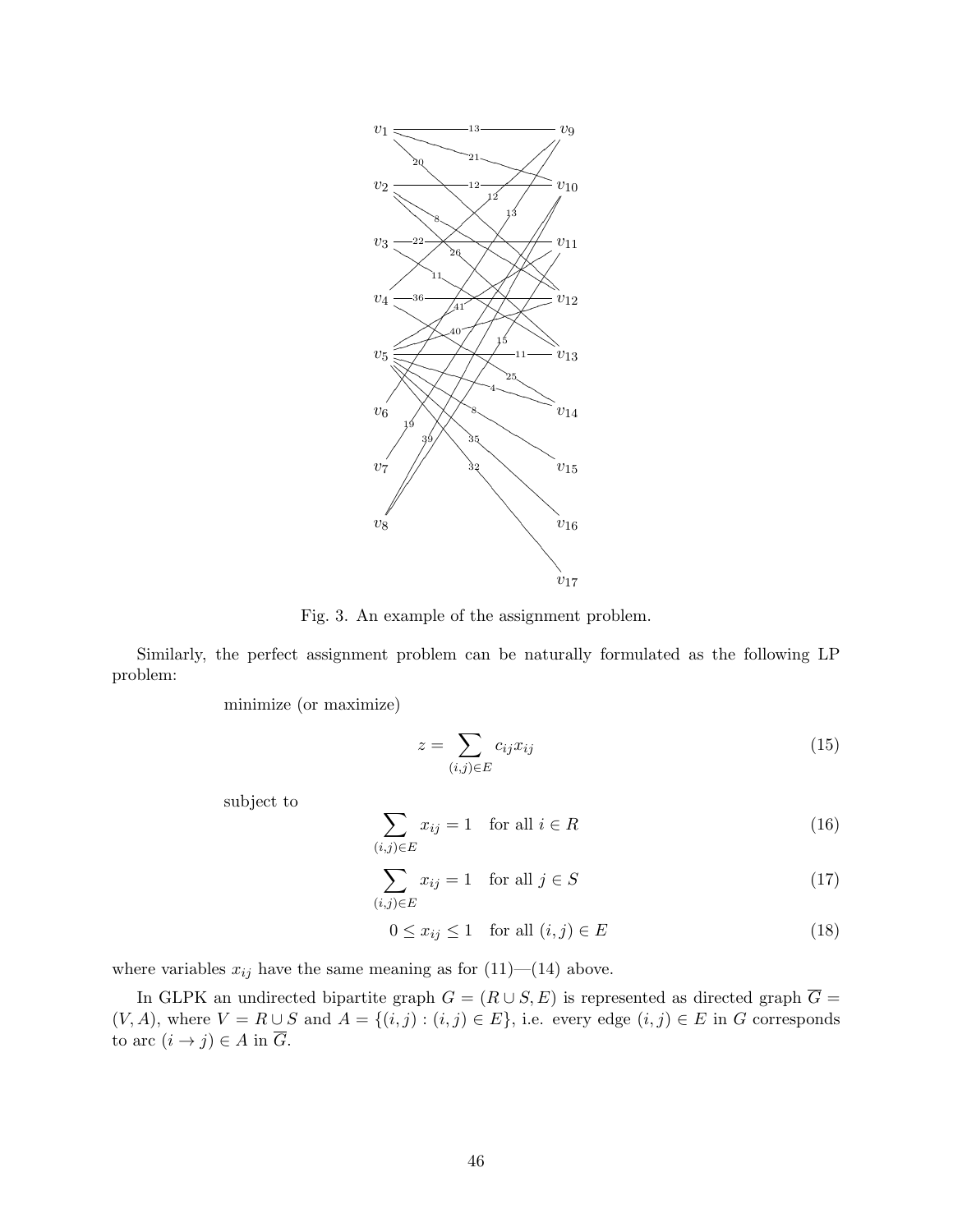## <span id="page-46-0"></span>**2.3.2 glp read asnprob — read assignment problem data in DIMACS format**

**Synopsis**

int glp\_read\_asnprob(glp\_graph \*G, int v\_set, int a\_cost, const char \*fname);

#### **Description**

The routine glp\_read\_asnprob reads the assignment problem data from a text file in DIMACS format.

The parameter G specifies the graph object, to which the problem data have to be stored. Note that before reading data the current content of the graph object is completely erased with the routine glp\_erase\_graph.

The parameter v\_set specifies an offset of the field of type int in the vertex data block, to which the routine stores the node set indicator:

 $0$  — the node is in set R;

1 — the node is in set *S*.

If  $v$ **\_set**  $\lt$  0, the node set indicator is not stored.

The parameter a\_cost specifies an offset of the field of type double in the arc data block, to which the routine stores the edge cost  $c_{ij}$ . If  $a\_{cost} < 0$ , the edge cost is not stored.

The character string fname specifies the name of a text file to be read in. (If the file name name ends with the suffix '.gz', the file is assumed to be compressed, in which case the routine decompresses it "on the fly".)

#### **Returns**

If the operation was successful, the routine returns zero. Otherwise, it prints an error message and returns non-zero.

**Example.** Below here is an example program that read the assignment problem data in DIMACS format from a text file 'sample.asn'.

```
typedef struct
{ /* vertex data block */
     ...
     int set;
      ...
} v_data;
typedef struct
{ /* arc data block */
      ...
     double cost;
      ...
} a_data;
int main(void)
{ glp_graph *G;
     int ret;
     G = g1p\_create\_graph(sizeof(v_data), sizeof(a_data));ret = glp\_read\_asnprob(G, offsetof(v_data, set),offsetof(a_data, cost), "sample.asn");
     if (ret != 0) goto ...
      ...
}
```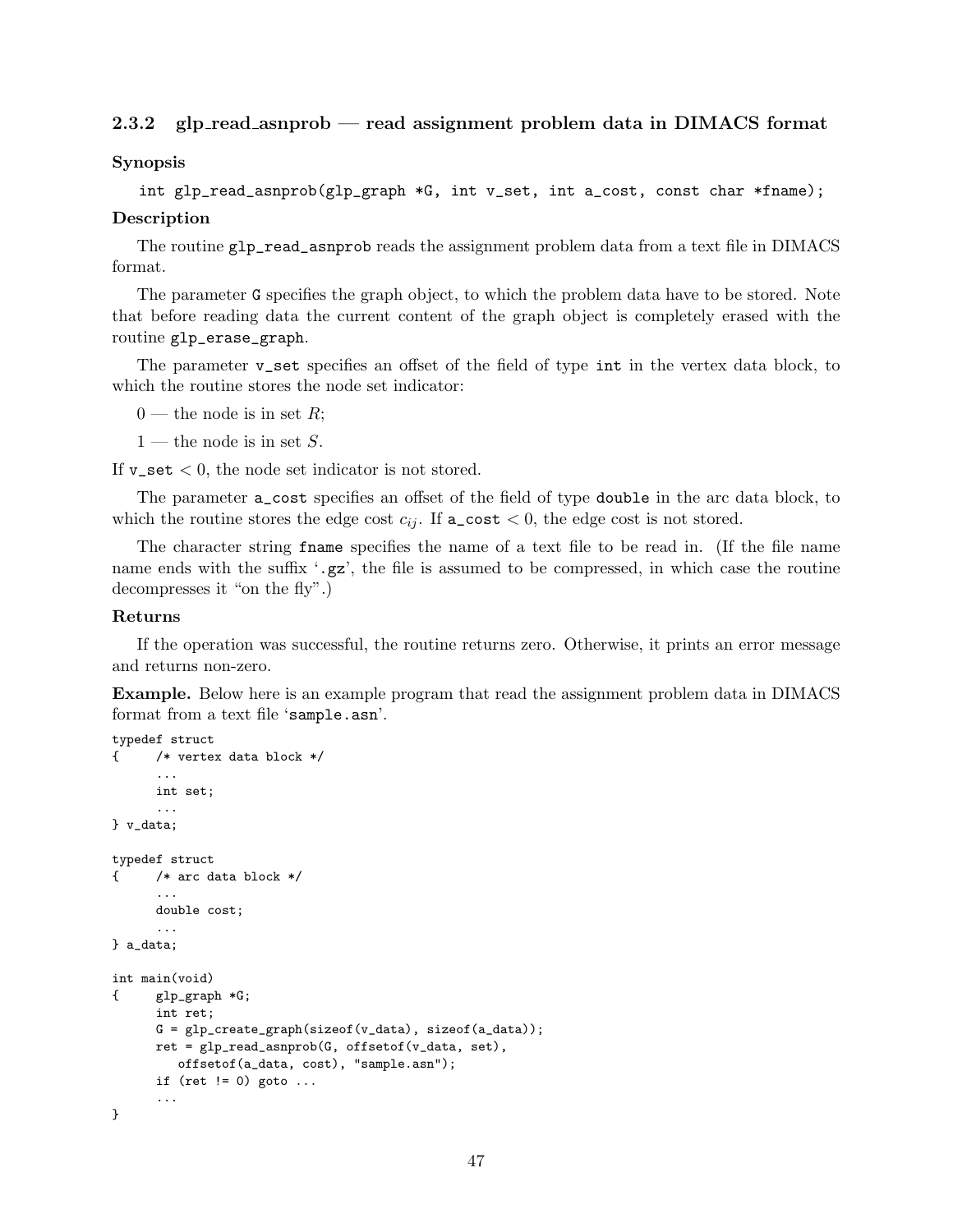## **DIMACS assignment problem format**[15](#page-47-0)

The DIMACS input file is a plain ASCII text file. It contains *lines* of several types described below. A line is terminated with an end-of-line character. Fields in each line are separated by at least one blank space. Each line begins with a one-character designator to identify the line type.

Note that DIMACS requires all numerical quantities to be integers in the range  $[-2^{31}, 2^{31} - 1]$ while GLPK allows the quantities to be floating-point numbers.

**Comment lines.** Comment lines give human-readable information about the file and are ignored by programs. Comment lines can appear anywhere in the file. Each comment line begins with a lower-case character c.

c This is a comment line

**Problem line.** There is one problem line per data file. The problem line must appear before any node or arc descriptor lines. It has the following format:

p asn NODES EDGES

The lower-case character p signifies that this is a problem line. The three-character problem designator asn identifies the file as containing specification information for the assignment problem. The NODES field contains an integer value specifying the total number of nodes in the graph (i.e. in both sets *R* and *S*). The EDGES field contains an integer value specifying the number of edges in the graph.

**Node descriptors.** All node descriptor lines must appear before all edge descriptor lines. The node descriptor lines lists the nodes in set *R* only, and all other nodes are assumed to be in set *S*. There is one node descriptor line for each such node, with the following format:

n ID

The lower-case character n signifies that this is a node descriptor line. The ID field gives a node identification number, an integer between 1 and NODES.

**Edge descriptors.** There is one edge descriptor line for each edge in the graph. Edge descriptor lines are of the following format:

a SRC DST COST

The lower-case character a signifies that this is an edge descriptor line. For each edge  $(i, j)$ , where  $i \in R$  and  $j \in S$ , the SRC field gives the identification number of vertex *i*, and the DST field gives the identification number of vertex *j*. Identification numbers are integers between 1 and NODES. The COST field contains the cost of edge (*i, j*).

**Example.** Below here is an example of the data file in DIMACS format corresponding to the assignment problem shown on Fig 3.

```
c sample.asn
c
c This is an example of the assignment problem data
c in DIMACS format.
c
p asn 17 22
c
n 1
n 2
```
<span id="page-47-0"></span><sup>&</sup>lt;sup>15</sup>This material is based on the paper "The First DIMACS International Algorithm Implementation Challenge: Problem Definitions and Specifications", which is publicly available at <http://dimacs.rutgers.edu/Challenges/>.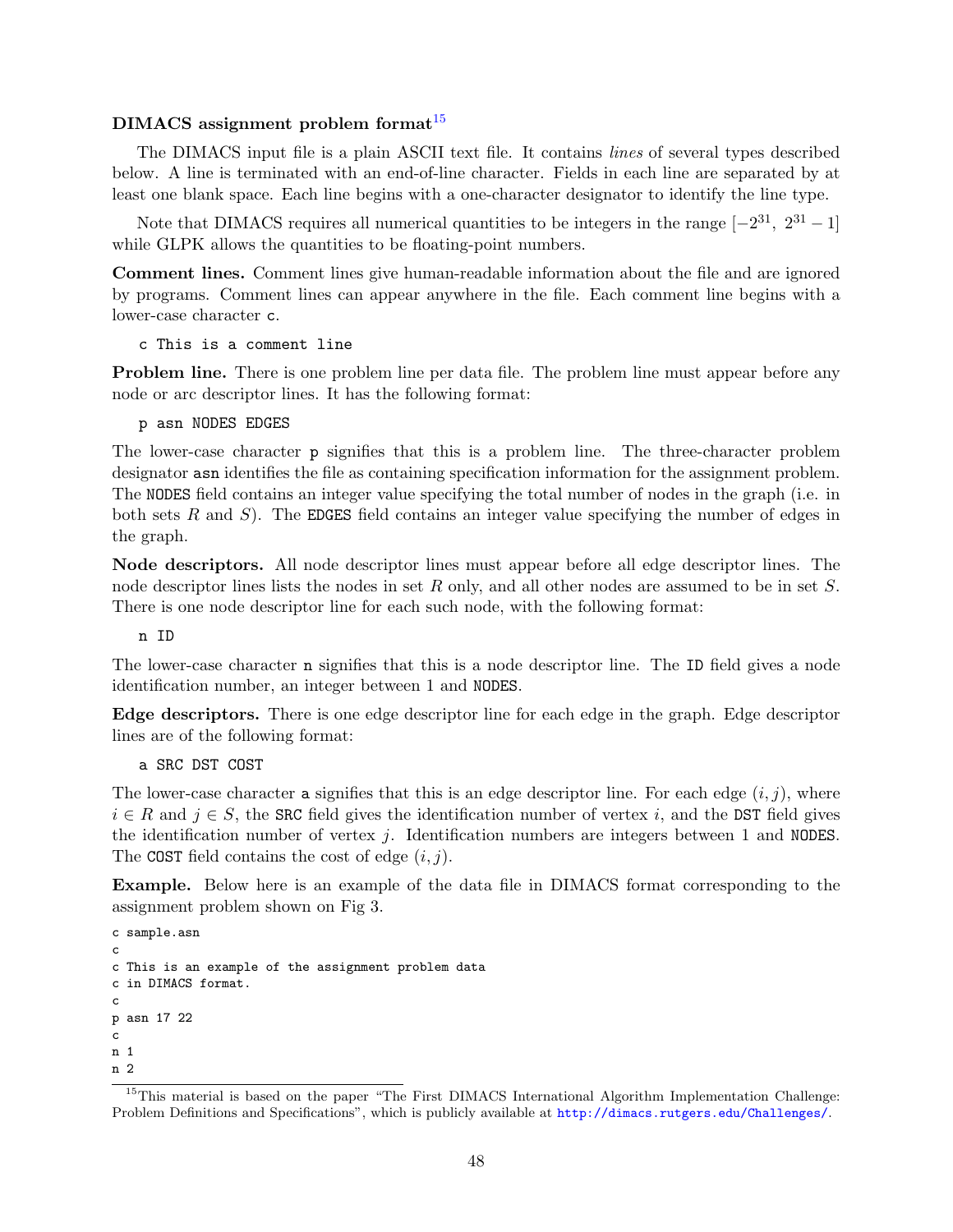## <span id="page-48-0"></span>**2.3.3 glp write asnprob — write assignment problem data in DIMACS format**

**Synopsis**

int glp\_write\_asnprob(glp\_graph \*G, int v\_set, int a\_cost, const char \*fname);

### **Description**

The routine glp\_write\_asnprob writes the assignment problem data to a text file in DIMACS format.

The parameter G is the graph program object, which specifies the assignment problem instance.

The parameter v\_set specifies an offset of the field of type int in the vertex data block, which contains the node set indicator:

 $0$  — the node is in set *R*;

1 — the node is in set *S*.

If  $v$ **\_set**  $< 0$ , it is assumed that a node having no incoming arcs is in set R, and a node having no outgoing arcs is in set *S*.

The parameter a\_cost specifies an offset of the field of type double in the arc data block, which contains  $c_{ij}$ , the edge cost. If  $a\_cost < 0$ , it is assumed that  $c_{ij} = 1$  for all edges.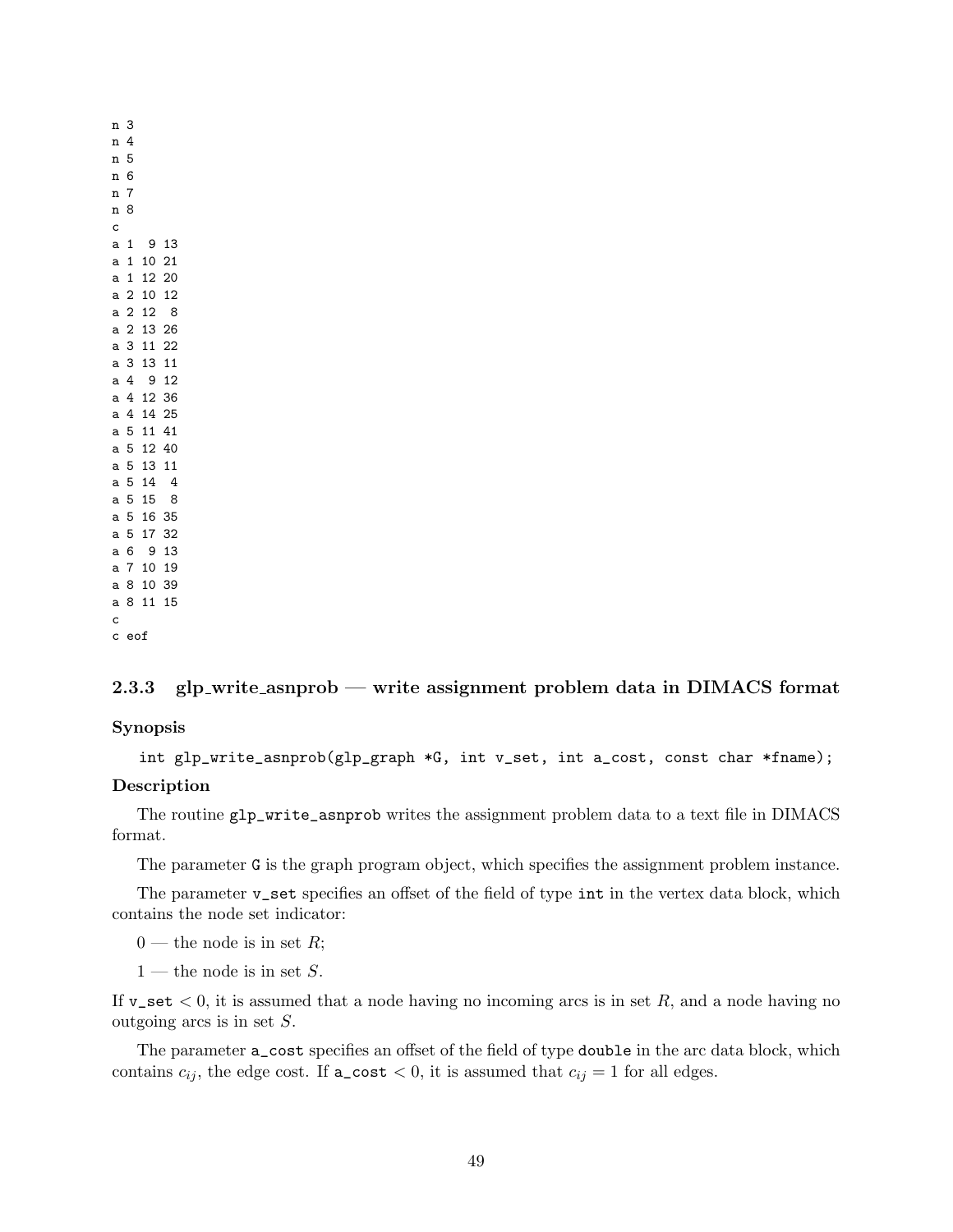The character string fname specifies a name of the text file to be written out. (If the file name ends with suffix  $\cdot$ ,  $gz'$ , the file is assumed to be compressed, in which case the routine performs automatic compression on writing it.)

#### **Note**

The routine glp\_write\_asnprob does not check that the specified graph object correctly represents a bipartite graph. To make sure that the problem data are correct, use the routine glp\_check\_asnprob.

#### **Returns**

If the operation was successful, the routine returns zero. Otherwise, it prints an error message and returns non-zero.

#### <span id="page-49-0"></span>**2.3.4 glp check asnprob — check correctness of assignment problem data**

#### **Synopsis**

```
int glp_check_asnprob(glp_graph *G, int v_set);
```
#### **Description**

The routine glp\_check\_asnprob checks that the specified graph object G correctly represents a bipartite graph.

The parameter  $v$ <sub>-</sub>set specifies an offset of the field of type int in the vertex data block, which contains the node set indicator:

 $0$  — the node is in set *R*;

1 — the node is in set *S*.

If v\_set *<* 0, it is assumed that a node having no incoming arcs is in set *R*, and a node having no outgoing arcs is in set *S*.

#### **Returns**

0 — the data are correct;

- 1 the set indicator of some node is 0, however, that node has one or more incoming arcs;
- 2 the set indicator of some node is 1, however, that node has one or more outgoing arcs;
- $3$  the set indicator of some node is invalid (neither 0 nor 1);
- 4 some node has both incoming and outgoing arcs.

#### <span id="page-49-1"></span>**2.3.5 glp asnprob lp — convert assignment problem to LP**

## **Synopsis**

```
int glp_asnprob_lp(glp_prob *P, int form, glp_graph *G, int names, int v_set,
                   int a_cost);
```
#### **Description**

The routine glp\_asnprob\_lp builds LP problem, which corresponds to the specified assignment problem.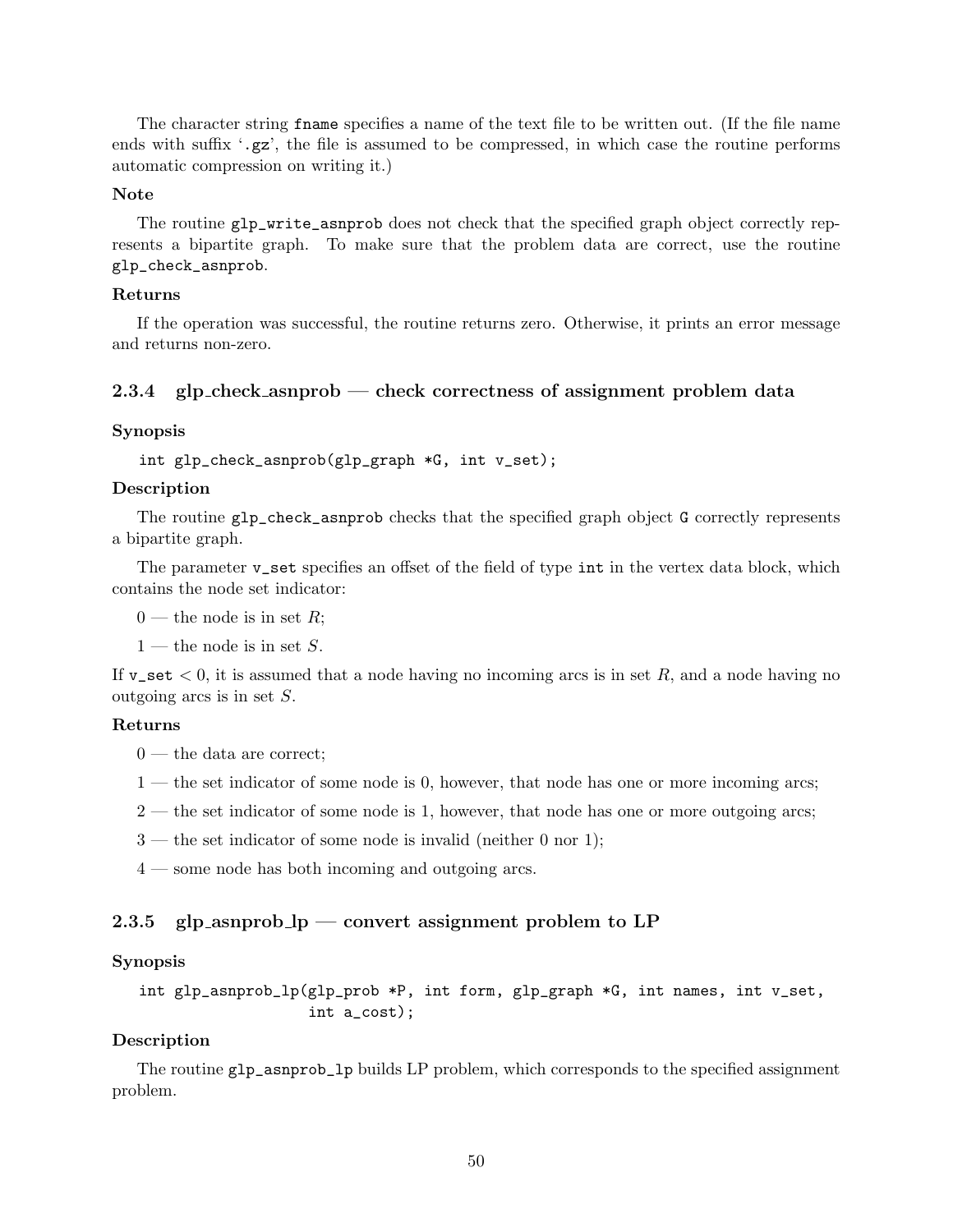The parameter P is the resultant LP problem object to be built. Note that on entry its current content is erased with the routine glp\_erase\_prob.

The parameter form defines which LP formulation should be used:

 $GLP\_ASN\_MIN$  — perfect matching  $(15)$ — $(18)$ , minimization;

 $GLP\_ASN\_MAX$  — perfect matching (15)—(18), maximization;

 $GLP\_ASN\_MMP$  — maximum weighted matching  $(11)$ — $(14)$ .

The parameter G is the graph program object, which specifies the assignment problem instance.

The parameter names is a flag. If it is GLP\_ON, the routine uses symbolic names of the graph object components to assign symbolic names to the LP problem object components. If the flag is GLP\_OFF, no symbolic names are assigned.

The parameter v\_set specifies an offset of the field of type int in the vertex data block, which contains the node set indicator:

 $0$  — the node is in set R;

1 — the node is in set *S*.

If v\_set *<* 0, it is assumed that a node having no incoming arcs is in set *R*, and a node having no outgoing arcs is in set *S*.

The parameter a\_cost specifies an offset of the field of type double in the arc data block, which contains  $c_{ij}$ , the edge cost. If  $a_{\text{cost}} < 0$ , it is assumed that  $c_{ij} = 1$  for all edges.

#### **Returns**

If the LP problem has been successfully built, the routine glp\_asnprob\_lp returns zero, otherwise, non-zero (see the routine glp\_check\_asnprob).

#### **Example**

The example program below reads the assignment problem instance in DIMACS format from file 'sample.asn', converts the instance to LP  $(11)$ — $(14)$ , and writes the resultant LP in CPLEX format to file 'matching.lp'.

```
#include <stddef.h>
#include <glpk.h>
typedef struct { int set; } v_data;
typedef struct { double cost; } a_data;
int main(void)
{ glp_graph *G;
      glp_prob *P;
      G = glp_create_graph(sizeof(v_data), sizeof(a_data));
      glp_read_asnprob(G, offsetof(v_data, set),
         offsetof(a_data, cost), "sample.asn");
      P = glp\_create\_prob();
      glp_asnprob_lp(P, GLP_ASN_MMP, G, GLP_ON,
         offsetof(v_data, set), offsetof(a_data, cost));
      glp_delete_graph(G);
      glp_write_lp(P, NULL, "matching.lp");
      glp_delete_prob(P);
      return 0;
}
```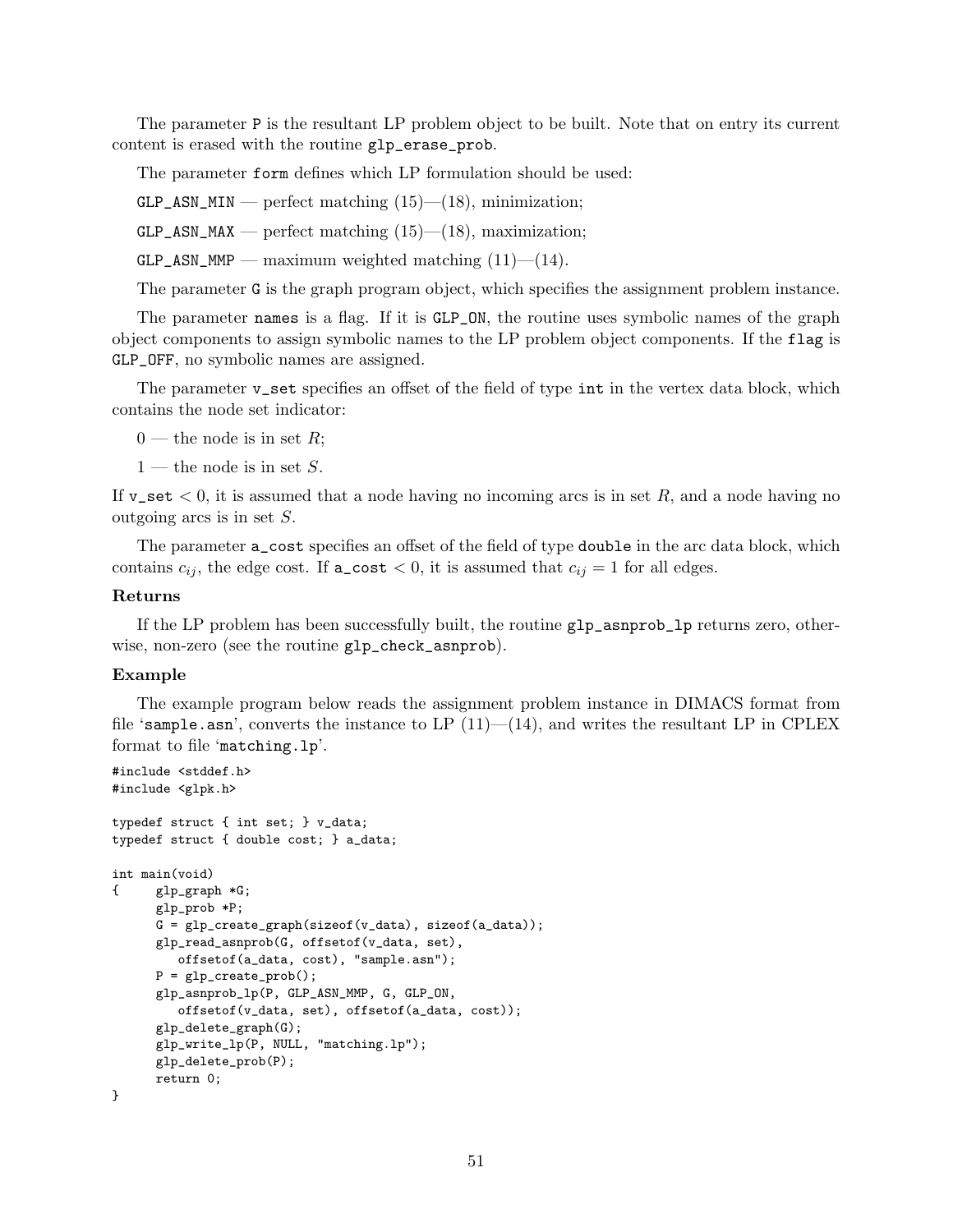If 'sample.asn' is the example data file from the subsection describing glp\_read\_asnprob, file 'matching.lp' may look like follows:

#### Maximize

```
obj: + 20 x(1,12) + 21 x(1,10) + 13 x(1,9) + 26 x(2,13) + 8 x(2,12)+ 12 x(2,10) + 11 x(3,13) + 22 x(3,11) + 25 x(4,14) + 36 x(4,12)+ 12 x(4,9) + 32 x(5,17) + 35 x(5,16) + 8 x(5,15) + 4 x(5,14)
 + 11 x(5,13) + 40 x(5,12) + 41 x(5,11) + 13 x(6,9) + 19 x(7,10)
 + 15 x(8,11) + 39 x(8,10)
Subject To
r_{-1}: + x(1,9) + x(1,10) + x(1,12) <= 1
r_{-2}: + x(2,10) + x(2,12) + x(2,13) <= 1
r_3: + x(3,11) + x(3,13) \leq 1r_4: + x(4,9) + x(4,12) + x(4,14) <= 1
r_5: + x(5,11) + x(5,12) + x(5,13) + x(5,14) + x(5,15) + x(5,16)+ x(5,17) \leq 1r_6: + x(6,9) <= 1
r_2: + x(7,10) <= 1
 r_8: + x(8,10) + x(8,11) \leq 1r_9: + x(6,9) + x(4,9) + x(1,9) \leq 1r_10: + x(8,10) + x(7,10) + x(2,10) + x(1,10) \leq 1r_11: + x(8,11) + x(5,11) + x(3,11) \leq 1r_12: + x(5,12) + x(4,12) + x(2,12) + x(1,12) \leq 1r_{13}: + x(5,13) + x(3,13) + x(2,13) \leq 1r_{-}14: + x(5,14) + x(4,14) \leq 1r_15: + x(5,15) \leq 1r_16: + x(5,16) \leq 1r_17: + x(5,17) <= 1
Bounds
 0 \leq x(1,12) \leq 10 \leq x(1,10) \leq 10 \leq x(1, 9) \leq 10 \leq x(2,13) \leq 10 \leq x(2,12) \leq 10 \leq x(2,10) \leq 10 \leq x(3,13) \leq 10 \leq x(3,11) \leq 10 \leq x(4, 14) \leq 10 \leq x(4,12) \leq 10 \leq x(4,9) \leq 1
```
End

 $0 \leq x(5, 17) \leq 1$  $0 \leq x(5,16) \leq 1$  $0 \leq x(5, 15) \leq 1$  $0 \leq x(5, 14) \leq 1$  $0 \leq x(5, 13) \leq 1$  $0 \leq x(5, 12) \leq 1$  $0 \leq x(5, 11) \leq 1$  $0 \leq x(6, 9) \leq 1$  $0 \leq x(7,10) \leq 1$  $0 \leq x(8,11) \leq 1$  $0 \leq x(8,10) \leq 1$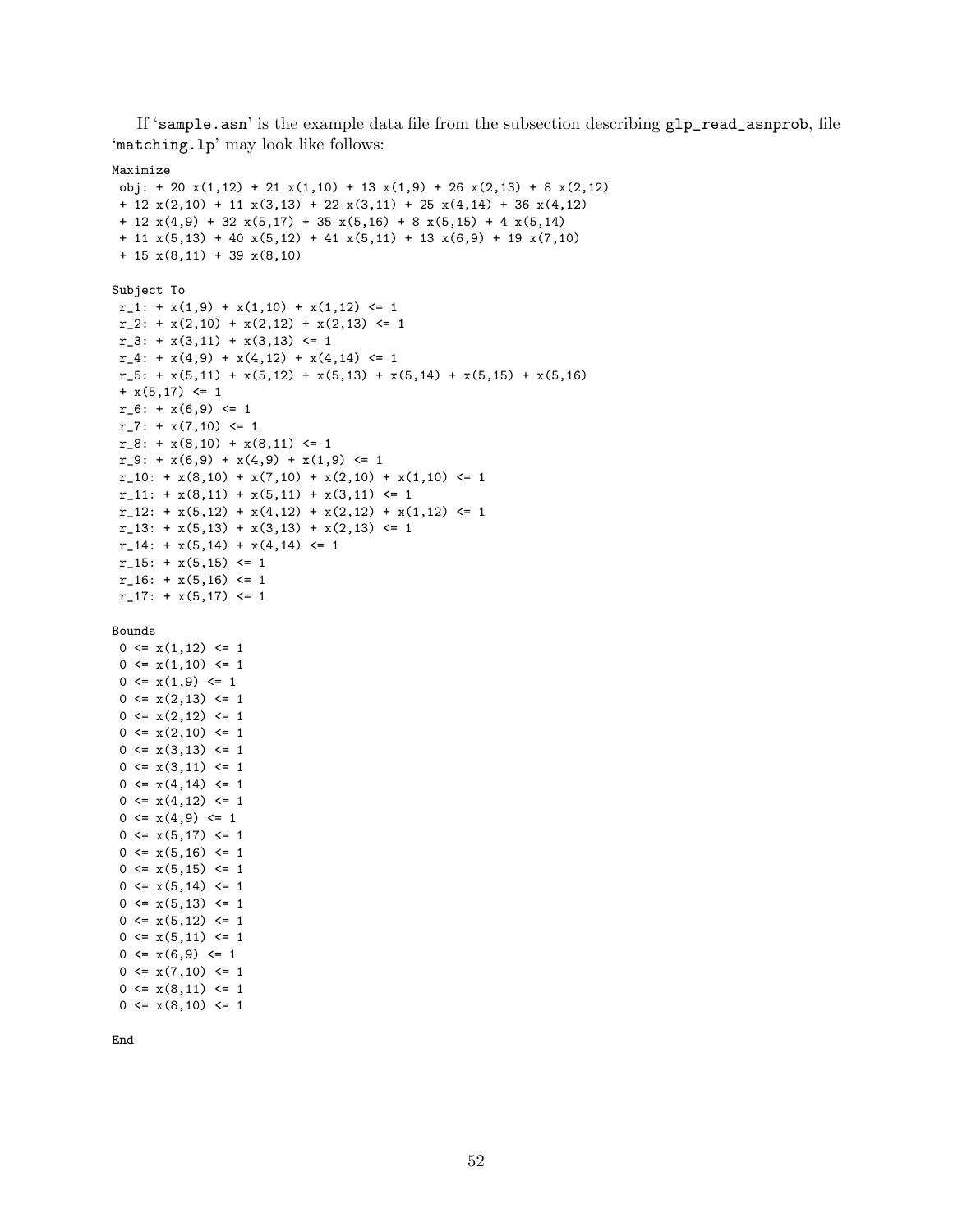## <span id="page-52-0"></span>**2.3.6 glp asnprob okalg — solve assignment problem with out-of-kilter algorithm**

## **Synopsis**

int glp\_asnprob\_okalg(int form, glp\_graph \*G, int v\_set, int a\_cost, double \*sol, int a\_x);

## **Description**

The routine glp\_mincost\_okalg finds optimal solution to the assignment problem with the out-of-kilter algorithm.[16](#page-52-1) Note that this routine requires all the problem data to be integer-valued.

The parameter form defines which LP formulation should be used:

 $GLP\_ASN\_MIN$  — perfect matching  $(15)$ — $(18)$ , minimization;

 $GLP\_ASN\_MAX$  — perfect matching (15)—(18), maximization;

 $GLP\_ASN\_MMP$  — maximum weighted matching  $(11)$ — $(14)$ .

The parameter G is the graph program object, which specifies the assignment problem instance.

The parameter **v\_set** specifies an offset of the field of type int in the vertex data block, which contains the node set indicator:

 $0$  — the node is in set *R*;

1 — the node is in set *S*.

If v\_set *<* 0, it is assumed that a node having no incoming arcs is in set *R*, and a node having no outgoing arcs is in set *S*.

The parameter a\_cost specifies an offset of the field of type double in the arc data block, which contains  $c_{ij}$ , the edge cost. This value must be integer in the range  $[-INT\_MAX, +INT\_MAX]$ . If  $a\_{cost} < 0$ , it is assumed that  $c_{ij} = 1$  for all edges.

The parameter sol specifies a location, to which the routine stores the objective value (that is, the total cost) found. If sol is NULL, the objective value is not stored.

The parameter  $a_x$  specifies an offset of the field of type int in the arc data block, to which the routine stores  $x_{ij}$ . If  $a_x < 0$ , this value is not stored.

#### **Returns**

| $\Omega$   | Optimal solution found.                                                                                                                                                                                                 |
|------------|-------------------------------------------------------------------------------------------------------------------------------------------------------------------------------------------------------------------------|
| GLP_ENOPFS | No (primal) feasible solution exists.                                                                                                                                                                                   |
| GLP_EDATA  | Unable to start the search, because the assignment problem data are either incorrect<br>(this error is detected by the routine glp_check_asnprob), not integer-valued or out<br>of range.                               |
| GLP_ERANGE | The search was prematurely terminated because of integer overflow.                                                                                                                                                      |
| GLP_EFAIL  | An error has been detected in the program logic. (If this code is returned for your<br>problem instance, please report to<br><br><br><br><br><br><br>pleads (problem instance, please report to<br><br><br><br><br><br> |

<span id="page-52-1"></span> $^{16}$ GLPK implementation of the out-of-kilter algorithm is based on the following book: L. R. Ford, Jr., and D. R. Fulkerson, "Flows in Networks," The RAND Corp., Report R-375-PR (August 1962), Chap. III "Minimal Cost Flow Problems," pp. 113-26.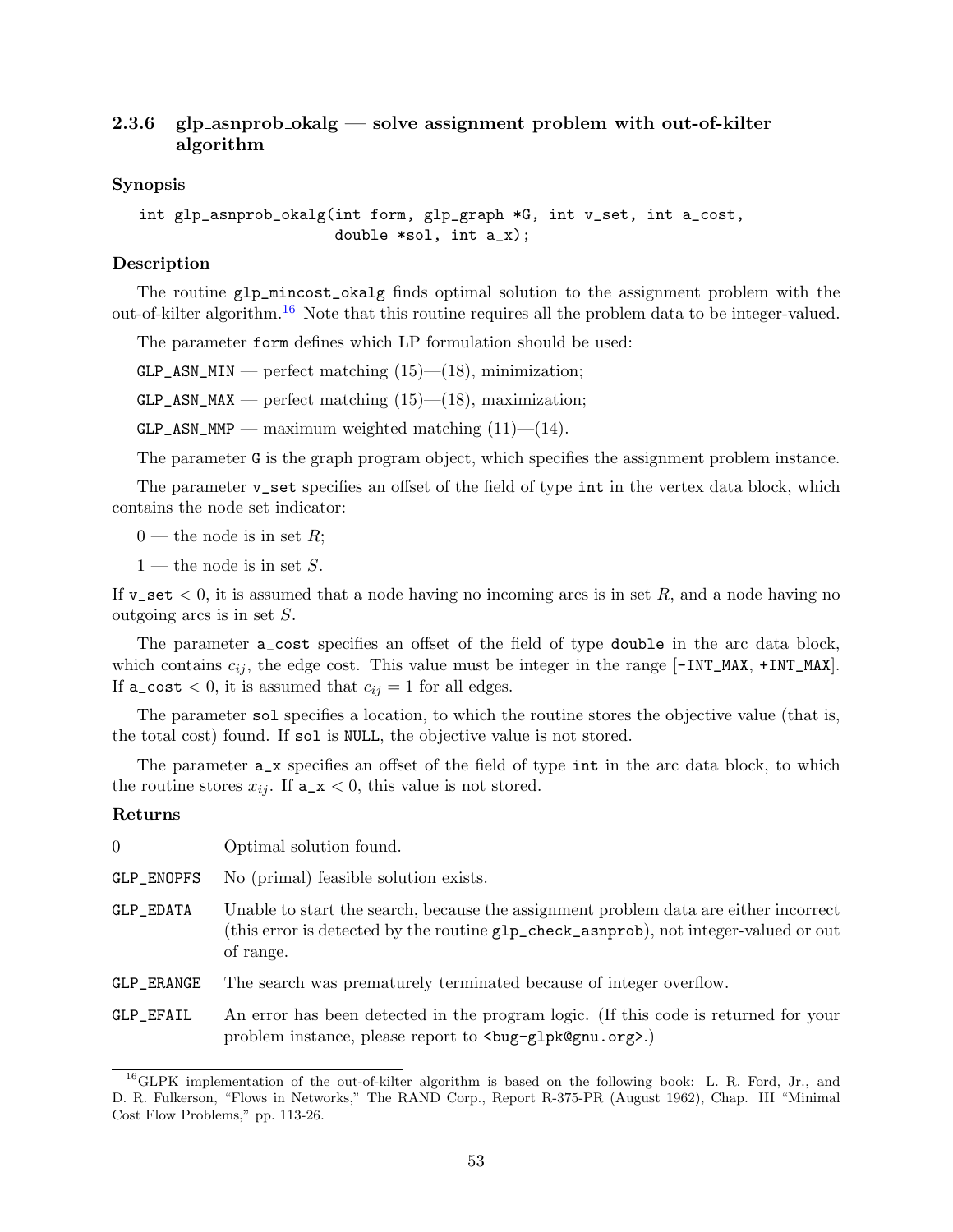#### **Comments**

Since the out-of-kilter algorithm is designed to find a minimal cost circulation, the routine glp\_asnprob\_okalg converts the original graph to a network suitable for this algorithm in the following way: $17$ 

1) it replaces each edge  $(i, j)$  by arc  $(i \rightarrow j)$ , flow  $x_{ij}$  through which has zero lower bound  $(l_{ij} = 0)$ , unity upper bound  $(u_{ij} = 1)$ , and per-unit cost  $+c_{ij}$  (in case of GLP\_ASN\_MIN), or  $-c_{ij}$ (in case of GLP\_ASN\_MAX and GLP\_ASN\_MMP);

2) then it adds one auxiliary feedback node *k*;

3) for each original node  $i \in R$  the routine adds auxiliary supply arc  $(k \to i)$ , flow  $x_{ki}$  through which is costless  $(c_{ki} = 0)$  and either fixed at 1  $(l_{ki} = u_{ki} = 1)$ , in case of GLP\_ASN\_MIN and GLP\_ASN\_MAX) or has zero lower bound and unity upper bound  $(l_{ij} = 0, u_{ij} = 1, \text{ in case of})$ GLP\_ASN\_MMP);

4) similarly, for each original node  $j \in S$  the routine adds auxiliary demand arc  $(j \to k)$ , flow  $x_{jk}$  through which is costless  $(c_{jk} = 0)$  and either fixed at 1  $(l_{jk} = u_{jk} = 1$ , in case of GLP\_ASN\_MIN and GLP\_ASN\_MAX) or has zero lower bound and unity upper bound  $(l_{jk} = 0, u_{jk} = 1, \text{ in case of})$ GLP\_ASN\_MMP).

#### **Example**

The example program shown below reads the assignment problem instance in DIMACS format from file 'sample.asn', solves it by using the routine glp\_asnprob\_okalg, and writes the solution found to the standard output.

```
#include <stddef.h>
#include <stdio.h>
#include <stdlib.h>
#include <glpk.h>
typedef struct { int set; } v_data;
typedef struct { double cost; int x; } e_data;
#define node(v) ((v_data *)((v) - >data))#define edge(e) ((e_data *)((e)->data))
int main(void)
{ glp_graph *G;
      glp_vertex *v;
      glp_arc *e;
      int i, ret;
      double sol;
      G = glp_create_graph(sizeof(v_data), sizeof(e_data));
      glp_read_asnprob(G, offsetof(v_data, set),
         offsetof(e_data, cost), "sample.asn");
      ret = glp_asnprob_okalg(GLP_ASN_MMP, G,
         offsetof(v_data, set), offsetof(e_data, cost), &sol,
         offsetof(e_data, x));
      printf("ret = \lambda d; sol = \delta \sg\n", ret, sol);
      for (i = 1; i \leq G->nv; i++)\{ v = G - \nu[i];for (e = v\rightarrow out; e != NULL; e = e\rightarrow t\_next)printf("edge %2d %2d: x = %d; c = %g\n",
```
<span id="page-53-0"></span><sup>&</sup>lt;sup>17</sup>The conversion is performed internally and does not change the original graph program object passed to the routine.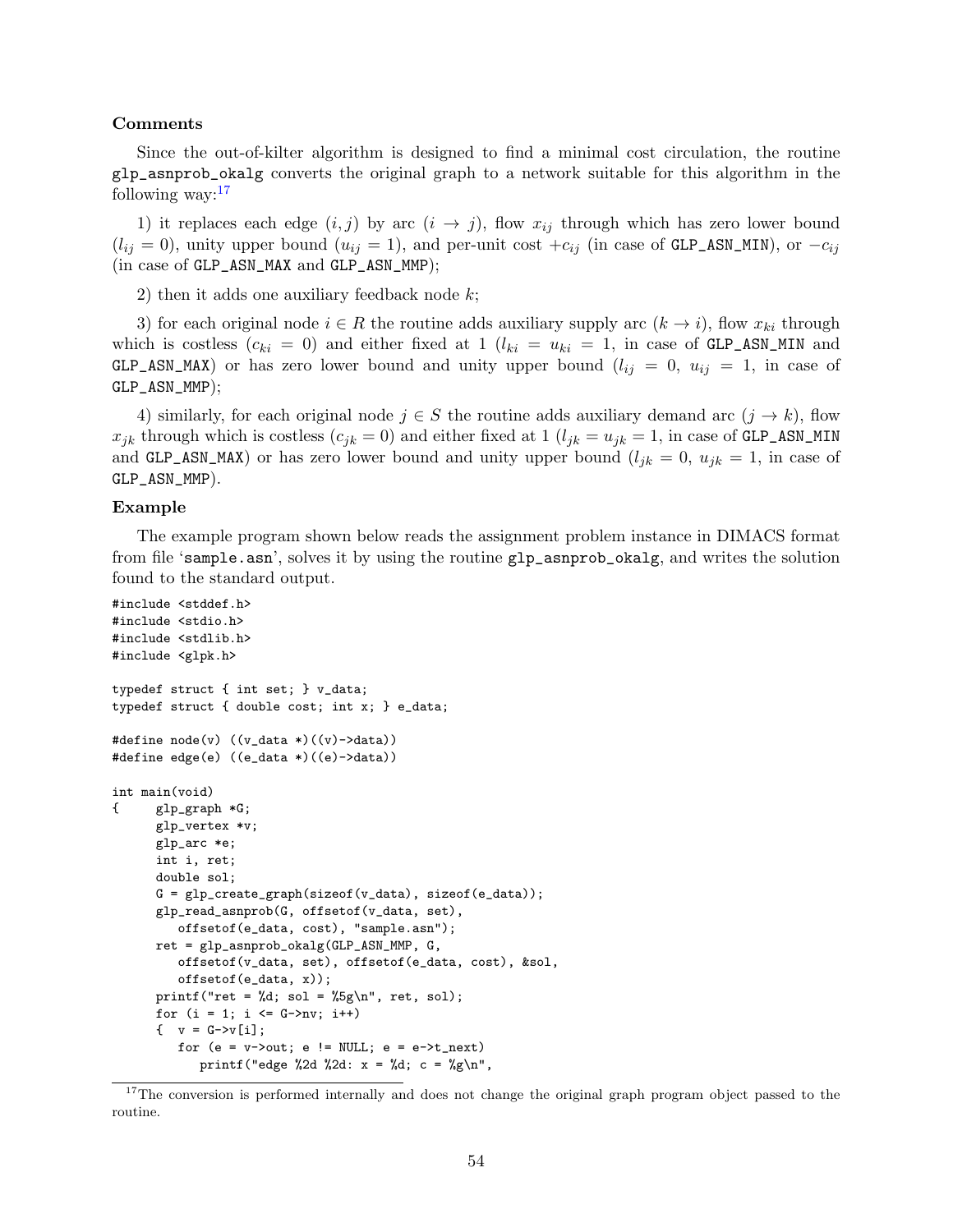```
e->tail->i, e->head->i, edge(e)->x, edge(e)->cost);
}
glp_delete_graph(G);
return 0;
```
If 'sample.asn' is the example data file from the subsection describing glp\_read\_asnprob, the output may look like follows:

```
Reading assignment problem data from 'sample.asn'...
Assignment problem has 8 + 9 = 17 nodes and 22 arcs
38 lines were read
ret = 0; sol = 180
edge 1 \ 12: x = 1; c = 20edge 1 10: x = 0; c = 21edge 1 \t9: x = 0; c = 13edge 2 \ 13: x = 1; c = 26edge 2 12: x = 0; c = 8
edge 2 10: x = 0; c = 12edge 3 13: x = 0; c = 11
edge 3 11: x = 1; c = 22
edge 4 \ 14: x = 1; c = 25edge 4 12: x = 0; c = 36
edge 4 9: x = 0; c = 12
edge 5 \ 17: x = 0; c = 32edge 5 16: x = 1; c = 35
edge 5 15: x = 0; c = 8
edge 5 14: x = 0; c = 4
edge 5 \ 13: x = 0; c = 11edge 5 12: x = 0; c = 40edge 5 11: x = 0; c = 41edge 6 9: x = 1; c = 13
edge 7 10: x = 0; c = 19
edge 8 11: x = 0; c = 15
edge 8 10: x = 1; c = 39
```
## <span id="page-54-0"></span>**2.3.7 glp asnprob hall — find bipartite matching of maximum cardinality**

**Synopsis**

}

```
int glp_asnprob_hall(glp_graph *G, int v_set, int a_x);
```
#### **Description**

The routine glp\_asnprob\_hall finds a matching of maximal cardinality in the specified bipartite graph. It uses a version of the Fortran routine MC21A developed by I. S. Duff<sup>[18](#page-54-1)</sup>, which implements Hall's algorithm.[19](#page-54-2)

The parameter G is a pointer to the graph program object.

The parameter **v\_set** specifies an offset of the field of type int in the vertex data block, which contains the node set indicator:

 $0$  — the node is in set *R*;

<span id="page-54-1"></span><sup>1 —</sup> the node is in set *S*.

<sup>&</sup>lt;sup>18</sup>I. S. Duff, Algorithm 575: Permutations for zero-free diagonal, ACM Trans. on Math. Softw. 7 (1981), pp. 387-390.

<span id="page-54-2"></span><sup>19</sup>M. Hall, "An Algorithm for Distinct Representatives," Am. Math. Monthly 63 (1956), pp. 716-717.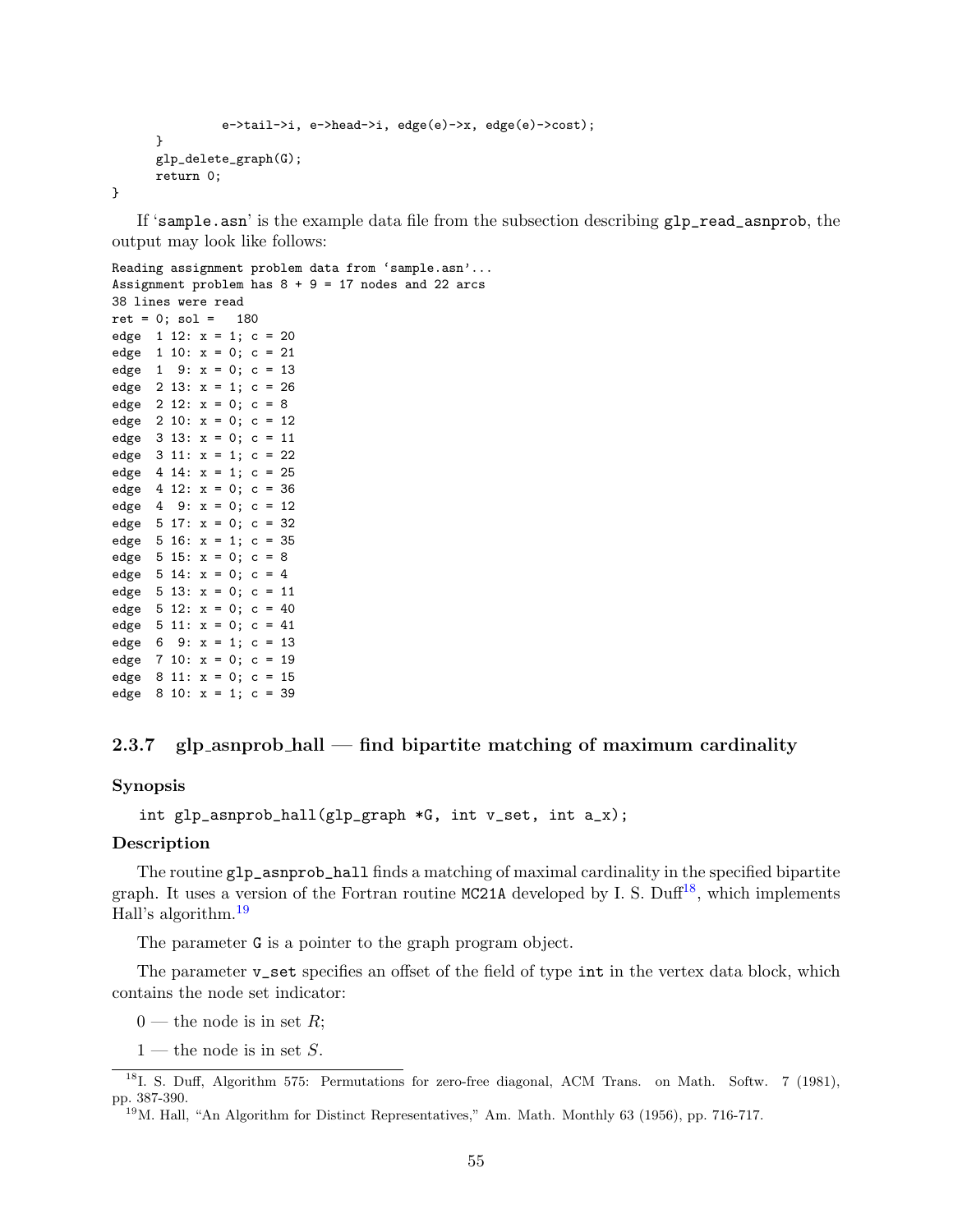If v\_set *<* 0, it is assumed that a node having no incoming arcs is in set *R*, and a node having no outgoing arcs is in set *S*.

The parameter  $a_x$  specifies an offset of the field of type int in the arc data block, to which the routine stores  $x_{ij}$ . If  $a_x < 0$ , this value is not stored.

#### **Returns**

The routine glp\_asnprob\_hall returns the cardinality of the matching found. However, if the specified graph is incorrect (as detected by the routine glp\_check\_asnprob), this routine returns a negative value.

#### **Comments**

The same solution may be obtained with the routine glp\_asnprob\_okalg (for LP formulation GLP\_ASN\_MMP and all edge costs equal to 1). However, the routine glp\_asnprob\_hall is much faster.

#### **Example**

The example program shown below reads the assignment problem instance in DIMACS format from file 'sample.asn', finds a bipartite matching of maximal cardinality by using the routine glp\_asnprob\_hall, and writes the solution found to the standard output.

```
#include <stddef.h>
#include <stdio.h>
#include <stdlib.h>
#include <glpk.h>
typedef struct { int set; } v_data;
typedef struct { int x; } e_data;
#define node(v) ((v_data *)((v) - >data))#define edge(e) ((e_data *)((e)->data))
int main(void)
{ glp_graph *G;
      glp_vertex *v;
      glp_arc *e;
      int i, card;
      G = glp\_create\_graph(sizeof(v_data), sizeof(e_data));glp_read_asnprob(G, offsetof(v_data, set), -1,
          "sample.asn");
      card = glp_asnprob_hall(G, offsetof(v_data, set),
         offsetof(e_data, x));
      printf("card = \lambda d \nightharpoonup", card);
      for (i = 1; i \leq G->nv; i++)\{ v = G - \nu[i];for (e = v\rightarrow out; e != NULL; e = e\rightarrow t_new)printf("edge %2d %2d: x = \sqrt{d} \ln",
                e->tail->i, e->head->i, edge(e)->x);
      }
      glp_delete_graph(G);
      return 0;
```
}

If 'sample.asn' is the example data file from the subsection describing glp\_read\_asnprob, the output may look like follows: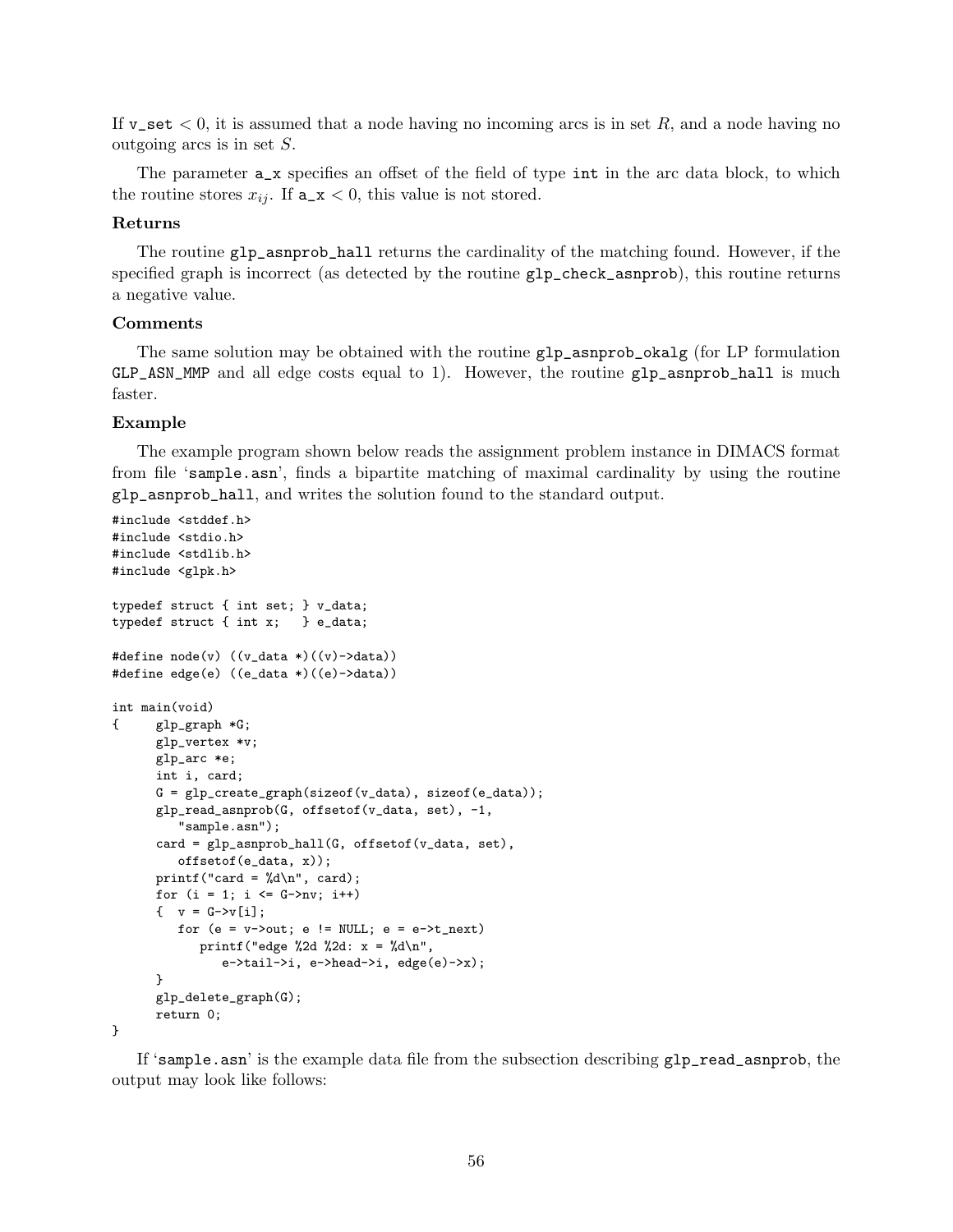|                       |            |  |  |  |  |  | Reading assignment problem data from 'sample.asn'     |
|-----------------------|------------|--|--|--|--|--|-------------------------------------------------------|
|                       |            |  |  |  |  |  | Assignment problem has $8 + 9 = 17$ nodes and 22 arcs |
| 38 lines were read    |            |  |  |  |  |  |                                                       |
| card = $7$            |            |  |  |  |  |  |                                                       |
| edge $1 \ 12: x = 1$  |            |  |  |  |  |  |                                                       |
| edge $1 10: x = 0$    |            |  |  |  |  |  |                                                       |
| edge $1 \t9: x = 0$   |            |  |  |  |  |  |                                                       |
| edge $2 13: x = 1$    |            |  |  |  |  |  |                                                       |
| edge $2 12: x = 0$    |            |  |  |  |  |  |                                                       |
| edge $2 10: x = 0$    |            |  |  |  |  |  |                                                       |
| edge $3 13: x = 0$    |            |  |  |  |  |  |                                                       |
| edge $3 11: x = 1$    |            |  |  |  |  |  |                                                       |
| edge $4 14: x = 1$    |            |  |  |  |  |  |                                                       |
| edge $4 12: x = 0$    |            |  |  |  |  |  |                                                       |
| edge $4 \t 9: x = 0$  |            |  |  |  |  |  |                                                       |
| edge $5 17: x = 1$    |            |  |  |  |  |  |                                                       |
| edge $5 16: x = 0$    |            |  |  |  |  |  |                                                       |
| edge $5 15: x = 0$    |            |  |  |  |  |  |                                                       |
| edge $5 14: x = 0$    |            |  |  |  |  |  |                                                       |
| edge $5 13: x = 0$    |            |  |  |  |  |  |                                                       |
| edge $5 12: x = 0$    |            |  |  |  |  |  |                                                       |
| edge $5 11: x = 0$    |            |  |  |  |  |  |                                                       |
| edge 6                | $9: x = 1$ |  |  |  |  |  |                                                       |
| edge $7 10: x = 1$    |            |  |  |  |  |  |                                                       |
| edge $8 \, 11: x = 0$ |            |  |  |  |  |  |                                                       |

edge 8 10: x = 0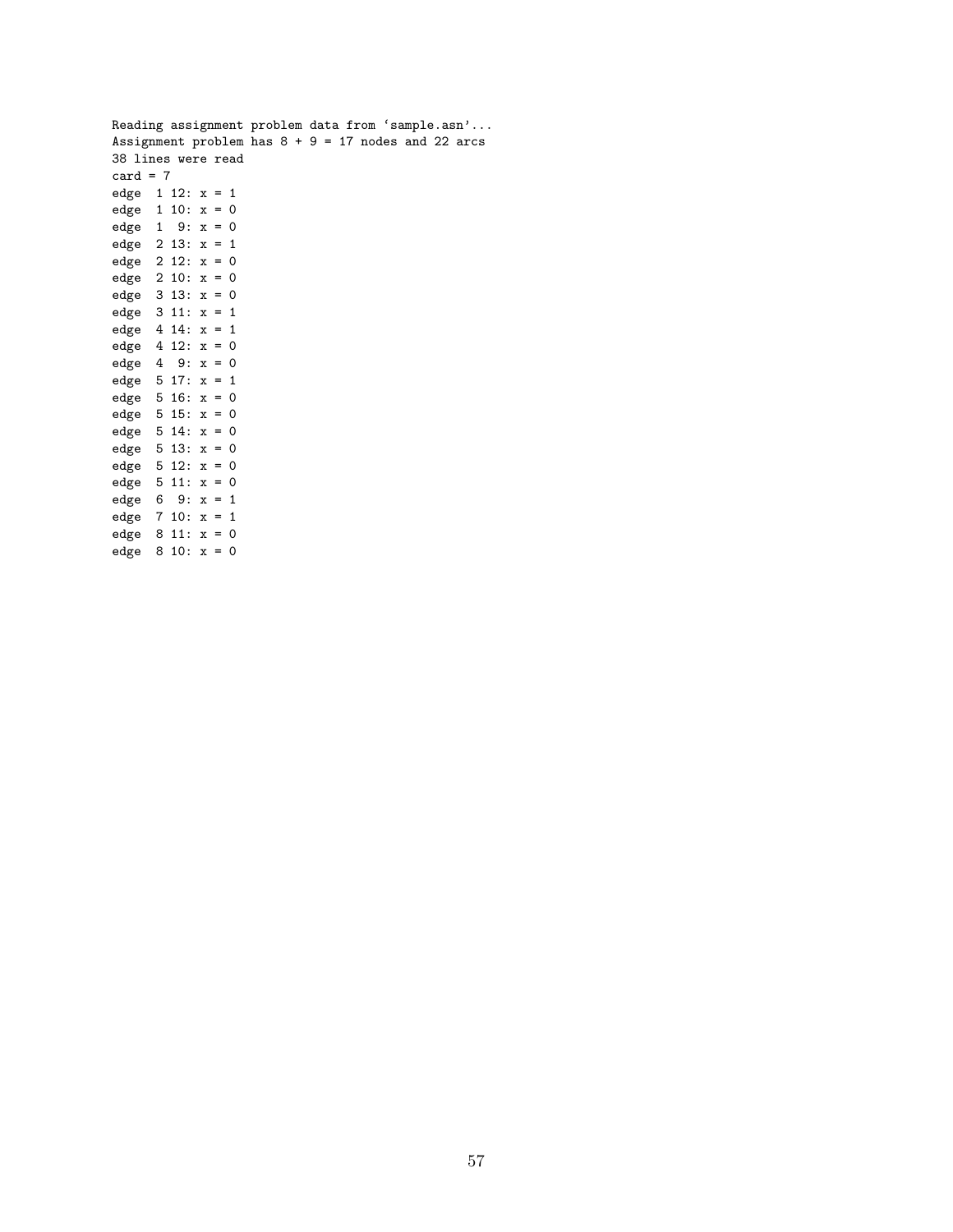# <span id="page-57-0"></span>**2.4 Critical path problem**

#### <span id="page-57-1"></span>**2.4.1 Background**

The *critical path problem* (CPP) is stated as follows. Let there be given a project *J*, which is a set of jobs (tasks, activities, etc.). Performing each job  $i \in J$  requires time  $t_i \geq 0$ . Besides, over the set *J* there is given a precedence relation  $R \subseteq J \times J$ , where  $(i, j) \in R$  means that job *i* immediately precedes job *j*, i.e. performing job *j* cannot start until job *i* has been completely performed. The problem is to find starting times  $x_i$  for each job  $i \in J$ , which satisfy to the precedence relation and minimize the total duration (makespan) of the project.

The following is an example of the critical path problem:

| Job        | Desription       | Time | Predecessors |
|------------|------------------|------|--------------|
| A          | Excavate         | 3    |              |
| B          | Lay foundation   | 4    | А            |
| C          | Rough plumbing   | 3    | В            |
| D          | Frame            | 10   | B            |
| E          | Finish exterior  | 8    | D            |
| $_{\rm F}$ | Install HVAC     | 4    | Ð            |
| G          | Rough electric   | 6    | D            |
| Η          | Sheet rock       | 8    | C, E, F, G   |
| T          | Install cabinets | 5    | Н            |
| J.         | Paint            | 5    | H            |
| Κ          | Final plumbing   | 4    |              |
| L          | Final electric   | 2    | J.           |
| М          | Install flooring |      | K. L         |

Obviously, the project along with the precedence relation can be represented as a directed graph  $G = (J, R)$  called *project network*, where each node  $i \in J$  corresponds to a job, and arc  $(i \rightarrow j) \in R$ means that job *i* immediately precedes job  $j^{20}$  $j^{20}$  $j^{20}$ . The project network for the example above is shown on Fig. 4.



Fig. 4. An example of the project network.

<span id="page-57-2"></span> $^{20}$ There exists another network representation of the critical path problem, where jobs correspond to arcs while nodes correspond to events introduced to express the precedence relation. That representation, however, is much less convenient than the one, where jobs are represented as nodes of the network.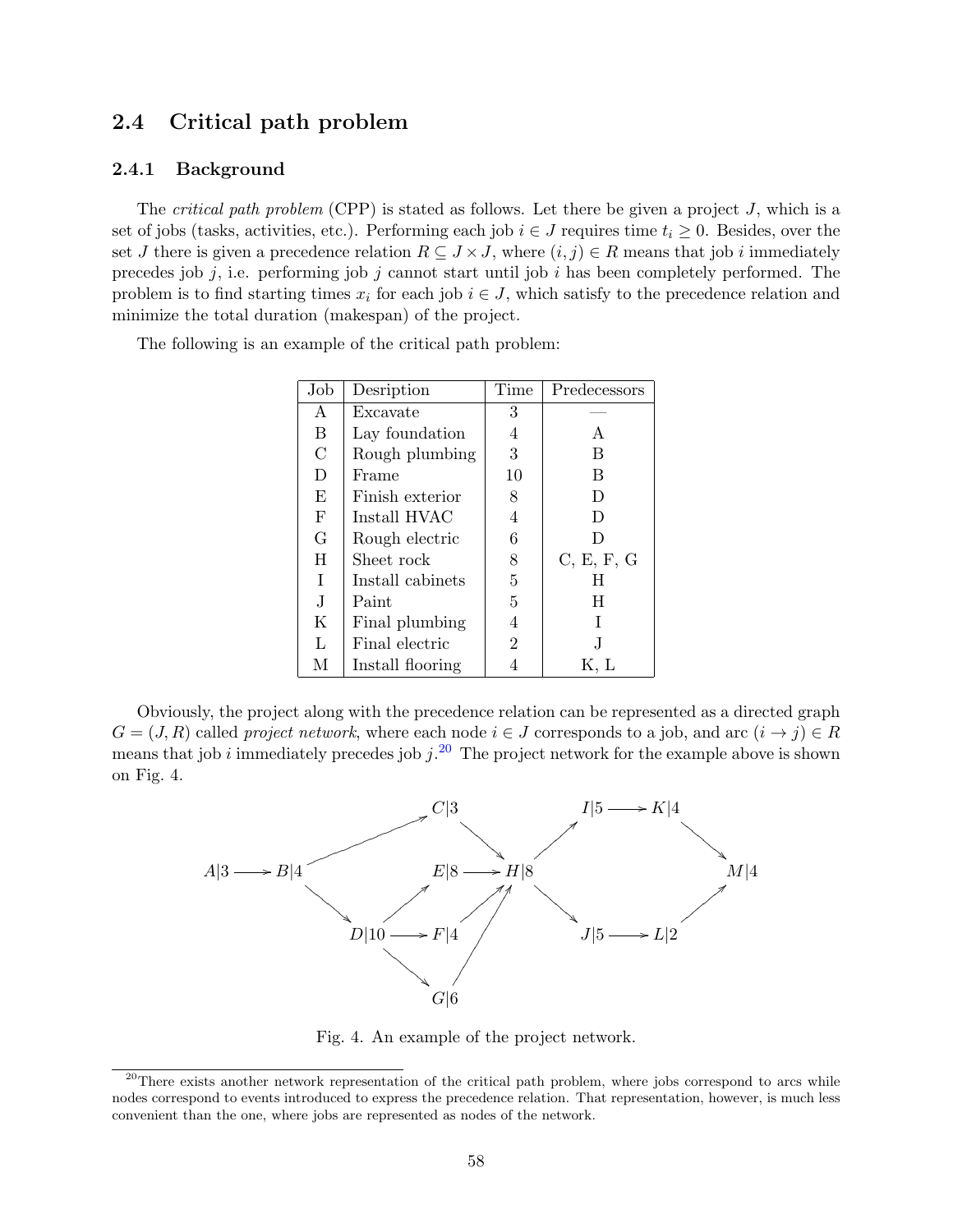May note that the project network must be acyclic; otherwise, it would be impossible to satisfy to the precedence relation for any job that belongs to a cycle.

The critical path problem can be naturally formulated as the following LP problem:

minimize

*z* (19)

subject to

$$
x_i + t_i \le z \quad \text{for all } i \in J \tag{20}
$$

$$
x_i + t_i \le x_j \quad \text{for all } (i, j) \in R \tag{21}
$$

$$
x_i \ge 0 \qquad \text{for all } i \in J \tag{22}
$$

The inequality constraints (21), which are active in the optimal solution, define so called *critical path* having the following property: the minimal project duration *z* can be decreased only by decreasing the times *t<sup>j</sup>* for jobs on the critical path, and delaying any critical job delays the entire project.

### <span id="page-58-0"></span>**2.4.2 glp cpp — solve critical path problem**

## **Synopsis**

```
double glp_cpp(glp_graph *G, int v_t, int v_es, int v_ls);
```
## **Description**

The routine glp\_cpp solves the critical path problem represented in the form of the project network.

The parameter G is a pointer to the graph object, which specifies the project network. This graph must be acyclic. Multiple arcs are allowed being considered as single arcs.

The parameter  $v_t$  specifies an offset of the field of type **double** in the vertex data block, which contains time  $t_i \geq 0$  needed to perform corresponding job  $j \in J$ . If  $v_t \neq 0$ , it is assumed that  $t_i = 1$  for all jobs.

The parameter v\_es specifies an offset of the field of type double in the vertex data block, to which the routine stores the *earliest start time* for corresponding job. If v\_es *<* 0, this time is not stored.

The parameter v\_ls specifies an offset of the field of type double in the vertex data block, to which the routine stores the *latest start time* for corresponding job. If  $v_l$  is  $\lt 0$ , this time is not stored.

The difference between the latest and earliest start times of some job is called its *time reserve*. Delaying a job within its time reserve does not affect the project duration, so if the time reserve is zero, the corresponding job is critical.

#### **Returns**

The routine glp\_cpp returns the minimal project duration, i.e. minimal time needed to perform all jobs in the project.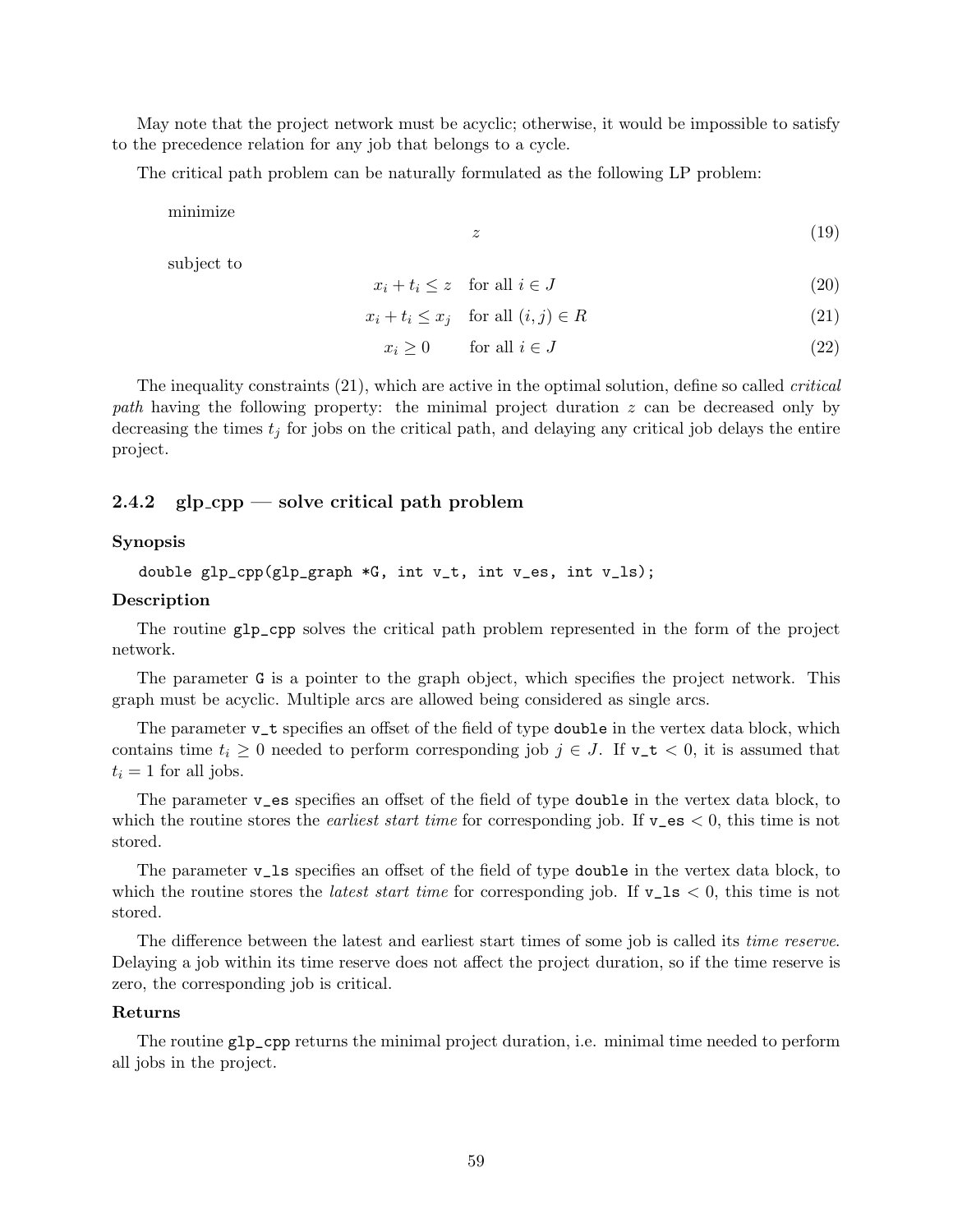#### **Example**

The example program below solves the critical path problem shown on Fig. 4 by using the routine glp\_cpp and writes the solution found on the standard output.

```
#include <stddef.h>
#include <stdio.h>
#include <stdlib.h>
#include <glpk.h>
typedef struct { double t, es, ls; } v_data;
#define node(v) ((v_data *)((v) - >data))int main(void)
{ glp_graph *G;
     int i;
     double t, es, ef, ls, lf, total;
     G = g1p\_create\_graph(sizeof(v\_data), 0);glp_add_vertices(G, 13);
     node(G->v[1])->t = 3; /* A: Excavate */
     node(G->v[2])->t = 4; /* B: Lay foundation */
     node(G->v[3])->t = 3; /* C: Rough plumbing */
     node(G->v[4])->t = 10; /* D: Frame */
     node(G->v[5])->t = 8; /* E: Finish exterior */
     node(G->v[6])->t = 4; /* F: Install HVAC */
     node(G-\nu[7])-\geq t = 6; /* G: Rough elecrtic */
     node(G->v[8])->t = 8; /* H: Sheet rock */
     node(G->v[9])->t = 5; /* I: Install cabinets */
     node(G->v[10])->t = 5; /* J: Paint */
     node(G->v[11])->t = 4; /* K: Final plumbing */
     node(G->v[12])->t = 2; /* L: Final electric */
     node(G->v[13])->t = 4; /* M: Install flooring */
     glp\_add\_arc(G, 1, 2); /* A precedes B */
     glp\_add\_arc(G, 2, 3); /* B precedes C */
     glp\_add\_arc(G, 2, 4); /* B precedes D */
     glp\_add\_arc(G, 4, 5); /* D precedes E */
     glp\_add\_arc(G, 4, 6); /* D precedes F */
     glp\_add\_arc(G, 4, 7); /* D precedes G * /glp\_add\_arc(G, 3, 8); /* C precedes H */
     glp\_add\_arc(G, 5, 8); /* E precedes H */
     glp\_add\_arc(G, 6, 8); /* F precedes H */
     glp\_add\_arc(G, 7, 8); /* G precedes H */
     glp_add_arc(G, 8, 9); /* H precedes I */
      glp_add_arc(G, 8, 10); /* H precedes J */
     glp_add_arc(G, 9, 11); /* I precedes K */
     glp_add_arc(G, 10, 12); /* J precedes L */
     glp\_add\_arc(G, 11, 13); /* K precedes M */
     glp_add_arc(G, 12, 13); /* L precedes M */
     total = glp_cpp(G, offsetof(v_data, t), offsetof(v_data, es),
        offsetof(v_data, ls));
     printf("Minimal project duration is %.2f\n\n", total);
     printf("Job Time ES EF LS LF\n");
     printf("--- ------ ------ ------ ------ ------\n");
     for (i = 1; i \le G->nv; i++){t = node(G->v[i])->t;es = node(G->v[i])->es;ef = es + node(G->v[i])->t;ls = node(G->v[i])->ls;
```